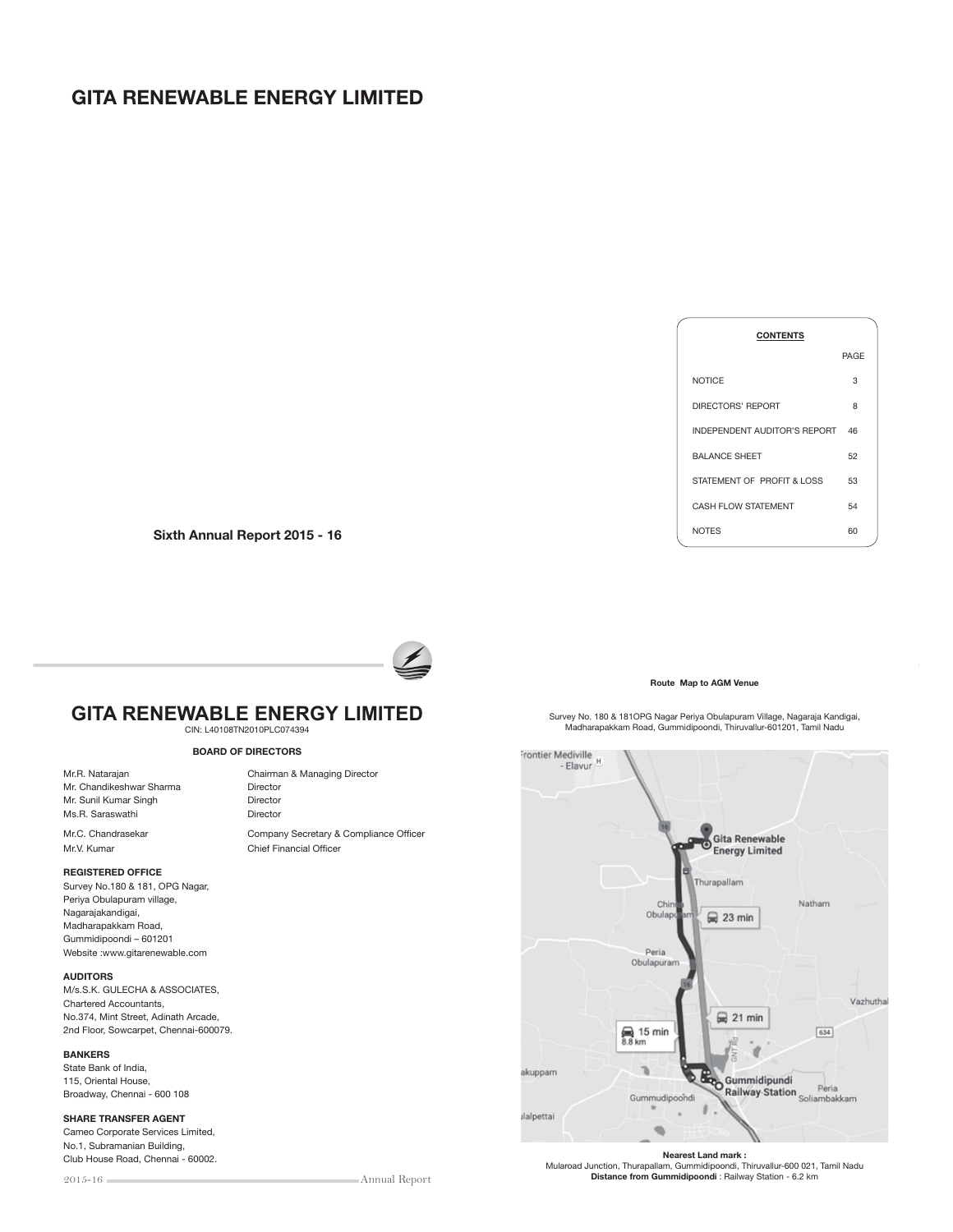

#### **NOTICE**

**Notice** is hereby given that the Sixth Annual General Meeting of Gita Renewable Energy<br>Limited will be held on Friday, September 30, 2016, at 1.00 p.m. at the Registered Office of the Company at OPG Nagar, Periya Obulapuram village, Nagaraja kandigai, Madharapakkam Road, Gummidipoondi – 601201 to transact the following business:

### ORDINARY BUSINESS:

#### 1. Adoption of financial statements

To receive, consider and adopt the financial statement of the Company for the year ended March 31, 2016, the Statement of Profit and Loss for the year ended on that date and the Reports of the Board of Directors and Auditors thereon.

#### 2. Appointment of Directors

 To appoint a Director in place of Ms.R. Saraswathi, (DIN:07140959), who retires by rotation and, being eligible, offers herself for re-appointment and her term would be up to September 30, 2017.

#### 3. Ratification of Auditor's Appointment

To consider and, if thought fit, to pass with or without modifications, the following resolution as an Ordinary Resolution:

"RESOLVED that, pursuant to Section 139, 142 and other applicable provisions of the Companies Act, 2013 and the Rules made there under, pursuant to the recommendations of the Audit Committee of the Board, and pursuant to the resolution passed by the members of the company at 5th Annual General Meeting held on September 30, 2015, the appointment of M/s.S.K. Gulecha & Associates, Chartered Accountants [Firm Registration No.013340S], Chennai, as the auditors of the Company to hold office till the conclusion of 10th Annual General Meeting, be and is hereby ratified and that the Board of Directors of the Company be and is hereby authorized to fix the remuneration payable to them for the financial year<br>ending March 31, 2017 on the recommendation of the Audit Committee of the Company."

> (By Order of the Board) For **GITA RENEWABLE ENERGY LIMITED,**

Date: May 28, 2016 **R. NATARAJAN**<br>Place: Chennai Report of Chairman & Managing D Chairman & Managing Director.

 $2015 - 2016$ 



being sent by the permitted mode. Members may note that this Notice and the 6th Annual Report for the financial year ended 2015-16 will also be available on the Company's website viz. www.gitarenewable.com.

10. The Ministry of Corporate Affairs (MCA) has taken a "Green Initiative in the Corporate Governance" to allow paperless compliances by the corporate sector. MCA, by its Circular dated April 21, 2011, has now made permissible the service of documents through electronic mode to shareholders. To support the Green Initiative of the Government, it is proposed to send, henceforth, all Notices, Annual Report and other communications through e-mail. For the above purpose, we request you to send an e-mail confirmation to our designated ID<br>investor@gitarenewable.com mentioning your name, DP / Customer ID or Folio number and your e-mail ID for communication.

On this confirmation, we would, henceforth, send all Notices, Annual Report and other communications through e-mail. Copies of the said documents would be available in the Company's website, www.gitarenewable.com for your access at no cost for the benefit of all stakeholders concerned.We request you to support the Green Initiative of the Government by opting for electronic mode of receiving our corporate communications.

- 11. The route map showing directions to reach the venue of the AGM is annexed.
- 12. In compliance with the provisions of Section 108 of the Act and the Rules framed thereunder, as amended fromtime to time, and Regulation 44 of the SEBI (Listing Obligations and Disclosure Requirements) Regulations, 2015,the Members are provided with the facility to cast their vote electronically, through the e-voting services provided by NSDL, on all the resolutions set forth in this Notice. The instructions for e-voting are given herein below. Resolution(s) passed by Members through e-voting is/are deemed to have been passed as if they have been passed at the AGM.
- 13. The Board of Directors has appointed Mr.S.Dhanapal, Senior Partner, M/s.S. Dhanapal & associates Practicing Company Secretaries, as the Scrutinizer to scrutinize the voting at the meeting and remote e-voting process in a fair and transparent manner.
- 14. The facility for voting, either through electronic voting system or polling paper shall also be made available at the AGM and the Members attending the meeting who have not already cast their vote by remote e-voting shall be able to exercise their right to vote at the AGM.
- 15. The Members who have cast their vote by remote e-voting prior to the AGM may also attend the AGM but shall not be entitled to cast their vote again.

# PROCEDURE FOR E-VOTING

- 16. The Company has entered into an arrangement with National Securities Depository Limited (NSDL) for facilitating e-voting for AGM. The instructions for e-voting are as under:
	- A. In case a Member receives an email from NSDL [for members whose email IDs are registered with the Company/Depository Participants(s)]:
		- (i) Open the PDF File viz; "GREL e-voting.pdf" attached to the e-mail, using your Client ID or Folio No. as password. The said PDF "le contains your user ID and password/ PIN for remote e-voting. Please note that the password provided in the PDF is an initial password.

Gita Renewable Energy Limited

#### Notes:

- 1. A member entitled to attend and vote at this AGM is entitled to appoint a proxy to attend and vote in the meeting instead of him/her and the proxy need not be a member of the company. Pursuant to section 105 of the Companies Act, 2013, a person can act as a proxy on behalf of not more than 50 (fifty) members and holding in aggregate not more than 10 % (ten per<br>cent) of the total share capital of the Company carrying Voting Rights. A member holding
- more than 10% of the total Share Capital of the company carrying voting rights may appoint a single person as proxy and such person shall not act as proxy for any other member or shareholder.
- 2. Corporate members intending to send their representatives to attend their meeting are requested to send a certified true copy of the Board resolution to the company, authorizing<br>their representative to attend and vote on their behalf at the meeting.
- 3. The instrument appointing the proxy, duly completed, must be deposited at the Registered Office of the company not less than 48 hours before the commencement of the meeting. The<br>proxy form for the AGM is enclosed.
- 4. Members desirous of getting any information in respect of accounts of the company are requested to send their queries in writing to the Company's Registered Office at least seven<br>days before the date of the meeting so that the required information can be made available at the meeting.
- 5. Members/Proxies attending the meeting are requested to bring their copy of the Annual Report for reference at the meeting and also the attendance slip duly filled infor easy identification of attendance at the meeting.
- 6. The Register of Members of the Company and Share Transfer Books will remain closed from September 23, 2016 to September 30, 2016 (both days inclusive).
- 7. Members holding shares in Physical Form are requested to furnish their address, if any change is there, with Registrar & Transfer Agent of the Company, M/s.Cameo Corporate Services Limited, Chennai, quoting their Folio number and number of Shares held. Members holding Shares in Electronic Form may communicate their change of Address to their respective Depository Participants.
- 8. As per the provisions of Section 72 of the Act, the facility for making nomination is available for the Members in respect of the shares held by them. Members who have not yet registered their nomination are requested to register the same by submitting Form No. SH-13. The said form can be downloaded from the Company's website www.gitarenewable.com (under 'Investors' section). Members holding shares in physical form may submit the same to Registrar & Transfer Agent. Members holding shares in electronic form may submit the same to their respective depository participant.
- 9. The Notice of the AGM along with the 6th Annual Report for the financial year ended 2015-16 is being sent by electronic mode to those Members whose e-mail addresses are registered with the Company/Depositories, unless any Member has requested for a physical copy of the same. For Members who have not registered their e-mail addresses, physical copies are

4 Annual Report

Gita Renewable Energy Limited

- (ii) Launch internet browser by typing the following URL: https://www.evoting.nsdl. com/
- (iii) Click on Shareholder Login
- (iv) Insert user ID and password as initial password/PIN noted in step (i) above. Click Login.
- (v) Password change menu appears. Change the password/PIN with new password of your choice with minimum 8 digits/characters or combination thereof. Please make a note of the new password. It is strongly recommended not to share your password with any other person and take utmost care to keep your password confidential.
- (vi) Home page of remote e-voting opens. Click on remote e-voting: Active Voting **Cycles**
- (vii) Select "EVEN" of "Gita Renewable EnergyLimited".
- (viii) Now you are ready for remote e-voting as Cast Vote page opens.
- (ix) Cast your vote by selecting appropriate option and click on "Submit" and also "Confirm" when prompted.
- (x) Upon confirmation, the message "Vote cast successfully" will be displayed.
- (xi) Once you have voted on the resolution, you will not be allowed to modify your vote. (xii) Institutional shareholders (i.e. other than individuals, HUF, NRI etc.) are required to send scanned copy (PDF/JPG Format) of the relevant Board Resolution/ Authority lettertogether with attested specimen signature of the duly authorized signatory(ies) who are authorized to vote, to the Scrutinizer through e-mail to csdhanapal@gmail. com with a copy marked to evoting@nsdl.co.in
	- B. In case a Member receives physical copy of the Notice of AGM [for members whose email IDs are not registered with the Company/Depository Participants(s) or requesting physical copy]:

| (i) Initial password is provided as below/at the bottom of the Attendance Slip for the |  |
|----------------------------------------------------------------------------------------|--|
| AGM:                                                                                   |  |

| EVEN (Remote e-voting | <b>JSER ID</b> | PASSWORD/PIN |
|-----------------------|----------------|--------------|
| Event Number)         |                |              |
|                       |                |              |

(ii) Please follow all steps from Sl. No. (ii) to Sl. No. (xi) above, to cast vote.

# C. Other Instructions

- (i) The e-voting period commences on September 26, 2016 (10.00 a.m. IST) and ends on September 29, 2016 (5.00 p.m. IST). During this period, Members holding shares either in physical form or in dematerialized form, as on September 23, 2016 i.e. cutoff date, may cast their vote electronically. The e-voting module shall be disabled by NSDL for voting thereafter. Once the vote on a resolution is cast by the Member, he /she shall not be allowed to change it subsequently or cast vote again
- 6 Annual Report The voting rights of Members shall be in proportion to their shares in the paid up equity share capital of the Company as on the cut-off date. A person, whose name is recorded in the register of membersor in the register of beneficial owners maintained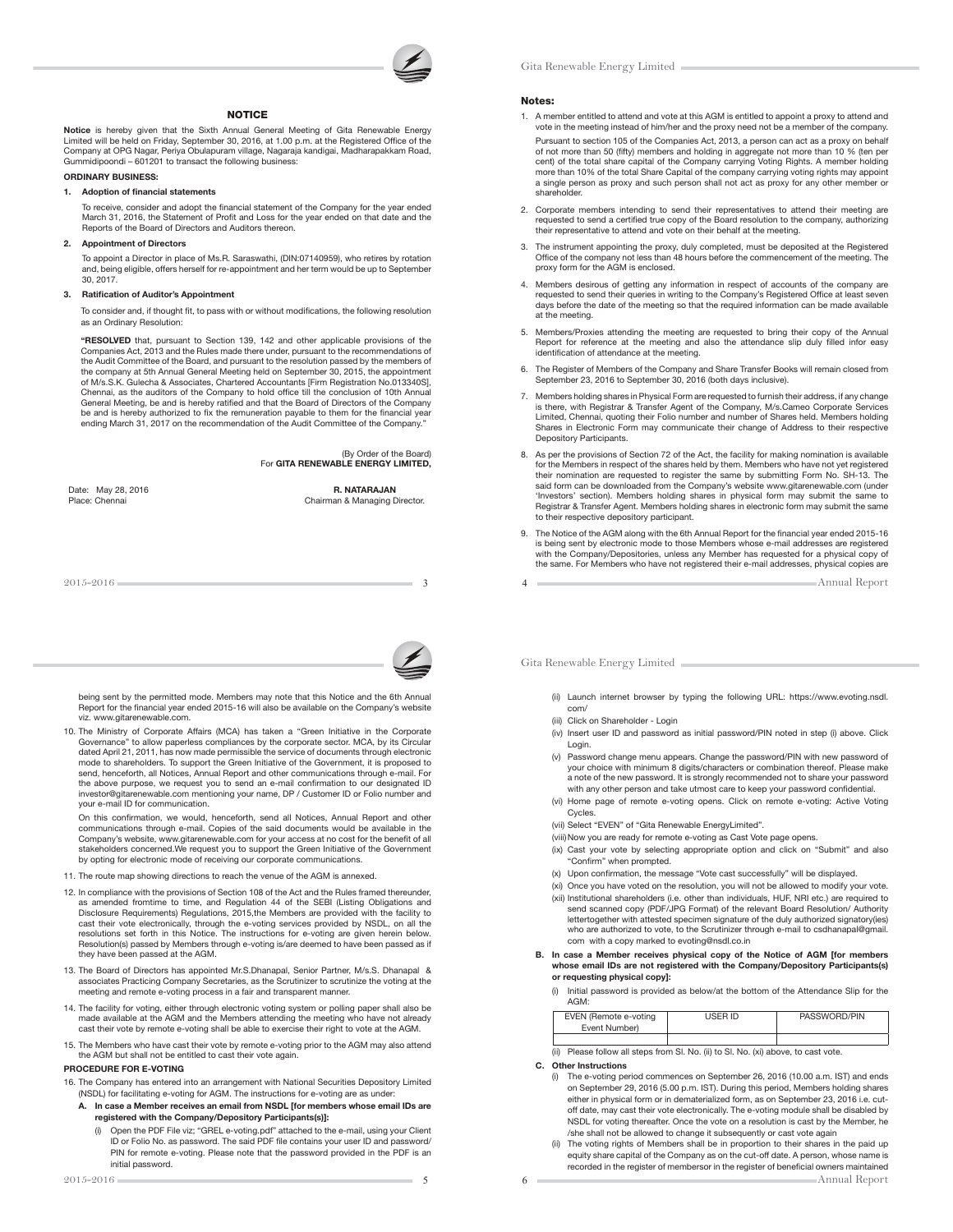by the depositories as on the cut-off date only shallbe entitled to avail the facility of remote e-voting, as well as voting at the Meeting through electronic voting system or poll paper.

- (iii) Any person, who acquires shares of the Company and becomes a Member of the Company after dispatch of the Notice and holding shares as of the cut-off date, may obtain the login ID and password by sending a request at evoting@nsdl.co.in. However, if he/she is already registered with NSDL for remote e-voting then he/she can use his/her existing User ID and password for casting vote. If you forget your password, you can reset your password by using "Forgot User Details / Password" option available on www.evoting.nsdl.com.
- (iv) The Scrutinizer shall, after the conclusion of voting at the AGM, first count the votes cast at the Meeting, thereafter unblock the votes cast through remote e-voting in the presence of at least two witnesses not in the employment of the Company and make, not later than three days of conclusion ofthe Meeting, a consolidated Scrutinizer's Report of the total votes cast in favour or against, if any, to the Chairman or a person authorised by him in writing who shall countersign the same and declare the result of the voting forthwith.
- (v) The result declared along with the Scrutinizer's Report shall be placed on the Company's website www.gitarenewable.com and on the website of NSDL www.evoting.nsdl.com after the results are declared by the chairman or a person authorised by him in writing and the same shall be communicated to the Stock Exchange.
- (vi) In case of any queries, you may refer the Frequently Asked Questions (FAQs) for Members and remote e-voting user manual for Members available at the downloads section ofwww.evoting.nsdl.com or call on toll free no.: 1800-222-990.
- 17. Disclosure as required under Regulation 36(3) of SEBI (Listing Obligations & Disclosure Requirements Regulations), 2015 in respect of Directors seeking appointment/ re-appointment at the Sixth Annual General Meeting is provided below.

#### Re-Appointment of Ms.R. Saraswathi (Item No. 2)

 Ms.R. Saraswathi, aged 53 years was appointed as a Non-Executive Non-Independent Director at the 5th Annual General Meeting of the company held on September 30, 2015 liable to retire by rotation.

 In terms of Section 152(6) of the Companies Act, 2013, Ms.R. Saraswathi shall retire by rotation at the 6th Annual General Meeting (AGM) of the company and being eligible offers herself for re-appointment.

 Ms.R. Saraswathi is a Management graduate and having experiences in general management and administration.

 Ms.R. Saraswathi is not related to any other director of the company and does not holds shares in the Equity Share Capital of the company.

 Ms.R. Saraswathi does not hold any Directorship in other companies and does not holds any Committee/executive positions in other companies.

 $2015-2016$   $7$ 



#### Directors' Responsibility Statement:

 In accordance with Section 134(5) of the Companies Act, 2013, your Board of Directors confirms that:

- (a) in the preparation of the annual accounts, the applicable accounting standards had been followed along with proper explanation relating to material departures;
- (b) the directors had selected such accounting policies and applied them consistently and made judgments and estimates that are reasonable and prudent so as to give a true and fair view of the state of affairs of the company at the end of the financial year and of the loss of the company for that period;
- (c) the directors had taken proper and sufficient care for the maintenance of adequate accounting records in accordance with the provisions of this Act for safeguarding the assets of the company and for preventing and detecting fraud and other irregularities;
- (d) the directors had prepared the annual accounts on a going concern basis; and
- (e) the directors had laid down internal financial controls to be followed by the Company and that such internal financial controls are adequate and were operating effectively; and
- (f) the directors had devised proper systems to ensure compliance with the provisions of all applicable laws and that such systems were adequate and operating effectively.

# Meetings of the Board:

During the year, Five Board meetings were held under review.

# Directors and Key Managerial Personnel (KMP):

Ms.R. Saraswathi retires by rotation and being eligible has offered herself for re-appointment. If re-appointed, her term would be up to September 30, 2017.

There has been no change in the key managerial personnel during the year

#### Declaration by Independent Directors:

All the Independent Directors have given a declaration that they meet the criteria of independence as laid down under Section 149 (6) of the Companies Act, 2013 read with the rules made thereunder and Regulation 16(1)(b) of SEBI (Listing Obligations & Disclosure requirments) Regulations, 2015. Audit Committee:

# The Board of Directors has re-constituted the Audit Committee. The composition, powers, role and terms of reference of the Audit Committee are in accordance with the requirements mandated under Section 177 of the Companies Act, 2013 read with the rules made thereunder and Regulation 18 read with Part C of Schedule II of SEBI (Listing Obligations & Disclosure Requirements) Regulations, 2015.

The details of the Audit Committee and the Meetings held during the year are given in the Corporate Governance Report.

Conservation of Energy, Technology absorption and Foreign Exchange Earnings & Outgo: The information relating to Conservation of Energy, Technology Absorption and Foreign Exchange

#### DIRECTORS' REPORT

Your directors have pleasure in presenting their 6th Annual Report of the Company together with the financial statements for the year ended March 31, 2016.

Financial Summary:

The financial highlights for the year under review are as follows:

| <b>Particulars</b>                                        | <b>Year Ended</b><br>31.03.2016 | Year Ended<br>31.03.2015 |
|-----------------------------------------------------------|---------------------------------|--------------------------|
| Sales - Gross                                             | 30,569,983                      | 41.271.545               |
| Profit /(Loss) after Interest & Depreciation              | (73, 815, 502)                  | (21, 615, 891)           |
| Current Tax                                               |                                 |                          |
| Deferred Tax                                              | (84, 726, 312)                  | (6,021,955)              |
| Profit /(Loss) after Tax                                  | 10,910,810                      | (15,593,936)             |
| Less: Taxation Adjustments of Previous Years              |                                 | (10, 954)                |
| Add: Balance of Profit /(Loss) brought from previous year | (12,672,867)                    | 2.932.023                |
| Profit available for Appropriation                        | (1,762,057)                     | (12, 672, 867)           |
| <b>APPROPRIATIONS</b>                                     |                                 |                          |
| Equity Dividend Proposed (Final)                          |                                 |                          |
| Dividend Distribution Tax (Final)                         | ۰                               |                          |
| Transfer to General Reserve                               |                                 |                          |
| <b>Balance Carried Forward</b>                            | (1,762,057)                     | (12, 672, 867)           |

### Company's performance:

Your Company is engaged in Generation of Power from wind sources and waste heat recovery system.

During the year, the turnover was Rs. 30,569,983/- as against Rs. 41,271,545/- for the previous year. The loss before tax was Rs. 73,815,502/- as against the loss of Rs. 21,615,891/- for the previous year.

#### Dividend:

During the year under review, the Board of Directors has not recommended any dividend.

#### Management Discussion & Analysis:

A detailed discussion on the Industry as well as on the Financial and Operational performance of the company is provided in Management Discussion and Analysis report that forms part of this Report as Annexure-I

#### Code of Conduct:

The Board has formulated a Code of Conduct for Directors and senior management personnel of the Company. A Declaration affirming the compliance of Code of Conduct is provided Annexure II.



8 Annual Report

(Amount in Rupees)

Gita Renewable Energy Limited

Earnings and Outgo, as required under Section 134 (3) (m) of the companies Act,2013, read with the Companies (Accounts) Rules,2014, is given in Annexure-III and forms part of this Report. Particulars of employees and related disclosures:

In terms of the provisions of Section 197(12) of the Companies Act, 2013 read with Sub rules (1) to (3) of Rule 5 of the Companies (Appointment and Remuneration of Managerial Personnel) Rules, 2014, a statement containing the particulars of employees and thair related information are provided and enclosed in Annexure-IV.

# Corporate governance:

A detailed on compliance of Corporate Governance guidelines as prescribed in Regulation 34 read with point C & E of Schedule V of SEBI (Listing Obligations & Disclosure Requirements) Regulations, 2015 along with certificate issued by the Statutory Auditors of the Company that form part of this report as Annexure V.

#### Auditors and Auditors' report:

The Members at the 5th Annual General Meeting held on September 30, 2015 have appointed M/s. S.K Gulecha & Associates, Chartered Accountants, Chennai, as the Statutory Auditors of the<br>Company to hold office from the conclusion of that Annual General Meeting till the conclusion of the 10th Annual General Meeting, subject to ratification by the Members at every Annual General Meeting, at a remuneration to be decided by the Board of Directors for the purpose of audit.

Accordingly, the Board recommends to the Members for ratification of the appointment of M/s. S.K. Gulecha & Associates, Chartered Accountants, Chennai as the Statutory Auditors of the Company at the ensuing Annual General Meeting.

There are no qualifications, reservation or adverse remark or disclaimer made by the auditors in their report and thus the explanations or comments by the Board does not arise.

#### Secretarial Audit:

Pursuant to the provisions of Section 204 of the Companies Act, 2013 read with the Companies (Appointment and Remuneration of Managerial Personnel) Rules, 2014, the Company had appointed M/s.S.Dhanapal Associates, a firm of practicing Company Secretaries, Chennai to undertake the Secretarial Audit of the Company for the Financial Year 2015-16. The Secretarial Audit Report is given as Annexure VI forming part of this Report.

#### Particulars of loans, guarantees or investments held by the company:

Details of loans, guarantees and investments covered under Section 186 of the Companies Act, 2013 are disclosed in the Notes to the financial statements.

#### Related Party Transactions:

The Company has formulated a Policy on dealing with Related Party Transactions. The Policy is disclosed on the website of the Company.

All transactions entered into with Related Parties as defined under the Companies Act, 2013 and Regulation 23 of the SEBI (Listing Obligations & Disclosure Requirements) Regulations, 2015 during the year were in the ordinary course of business and on an arms' length basis and do not attract the provisions of Section 188 of the Companies Act, 2013. However, pursuant to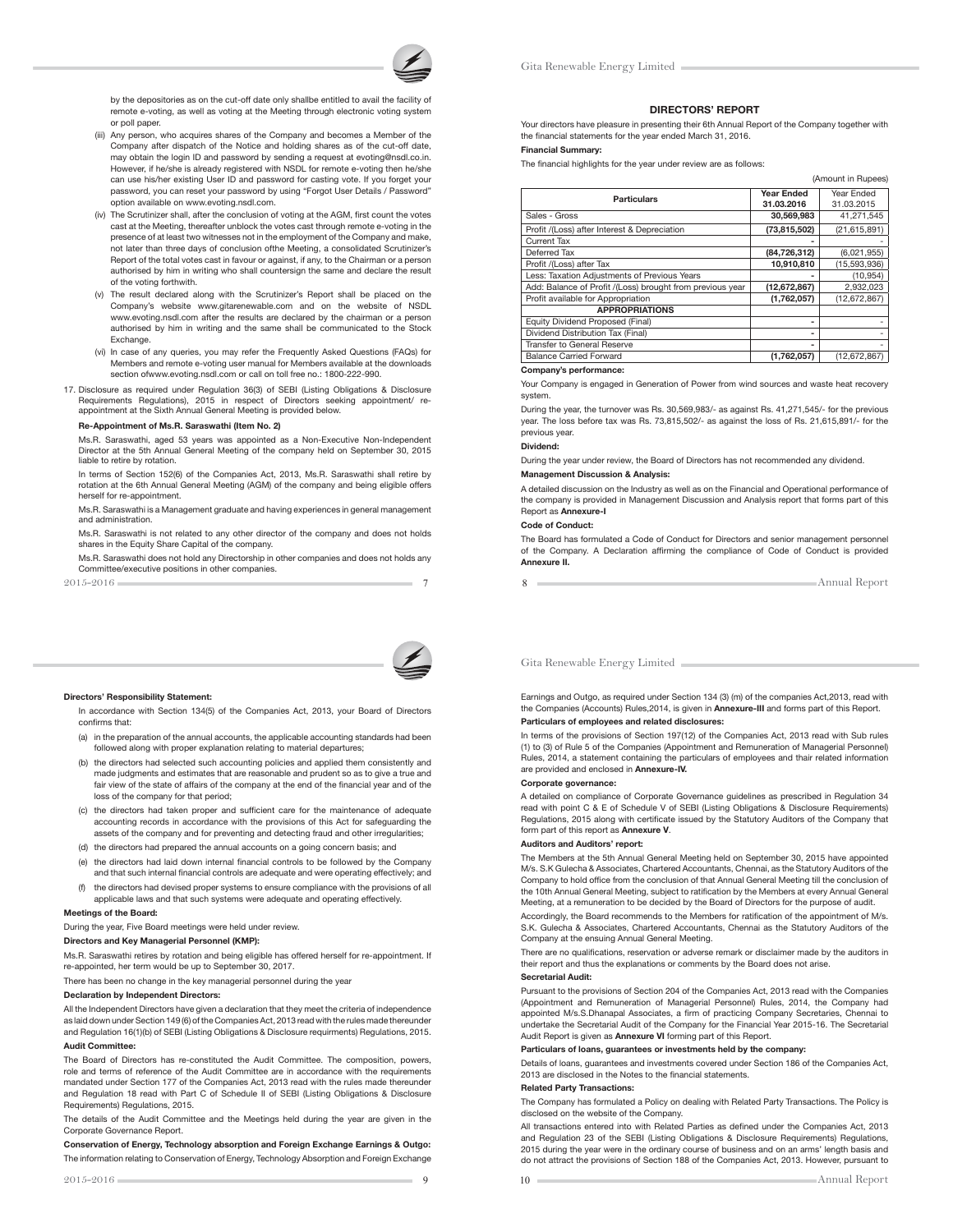

the provisions of Regulation 23 (2) of the SEBI (Listing Obligations & Disclosure Requirements) Regulations, 2015, prior approval of the Audit Committee has been obtained for entering into Related Party Transactions.

The Company had not entered into any contract / arrangement / transactions with Related Parties which could be considered as material in terms of Regulation 23 of the SEBI (Listing Obligations & Disclosure Requirements) Regulations, 2015. In accordance with Accounting Standard 18, the Related Party Transactions are disclosed in the Notes to the financial statements.

#### Particulars of contracts or arrangements with related parties:

There were no materially significant transactions with Related Parties during the financial year 2015-16 which were in conflict with the interest of the Company. Suitable disclosures as required under AS-18 are disclosed in the Notes to the financial statements.

The Corporate Governance Report contains relevant details on the nature of Related Party Transactions (RPTs) and the policy formulated by the Board on Material RPTs. Particulars of Contracts or Arrangements with Related Parties referred to in Section 188(1) of the Companies Act, 2013 is furnished in accordance with Rule 8(2) of the Companies (Accounts) Rules, 2014 in Form AOC - 2 as Annexure VII.

#### Adequacy of Internal Financial Controls

The Company has Internal Financial Controls policy which is adequate and effective in mitigating risks in the business of the company.

#### Material Changes and Commitments:

There were no material changes and commitments affecting the financial position of the Company between the end of financial year (i.e., March 31, 2016 and the date of the Report i.e., May 28, 2016).

#### Extract of Annual Return:

Pursuant to Section 92(3) of the Companies Act, 2013, the extract of Annual Return in form MGT-9 is enclosed and marked as Annexure VIII.

#### Remuneration policy:

The Remuneration policy of the Company comprising appointment and remuneration of the Directors, Key Managerial Personnel and Senior Executives of the Company including criteria for determining qualifications, positive attributes, independence of a Director and other related matters has been provided in the Corporate Governance Report.

#### Vigil Mechanism/Whistle Blower Policy:

The company has established a vigil mechanism for directors and employees to report genuine concerns pursuant to section 177 of the Companies Act, 2013 read with Rule 7 of the Companies (Meetings of Board and its Powers) Rules 2014 and Regulation 22 of SEBI (Listing Obligations & Disclosure Requirements Regulations), 2015.

#### Deposits:

During the year under review, your Company has not accepted any deposits.

2015-2016 11



# ANNEXURE I

#### MANAGEMENT DISCUSSION AND ANALYSIS REPORT

Gita Renewable Energy Limited is carrying on generation of power from wind sources and waste heat recovery system.

In light of changing economic scenario and due to increasing competitive environment in power sector and poor generation of power from wind mills, the operation of wind mills has not been commercially viable. Considering the same the company disposed off the wind mills during the year under review. The waste heat recovery plant at Gummidipoondi, has not generated optimum power during the year. After renovation the plant is expected generated power in the coming years.

The general factors like continuous Demand for power, Lack of other energy sources, volatile raw materials prices, and policy reforms by the Government have impacted significantly the Indian Power companies. Accordingly the profits of the company had an ultimate impact during the year. This may be improved in future.

Date: May 28, 2016 **R. NATARAJAN** 

Place: Chennai Chairman & Managing Director.

#### CODE OF CONDUCT

As per Regulation 26(3) of SEBI (Listing Obligations & Disclosure Requirments) Regulations, 2015, all members of the Board & Senior Management Personnel have affirmed compliance with the code of conduct for the year ended March 31, 2016.

Date: May 28, 2016 **R. NATARAJAN**<br>Place: Chennai Records and Records and Records Chairman & Managing D Chairman & Managing Director.

ANNEXURE II

Gita Renewable Energy Limited

#### Significant and material orders impacting the company:

There are no significant and material orders passed by the Regulators or Courts or Tribunals which would impact the going concern status of the Company.

#### Board evaluation:

The Board carried out an annual performance evaluation of its own performance, the individual Directors as well as the working of the Committees of the Board. The performance evaluation of the Independent Directors was carried out by the entire Board. The performance evaluation of the Chairman and the Non-Independent Directors was carried out by Independent Directors. Details of the same are given in the Report on Corporate Governance annexed hereto. Corporate social responsibility (CSR):

The company is not covered under section 135 of the Companies Act, 2013 and formulation of CSR policy and constitution of a CSR committee did not arise.

# CEO/CFO certification:

Mr.R. Natarajan, Chairman and Managing Director and Mr.V. Kumar, Chief Financial Officer have certified to the Board in terms of SEBI (Listing Obligations & Disclosure Requirements Regulations), 2015.

#### Acknowledgement:

Your directors place on record their great appreciation of the fine efforts of all Executives and Employees of the Company which were instrumental in attaining the considerable financial position in a difficult year. Your directors also express their sincere thanks to various Departments of Central Government, Government of Tamilnadu, TNEB, State Bank of India, the Customers, Shareholders and other stakeholders for their continuing support and encouragement.

For and on behalf of the Board of Directors

Place: Chennai **Chairman & Managing Director.** 

Date: May 28, 2016 R. Natal Participate of the R. NATARAJAN

12 Annual Report

Gita Renewable Energy Limited

#### ANNEXURE III

INFORMATION UNDER SECTION 134 (3) (m) OF THE COMPANIES ACT, 2013 READ WITH THE COMPANIES (ACCOUNTS) RULES, 2014.

# A. CONSERVATION OF ENERGY

- i. The steps taken or impact on conservation of energy– NIL.
- The steps taken by the company for utilizing alternate sources of energy-NIL
- iii. The capital investment on energy conservation equipments– NIL

### B. TECHNOLOGY ABSORPTION

- i. the efforts made towards technology absorption: NIL
- ii. the benefits derived like product improvement, cost reduction, product development or import substitution: NIL
- iii. in case of imported technology (imported during the last three years reckoned from the beginning of the financial year):

| a. the details of technology imported                | <b>NIL</b> |
|------------------------------------------------------|------------|
| b. the year of import                                | NIL.       |
| c. whether the technology been fully absorbed        | <b>NIL</b> |
| d. if not fully absorbed, areas where absorption has | <b>NIL</b> |
| not taken place, and the reasons thereof; and        |            |

iv the expenditure incurred on Research and Development.

# C. FOREIGN EXCHANGE EARNINGS AND OUTGO

The Foreign Exchange earned in terms of actual inflows during the year and the Foreign Exchange outgo during the year in terms of actual outflows: NIL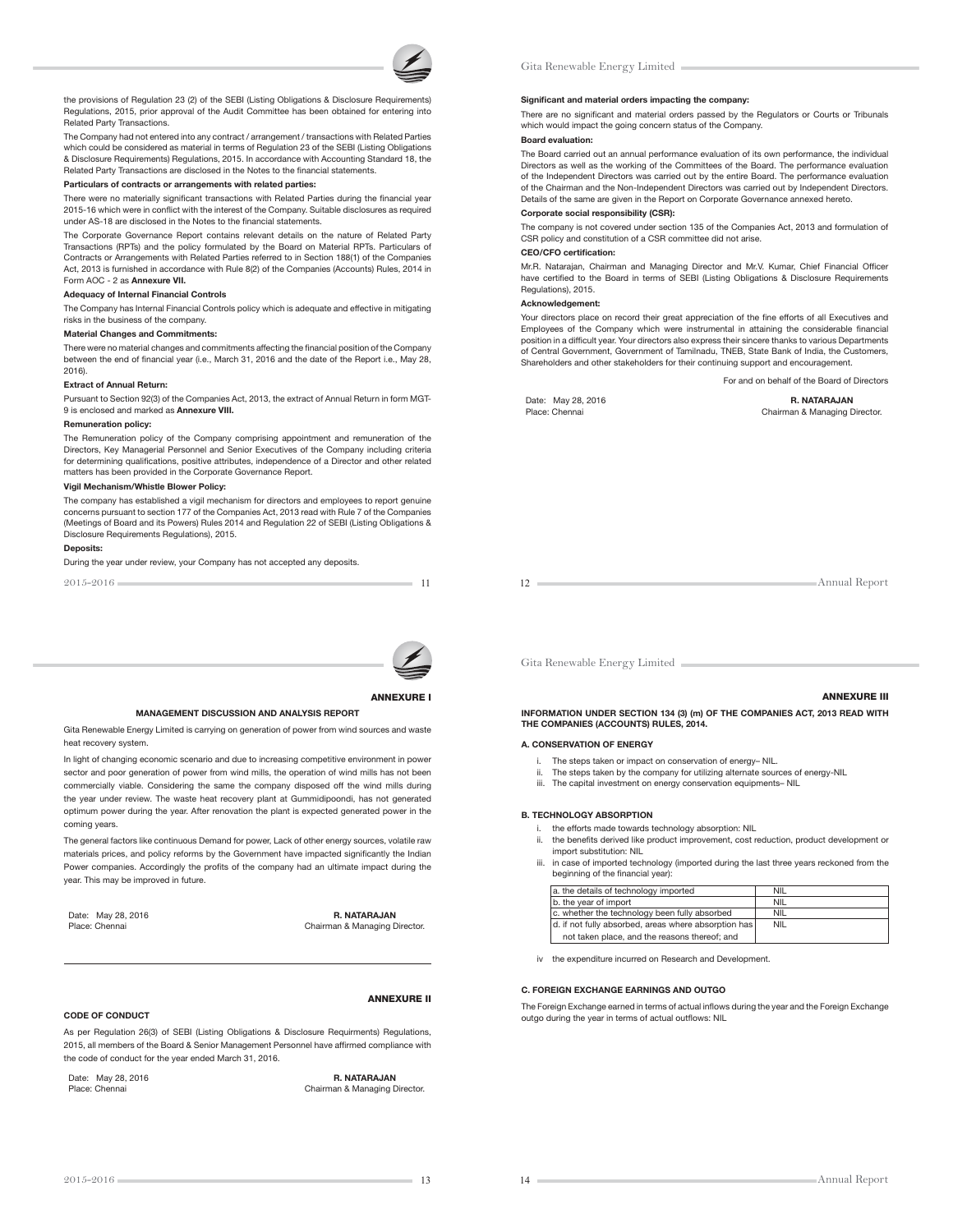ANNEXURE IV

#### ANNEXURE V

#### AUDITORS CERTIFICATE ON CORPORATE GOVERNANCE

TO THE MEMBERS OF GITA RENEWABLE ENERGY LIMITED

We have examined the compliance of conditions of Corporate Governance by Gita Renewable Energy Limited for the year ended 31st March 2016, as stipulated in SEBI (Listing Obligations & Disclosure Requirements) Regulations 2015.

The Compliance of conditions of Corporate Governance is the responsibility of the management. Our examination was limited to procedures and implementation thereof, adopted by the company for ensuring the compliance of the conditions of the corporate governance. It is neither an audit nor an expression of opinion on the financial statements of the company.

In our opinion and to the best of our information and according to the explanations given tous and the representations made by the Directors and the management, we certify that thecompany has complied with the conditions of Corporate Governance as stipulated in in SEBI (Listing Obligations & Disclosure Requirements) Regulations 2015.

We further state that such compliance is neither an assurance as to the future viability of thecompany nor the efficiency or effectiveness with which the management has conducted the affairs of the company.

For S.K GULECHA & ASSOCIATES, Chartered accountants, Firm Reg No. 013340S.

SANDEEP KUMAR GULECHA, Place: Chennai **Propriet Chennai Chennai Chennai Chennai Chennai Chennai Chennai Chennai Chennai Chennai Chenna**<br>Date: May 28, 2016 **Mark Chennai Chennai Chennai Chennai Chennai Chennai Chennai Chennai Chennai Chennai Chen** (Membership No: 226263)

16 **Annual Report** 

#### ANNEXURE V

# REPORT ON CORPORATE GOVERNANCE

 $2015-2016$  15

12. Affirmation that the remuneration is as per the remuneration policy of the company: yes. the

Disclosure Statement of particulars of remuneration as per Rule 5(1) of the Companies

1. The ratio of the remuneration of each director to the median remuneration of the employees

2. The percentage increase in remuneration of each director, Chief Financial Officer, Chief Executive Officer, Company Secretary or Manager, if any, in the financial year: No increase

3. The percentage increase in the median remuneration of employees in the financial year: No

4. The number of permanent employees on the rolls of company: 3 (which includes 1 Director

5. The explanation on the relationship between average increase in remuneration and company

6. Comparison of the remuneration of the Key Managerial Personnel against the performance

7. Variations in the market capitalisation of the company, price earnings ratio as at the closing date of the current financial year and previous financial year and percentage increase over decrease in the market quotations of the shares of the company in comparison to the rate at which the company came out with the last public offer in case of listed companies, and in case of unlisted companies, the variations in the net worth of the company as at the close of

Market capitalisation Rs. 71,759,565 140,722,769 PE Ratio 6.58 (9.03)<br>
% increase in market quote (37.21) N.A.

8. Average percentile increase already made in the salaries of employees other than the managerial personnel in the last financial year and its comparison with the percentile increase in the managerial remuneration and justification thereof and point out if there are any exceptional circumstances for increase in the managerial remuneration: No change in

9. Comparison of the each remuneration of the Key Managerial Personnel against the performance of the company: No increase in remuneration of KMP. 10. The key parameters for any variable component of remuneration availed by the directors: NIL 11. The ratio of the remuneration of the highest paid director to that of the employees who are not directors but receive remuneration in excess of the highest paid director during the year:

31.03.2016 31.03.201<br>Rs. 71.759.565 140.722.76

(Appointment and Remuneration of Managerial Personnel) Rules, 2014:

of the company for the financial year: Mr.R. Natarajan 33:1

of the company: No increase in remuneration of KMP.

the current financial year and previous financial year:

in remuneration during the year.

and 1 Company Secretary)

% increase in market quote

company has its Remuneration Policy.

remuneration.

NIL

performance: N.A

increase in remuneration during the year.

(For the Financial Year 2015-16)

#### I. Company's philosophy on code of Governance:

Corporate Governance at Gita Renewable Energy Limited is based on the principles of equity, fairness, transparency, spirit of law and honest communication. We believe that the good Corporate Governance through accountability, integrity and professionalism is the way to enhance the value of Shareholders and all other stakeholders which include Suppliers, Customers, Creditors, Bankers, Society and Employees of the Company. We follow the guidelines mandated in the SEBI (Listing Obligations and Disclosure Requirements) Regulations, 2015 and adopt the principles to suit the changing times and needs of the Business, Society and the Nation.

# II. Board of Directors

A. Board Composition:

The Board has been constituted in conformity with the SEBI (Listing Obligations & Disclosure Requirements) Regulations, 2015 and Section 149 of the Companies Act, 2013. The Board of the Company has an optimum of Executive and Non-Executive Directors, including one Women Director as under:

| Name of the Director<br>Mr.R. Nataraian |                                                    | <b>Executive / Non-Executive</b>                         | Promoter / Independent   |
|-----------------------------------------|----------------------------------------------------|----------------------------------------------------------|--------------------------|
|                                         |                                                    | Chairman and Managing Director; Non-Independent Director |                          |
|                                         |                                                    | <b>Executive Director</b>                                |                          |
|                                         | Mr. Chandikeshwar Sharma"   Non-Executive Director |                                                          | Independent Director     |
|                                         | Mr. Sunil Kumar Singh"                             | Non-Executive Director                                   | Independent Director     |
|                                         | Ms.R. Saraswathi"                                  | Non-Executive Director                                   | Non-Independent Director |
|                                         |                                                    |                                                          |                          |

#The Members of the Company at 5th AGM held on September 30, 2015 designated Mr. Chandikeshwar Sharma and Mr. Sunil Kumar Singh as Independent Directors and Ms.R. Saraswathi as Non-Executive Non-Independent Director.

The Board has a regular executive chairman who is not a promoter of the company and independent directors more than half of the Board. No Director is related to any other Director on the Board in terms of the definition of "relative" as defined in Section 2(77) of the Companies Act, 2013.

The Managing Director is not liable to retire by rotation. All the other non-independent directors retire by rotation and in general, seek re-appointment at the AGM. Brief resume of Director seeking reappointment is given in the Notice of the AGM.

All the Independent Directors have given the declarations pursuant to Section 149(7) of the Act affirming that they meet the criteria of independence as provided in sub section (6). No<br>independent director of the Company serves in more than 7 listed companies as Independent Director and holds office of whole-time director in any listed company

Letter of Appointments together with the terms thereto were issued to Independent directors and have been posted on the Company website.

As required under the Companies Act, 2013 and SEBI (Listing Obligations & Disclosure Requirements) Regulations, 2015, none of the directors hold directorship in more than 20 Gita Renewable Energy Limited

public companies, nor membership of Board committees (Audit/Remuneration/Stakeholder's committee) in excess of 10 and chairmanship of afore-mentioned committees in excess of 5.

| Name of the Directors    | Number of directorships, Committee Membership and<br>Committee Chairmanship held in other Companies " |                    |               |  |
|--------------------------|-------------------------------------------------------------------------------------------------------|--------------------|---------------|--|
|                          | <b>Directorships</b>                                                                                  | <b>Memberships</b> | Chairmanships |  |
| Mr.R. Nataraian          |                                                                                                       |                    |               |  |
| Mr. Chandikeshwar Sharma |                                                                                                       |                    | -             |  |
| Mr. Sunil Kumar Singh    |                                                                                                       |                    |               |  |
| Ms.R. Saraswathi         |                                                                                                       |                    |               |  |

B. Board Meetings:

During the year 2015-16, the Board met five times i.e., held on May 28, 2015; June 30, 2015 August 14, 2015, November 13, 2015 and February 10,2016 within a time gap of 120 days between two meetings. No Board meeting was conducted through video conferencing or other audio visual means.The necessary quorum was present for all the meetings.

During the year 2015-16, information as mentioned in Schedule II Part A of the SEBI (Listing Obligations & Disclosure Requirements) Regulations), 2015 has been placed before the Board for its consideration.

During the year 2015-16, one meeting of the Independent Directors were held on February 10, 2016 and the Independent Directors, inter-alia, reviewed the performance of non-independent directors, Chairman of the Company and the Board as a whole.

The Board periodically reviews the compliance reports of all laws applicable to the Company. The details of the familiarization programme of the Independent Directors are available on the website ofthe Company www.gitarenewable.com.

The Annual General Meeting (AGM) was held on September 30, 2015. The attendance records of all Directors are as under:

| Name of the Directors    | <b>Board Meetings</b> |                 | <b>Last AGM</b> |  |
|--------------------------|-----------------------|-----------------|-----------------|--|
|                          | Held                  | <b>Attended</b> | Attendance      |  |
| Mr.R. Nataraian          |                       |                 | <b>YES</b>      |  |
| Mr. Chandikeshwar Sharma |                       |                 | <b>YES</b>      |  |
| Mr. Sunil Kumar Singh    |                       |                 | <b>YES</b>      |  |
| Ms.R. Saraswathi         |                       |                 | YES             |  |

### III. COMMITTEES OF THE BOARD

The composition of the Audit Committee and the details of meetings attended by its members aregiven below

A. Audit Committee:

- (i) The Audit Committee of the Company is constituted in line with the provisions of Regulation 18 of SEBI (Listing Obligations & Disclosure Requirements) Regulations, 2015, read with Section 177 of the Act.
	- The important role of the Audit Committee is to oversee the Company's financial reporting process and the disclosure of its financial information to ensure that the<br>financial statement is correct, sufficient and credible.
- (ii) The board has an Audit Committee and the composition of the committee is as under: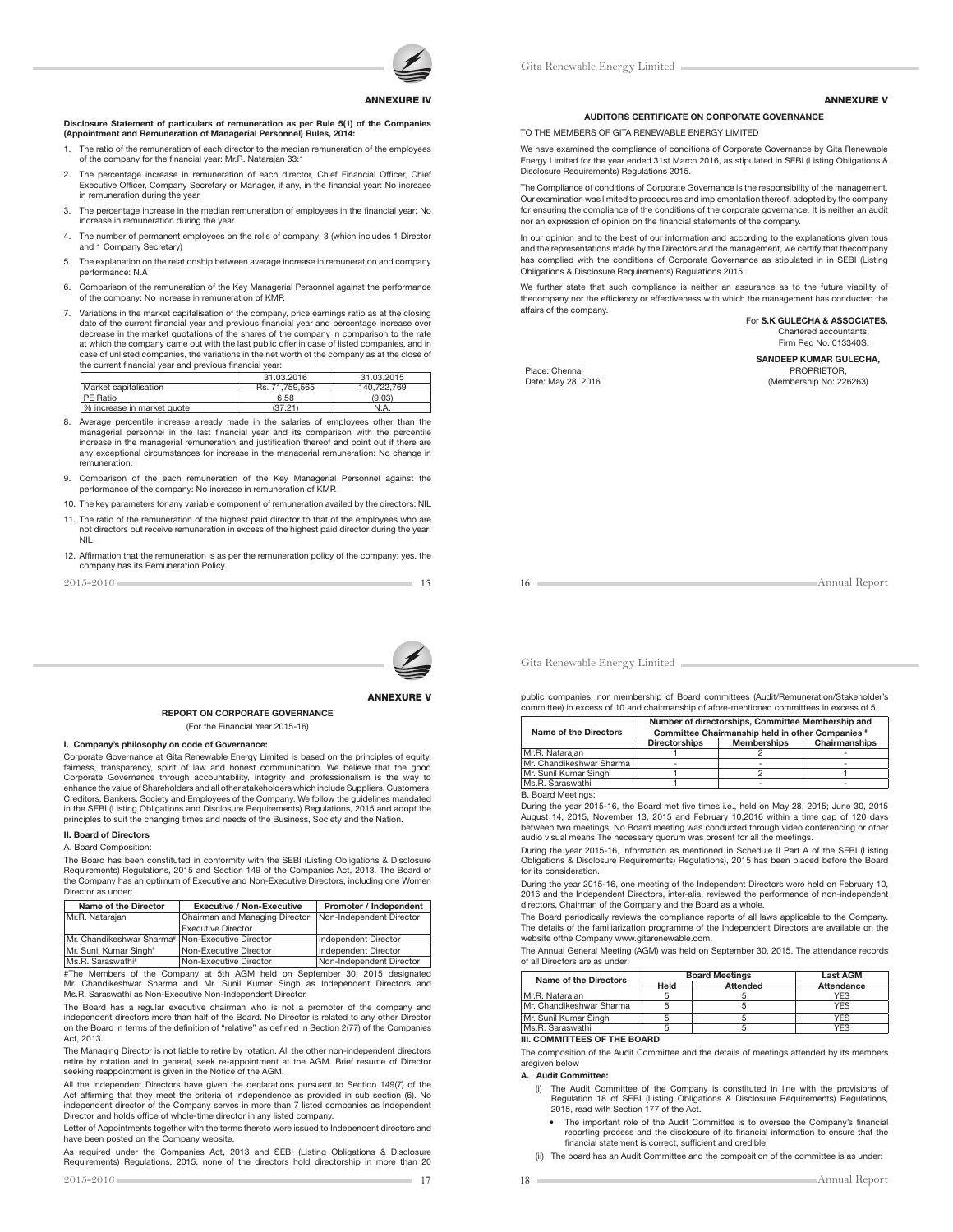

| Name of the members                    | Independent / Non        | <b>Position</b> | <b>Audit Committee</b> |                 |  |
|----------------------------------------|--------------------------|-----------------|------------------------|-----------------|--|
|                                        | Independent              |                 | Held                   | <b>Attended</b> |  |
| Mr. Chandikeshwar Sharma Non-Executive |                          | Chairman        | 4                      |                 |  |
|                                        | Independent Director     |                 |                        |                 |  |
| Mr. Sunil Kumar Singh                  | Non-Executive            | Member          | 4                      |                 |  |
|                                        | Independent Director     |                 |                        |                 |  |
| Mr.R. Natarajan                        | Executive                | Member          | 4                      |                 |  |
|                                        | Non-Independent Director |                 |                        |                 |  |
| $\cdots$<br>.                          | .                        | .               | . .                    |                 |  |

 (iii) Four Audit Committee meetings were held during the year and the gap between two meetings did not exceed one hundred and twenty days. The dates on which the said meetings were held are as follows: May 28, 2015; August 14, 2015, November 13, 2015, and February 10, 2016. The necessary quorum was present for all the Meetings.

# B. Nomination and Remuneration Committee:

- (i) The Nomination and Remuneration committee of the Company is constituted in line with the provisions of Regulation 19 SEBI (Listing Obligations & Disclosure Requirements) Regulations, 2015 read with Section 178 of the Act. The main role of Nomination and Remuneration Committee is –
	- To identify persons who are qualified to become directors and who may be appointed in senior Management.
	- Recommend to the Board the appointment or reappointment of directors.
	- Oversee familiarization programs for directors.
	- Performing such other duties and responsibilities as may be consistent with the provisions of the committee charter.
- (ii) The composition of the Nomination and Remuneration Committee and the attendance details of members at the meeting held on February 10, 2016 is as under:

| Name of the<br>members      | Independent / Non<br>Independent           | Position | <b>Nomination &amp;</b><br>Remuneration<br>Committee |                 |
|-----------------------------|--------------------------------------------|----------|------------------------------------------------------|-----------------|
|                             |                                            |          | Held                                                 | <b>Attended</b> |
| Mr. Sunil Kumar Singh       | Non-Executive<br>Independent Director      | Chairman |                                                      |                 |
| Mr. Chandikeshwar<br>Sharma | Non-Executive<br>Independent Director      | Member   |                                                      |                 |
| Ms. R.Saraswathi            | Non-Executive Non<br>-Independent Director | Member   |                                                      |                 |

(iii) Performance Evaluation Criteria for Independent Directors:

 The performance evaluation criteria for independent directors are determined by the Nomination and Remuneration committee. An indicative list of factors that may be evaluated include participation and contribution by a director, commitment, effective

2015-2016 19

|  | No. of shareholders<br>complaintsreceived                                    | Number of complaints not solved<br>to the satisfaction of<br>shareholders | Number of complaints<br>pending as on<br>31.03.2016 |  |  |
|--|------------------------------------------------------------------------------|---------------------------------------------------------------------------|-----------------------------------------------------|--|--|
|  | ۰                                                                            | ۰                                                                         | ۰                                                   |  |  |
|  | V. DETAILS OF ANNUAL GENERAL MEETINGS:                                       |                                                                           |                                                     |  |  |
|  | (i) The details of about last three Annual General Meetings are given below: |                                                                           |                                                     |  |  |

Year Date Time Venue 2012-2013 30.09.2013 2.00 P.M. No.167, St.Mary's Road, Alwarpet, Chennai - 600018 2013-2014 30.09.2014 10.00 A.M. Knowledge Tower, 4th Floor, New No. 36, SanjeevarayanPettai, Little Mount, Saidapet, Chennai- 600015 2014-2015 30.09.2015 1.00 P.M Survey No: 180 & 181, OPG Nagar, Periya Obulapuram Village, Nagaraja Kandigai, Madharapakkam Road, Gummidipoondi, Tamil Nadu 601201.

(ii) Details Special resolutions passed

| Year     |                                                                      | <b>Special Resolution</b>                                               |  |  |  |  |  |
|----------|----------------------------------------------------------------------|-------------------------------------------------------------------------|--|--|--|--|--|
| $2012 -$ | ٠                                                                    | Approval of appointment of Mr. Ravi Kumar Gupta as Chairman and         |  |  |  |  |  |
| 2013     | ٠                                                                    | <b>Managing Director</b>                                                |  |  |  |  |  |
|          | ٠                                                                    | Appointment of Mr. VishalBakshi as a Director of the Company            |  |  |  |  |  |
|          | ٠                                                                    | Appointment of Mr.Mr. Chandikeshwar Sharma as a Director of the Company |  |  |  |  |  |
| 2013-    | ٠                                                                    | <b>Borrowing Powers</b>                                                 |  |  |  |  |  |
| 2014     | ٠                                                                    | Mortgage of Assets                                                      |  |  |  |  |  |
|          | ٠                                                                    | Change of Registered Office                                             |  |  |  |  |  |
|          | ٠                                                                    | Adoption of new set of Articles of Association                          |  |  |  |  |  |
| 2014-    | ٠                                                                    | Appointment of Mr. Chandikeshwar Sharma as an Independent Director      |  |  |  |  |  |
| 2015     | Appointment of Mr. Sunil Kumar Singh as an Independent Director<br>٠ |                                                                         |  |  |  |  |  |
|          | ٠                                                                    | Appointment of Mr.R.Natarajan as the Chairman and Managing Director     |  |  |  |  |  |
|          | ٠                                                                    | Appointment of Mrs.R.Saraswathi as a Director                           |  |  |  |  |  |

#### VI. POSTAL BALLOT:

During the Year, special resolution pursuant to section 180 (1) (a) of the companies act,2013, for sale of wind mill assets of the company as a going concern was passed through postal ballot under review.

#### VII. MEANS OF COMMUNICATION

The Quarterly/Half-Yearly/Annual financial results of the Company are published in English & Tamil News paper. The Quarterly/Half-Yearly/Annual financial results and the shareholding pattern are properly reported with Stock Exchange and are available in the Website stock Exchange and the Company's website, www.gitarenewable.com

### Gita Renewable Energy Limited

deployment of knowledge and expertise,effective management of relationship with<br>stakeholders, integrity and maintenance of confidentiality and independence of behaviour and judgment.

#### e) Remuneration Policy:

 The company has framed a remuneration policy in view of retaining suitable employees with remuneration commensurate with size of the company, nature the business and nature of duties and responsibilities of the employee. The Board of the company may The remuneration to Directors and KMP on the recommendation of the Nomination and Remuneration committee.

 During the year 2015-16, the remuneration has not paid the remuneration to executive directors. The Company has not paid any remuneration to the non-Executive Directors and sitting fees.

#### C. Stakeholder's Committee

- a) The Stakeholders' Committee is constituted in line with the provisions of Regulation 20 of SEBI (Listing Obligations & Disclosure Requirements) Regulations, 2015 read with section 178 of the Act.
- b) The broad terms of reference of the stakeholders' relationship committee are as under:
- Consider and resolve the grievances of security holders of the Company including redressal of investor complaints such as transfer or credit of securities, non-receipt of dividend / notice /annual reports, etc. and all other securities-holders related matters.
- Consider and approve issue of share certificates (including issue of renewed or duplicate share certificates), transfer and transmission of securities, etc.
- c) Five meetings of the stakeholders' committee were held. The dates on which the said meetings were held are as follows: October 09, 2015, October 22, 2015, October 28, 2015, March 07, 2016 and March 30, 2016.
- d) The composition of the stakeholders' relationship committee and the details of meetings attended by its members are given below:

| Name of the<br>members                | Independent / Non<br>Independent              | Position | <b>Stakeholders</b><br><b>Relationship Committee</b> |                 |  |
|---------------------------------------|-----------------------------------------------|----------|------------------------------------------------------|-----------------|--|
|                                       |                                               |          | Held                                                 | <b>Attended</b> |  |
| Ms.R. Saraswathi                      | Non-Executive Non<br>-Independent Director    | Chairman | 5                                                    | 5               |  |
| Mr.R. Nataraian                       | <b>Executive Non</b><br>-Independent Director | Member   | 5                                                    | 5               |  |
| Mr. Sunil Kumar Singh   Non-Executive | <b>Independent Director</b>                   | Member   | 5                                                    | 5               |  |

IV. Name and designation of compliance officer: Mr.C. Chandrasekar Company Secretary

20 Annual Report

### Gita Renewable Energy Limited

Notice of General Meeting including Attendance Slip, Proxy Form and Polling Paper are sent to all the shareholders by Registered Post or Speed post or Courier or through e-mail System. Annual Report is sent by book post or e-mail system or both at the desire of shareholders.

Further to the compliance of Regulation 34(3) of SEBI (Listing Obligations & Disclosure Requirmets) Regulations, 2015 all the basic information about the Company is made available in the company's Website at all times at no cost for the benefit of all stakeholders concerned.

#### VIII. General shareholder information:

| Details of Annual General Meeting for Financial Year 2015-16<br>(i) |                                        |   |                                                                    |  |  |
|---------------------------------------------------------------------|----------------------------------------|---|--------------------------------------------------------------------|--|--|
| Date                                                                | September 30, 2016                     |   |                                                                    |  |  |
| Time                                                                | 1.00 P.M.                              |   |                                                                    |  |  |
| Venue                                                               |                                        |   | Survey No.180 & 181 OPG Nagar, Periya Obulapuram Village, Nagaraja |  |  |
|                                                                     |                                        |   | Kandigai, Madaharapakkam Road, Gummidipoondi - 601201              |  |  |
| Dates of Book closure                                               |                                        | t | September 23,2016 - September 30,2016                              |  |  |
| <b>Financial Calendar</b>                                           |                                        |   | Financial Reporting for the quarter ending                         |  |  |
|                                                                     |                                        |   | Jun 30,2016- Latest by Aug14,2016                                  |  |  |
|                                                                     |                                        |   | Sep 30,2016-Latest by Nov 14,2016                                  |  |  |
|                                                                     |                                        |   | Dec 31,2016- Latest by Feb14, 2017                                 |  |  |
|                                                                     |                                        |   | Mar 31.2017-Latest by May 30.2017                                  |  |  |
| Dividend Payment                                                    |                                        |   | N.A.                                                               |  |  |
| Listing on Stock Exchanges                                          |                                        |   | Bombay Stock Exchange Limited                                      |  |  |
| Depository Participant                                              |                                        |   | National Securities Depository Limited,                            |  |  |
|                                                                     |                                        |   | Central Depository Services Limited                                |  |  |
| Stock Code                                                          |                                        |   | 539013                                                             |  |  |
| Demat ISIN Number In NSDL                                           |                                        |   | INE 776001018                                                      |  |  |
| <b>CDSL</b>                                                         |                                        |   | INE 776001018                                                      |  |  |
|                                                                     | Listing on Stock Exchange (overseas) : |   | Nil                                                                |  |  |
| <b>Plant Location</b>                                               |                                        |   |                                                                    |  |  |
| Waste heat Recovery plant                                           |                                        |   | OPG Nagar, Periya Obulapuram Village,                              |  |  |
|                                                                     |                                        |   | Nagaraja Kandigai, Madaharapakkam Road,                            |  |  |
|                                                                     |                                        |   | Gummidipoondi - 601201                                             |  |  |
| <b>WINDMILLS</b>                                                    |                                        |   | Coimbatore, Tirunelveli, Udumalpet                                 |  |  |
|                                                                     |                                        |   |                                                                    |  |  |

IX. Stock market price data

High/Low of monthly Market Price of the Company's Equity Shares traded on the Bombay Stock Exchange; Mumbai during the financial year 2015-16 is furnished below: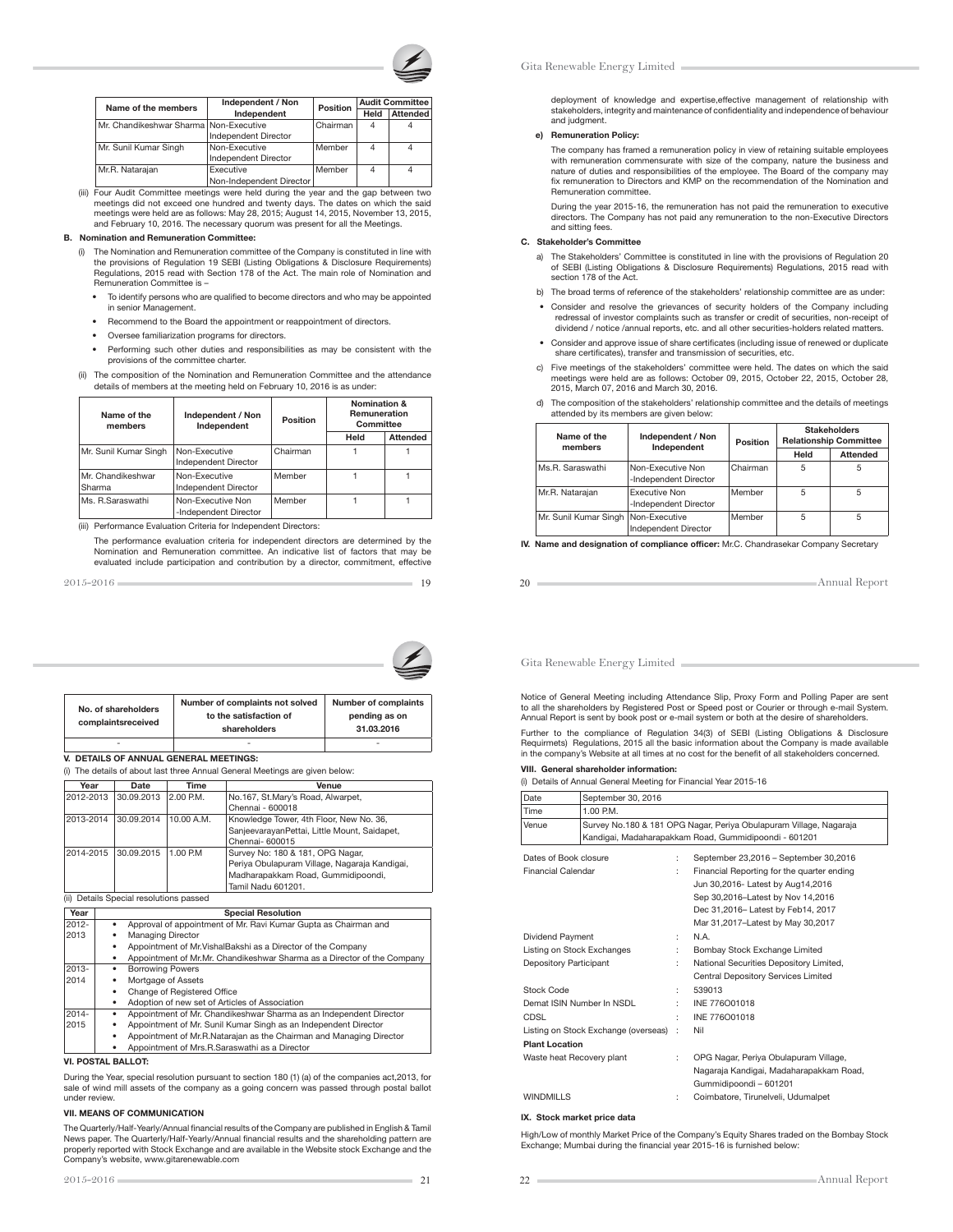

| Month     | <b>Open Price</b> | <b>High Price</b> | <b>Low Price</b> | <b>Close Price</b> | No. of         |
|-----------|-------------------|-------------------|------------------|--------------------|----------------|
|           | (Rs.)             | (Rs.)             | (Rs.)            | (Rs.)              | <b>Shares</b>  |
| Apr 2015  | 32.55             | 32.55             | 17.95            | 18.65              | 85             |
| May 2015  | 18.30             | 18.65             | 14.05            | 14.05              | 50             |
| June 2015 | 13.77             | 13.77             | 11.08            | 11.95              | 32             |
| July 2015 | 11.90             | 25.38             | 11.07            | 25.38              | 52             |
| Aug 2015  | 25.85             | 28.50             | 25.85            | 27.95              | 18             |
| Sep 2015  | 26.60             | 26.60             | 24.00            | 24.00              | 24             |
| Oct 2015  | 22.80             | 22.80             | 19.00            | 19.00              | 12             |
| Nov 2015  | 18.95             | 21.90             | 21.90            | 21.90              | 36             |
| Dec 2015  | 22.95             | 25.25             | 24.90            | 24.90              | 62             |
| Jan 2016  | 24.00             | 25.20             | 22.40            | 22.40              | 21             |
| Feb 2016  | 21.30             | 21.30             | 20.24            | 20.25              | $\mathfrak{p}$ |
| Mar 2016  | 20.25             | 20.25             | 17.45            | 17.45              | 17             |

# X. Share transfer system

Share transfers are registered and returned to the transferees within the statutory time limit from the Date of receipt, if the documents are in order in all respects.

The share transfer committee has met 5 times during the year.

No. of shares received for transfer up to 31.03.2016 is 56 shares and shares pending for transfer as on 31.03.2016 is nil.

| Registrar and Transfer Agents | Cameo Corporate Services Limited<br>Subramanian Building<br>No.1, Club House Road |
|-------------------------------|-----------------------------------------------------------------------------------|
|                               | Ph: 044-28460390 (6 lines)                                                        |
|                               | E-Mail: cameo@cameoindia.com                                                      |
|                               |                                                                                   |

# XI. Distribution of Shareholding

| Share holding |     |           |               | <b>Share holders</b> |          | Share amount |
|---------------|-----|-----------|---------------|----------------------|----------|--------------|
|               | Rs. |           | <b>Number</b> | % of total           | Rs.      | % of total   |
| 10            |     | 5000      | 5008          | 97.5267              | 1699510  | 4.1327       |
| 5001          |     | 10000     | 48            | 0.9347               | 349000   | 0.8486       |
| 10001         | ٠   | 20000     | 18            | 0.3505               | 238280   | 0.5794       |
| 20001         |     | 30000     | 7             | 0.1363               | 168070   | 0.4087       |
| 30001         | ٠   | 40000     | 5             | 0.0973               | 180350   | 0.4385       |
| 40001         |     | 50000     | 3             | 0.0584               | 146140   | 0.3553       |
| 50001         | ٠   | 100000    | 10            | 0.1947               | 754510   | 1.8347       |
| 100001        | ٠   | And Above | 36            | 0.7010               | 37587100 | 91.4017      |
| Total         |     |           | 5135          | 100.0000             | 41122960 | 100.0000     |

2015-2016 23



#### Demat of shares:

The physical form of trading is also available to the shareholders. Electronic Holding by Members comprises of 66.14% (as on 31.03.2016) of the paid up share capital of the company held through National. Securities Depository Limited and Central Depository Services Limited. The company appointed Cameo Corporate Services Limited as Registrar & Transfer Agent and entered into an agreement for availing depository services.

#### Request to Shareholders

The Companies Act, 2013 read with the Companies (Management & Administration) Rules, 2014 requires the company to keep the Register of Members in Form No.MGT-1. As compared to the existing Register of Members under the old Act, the new Law calls for certain additional information to be recorded. In order that the company is facilitated to comply with same,<br>shareholders are requested to send the following information for updating their records in our Register of Members:

Name of the member, Folio/ DP ID – Client ID, Email address, Permanent Account Number (PAN), CIN (in the case of company), Unique Identification Number, Father's/ Mother's/ Spouse's name,<br>Occupation, Status, Nationality, In case of minor, name of guardian and date of birth of minor, Instructions, if any for sending Notice etc.

#### Investor query/address for correspondence:

The Company Secretary & Compliance Officer, Gita Renewable Energy Limited, Survey No.180 & 181, OPG Nagar, Periya Obulapuram village, Nagarajakandigai, Madharapakkam Road, Gummidipoondi – 601201 Ph: 044 43487350 Fax: 044 27991450 E-mail: investor@gitarenewable.com

### Shareholders holding shares in electronic mode should address all their correspondence

M/s. Cameo Corporate Services Limited Subramanian Building No.1, Club House Road Chennai- 600 002 Ph: 044-28460390 (6 lines) E-Mail: cameo@cameoindia.com

> For and on behalf of Board of Directors of GITA RENEWABLE ENERGY LIMITED,

Date: May 28, 2016 **R. NATARAJAN** Place: Chennai Chairman & Managing Director

to:

Gita Renewable Energy Limited

#### XII. Share holding pattern as on March 31, 2016

| Shareholding of Promoter & Promoter Group<br>A<br>1<br>Indian<br>- Individuals / Hindu Undivided Family<br>1013382<br>24.64<br>1615518<br>39.29<br>- Bodies Corporate<br><b>Sub Total</b><br>[A] [1]<br>2628900<br>63.93<br>$\overline{a}$<br>Foreign<br>- Bodies Corporate<br>285714<br>6.95<br>- Any other Directors/Relative NRI<br><b>Sub Total</b><br>[A] [2]<br>285714<br>6.95<br>Total Share Holding of Promoter &<br>2914614<br>70.88<br>Promoter Group {A= [A] [1] +[A] [2]<br>Public Shareholding.<br>B<br>Institutions.<br>1.<br>Foreign Institutional Investor<br>Sub Total<br>[B] [1]<br>Non-Institutions.<br>$\overline{a}$<br>727437<br>17.69<br><b>Bodies Corporate</b><br>a.<br>Individuals<br>b.<br>I. Individual Shareholders Holding Nominal<br>7.21<br>Share Capital upto Rs 2 Lakh<br>296411<br>II Individual Shareholders Holding Nominal Share<br>2.45<br>100838<br>Capital in excess of Rs2 Lakh<br>Anv Other.<br>C.<br>Foreign Corporate Bodies<br><b>HUF</b><br>52918<br>1.29<br>Non Resident Indians<br>17933<br>0.44<br>2145<br>0.05<br>Others<br>Sub Total<br>1197682<br>29.12<br>[B] [2]<br>Total Public Shareholding [B] [1]+[B] [2]<br>1197682<br>29.12<br>TOTAL(A+B)<br>4112296<br>100.00<br>Shares held by Custodians and against which<br>(C)<br>Depository Receipts have been issued<br>1) Promoter and Promoter Group<br>0.00<br>0<br>2) Public<br>0.00<br>n<br>Total $(A) + (B) + (C)$<br>4112296<br>100.00 | Category | No. of<br><b>Shares Held</b> | Percentage of<br><b>Share Holding</b> |
|----------------------------------------------------------------------------------------------------------------------------------------------------------------------------------------------------------------------------------------------------------------------------------------------------------------------------------------------------------------------------------------------------------------------------------------------------------------------------------------------------------------------------------------------------------------------------------------------------------------------------------------------------------------------------------------------------------------------------------------------------------------------------------------------------------------------------------------------------------------------------------------------------------------------------------------------------------------------------------------------------------------------------------------------------------------------------------------------------------------------------------------------------------------------------------------------------------------------------------------------------------------------------------------------------------------------------------------------------------------------------------------------------------------------------------------------------|----------|------------------------------|---------------------------------------|
|                                                                                                                                                                                                                                                                                                                                                                                                                                                                                                                                                                                                                                                                                                                                                                                                                                                                                                                                                                                                                                                                                                                                                                                                                                                                                                                                                                                                                                                    |          |                              |                                       |
|                                                                                                                                                                                                                                                                                                                                                                                                                                                                                                                                                                                                                                                                                                                                                                                                                                                                                                                                                                                                                                                                                                                                                                                                                                                                                                                                                                                                                                                    |          |                              |                                       |
|                                                                                                                                                                                                                                                                                                                                                                                                                                                                                                                                                                                                                                                                                                                                                                                                                                                                                                                                                                                                                                                                                                                                                                                                                                                                                                                                                                                                                                                    |          |                              |                                       |
|                                                                                                                                                                                                                                                                                                                                                                                                                                                                                                                                                                                                                                                                                                                                                                                                                                                                                                                                                                                                                                                                                                                                                                                                                                                                                                                                                                                                                                                    |          |                              |                                       |
|                                                                                                                                                                                                                                                                                                                                                                                                                                                                                                                                                                                                                                                                                                                                                                                                                                                                                                                                                                                                                                                                                                                                                                                                                                                                                                                                                                                                                                                    |          |                              |                                       |
|                                                                                                                                                                                                                                                                                                                                                                                                                                                                                                                                                                                                                                                                                                                                                                                                                                                                                                                                                                                                                                                                                                                                                                                                                                                                                                                                                                                                                                                    |          |                              |                                       |
|                                                                                                                                                                                                                                                                                                                                                                                                                                                                                                                                                                                                                                                                                                                                                                                                                                                                                                                                                                                                                                                                                                                                                                                                                                                                                                                                                                                                                                                    |          |                              |                                       |
|                                                                                                                                                                                                                                                                                                                                                                                                                                                                                                                                                                                                                                                                                                                                                                                                                                                                                                                                                                                                                                                                                                                                                                                                                                                                                                                                                                                                                                                    |          |                              |                                       |
|                                                                                                                                                                                                                                                                                                                                                                                                                                                                                                                                                                                                                                                                                                                                                                                                                                                                                                                                                                                                                                                                                                                                                                                                                                                                                                                                                                                                                                                    |          |                              |                                       |
|                                                                                                                                                                                                                                                                                                                                                                                                                                                                                                                                                                                                                                                                                                                                                                                                                                                                                                                                                                                                                                                                                                                                                                                                                                                                                                                                                                                                                                                    |          |                              |                                       |
|                                                                                                                                                                                                                                                                                                                                                                                                                                                                                                                                                                                                                                                                                                                                                                                                                                                                                                                                                                                                                                                                                                                                                                                                                                                                                                                                                                                                                                                    |          |                              |                                       |
|                                                                                                                                                                                                                                                                                                                                                                                                                                                                                                                                                                                                                                                                                                                                                                                                                                                                                                                                                                                                                                                                                                                                                                                                                                                                                                                                                                                                                                                    |          |                              |                                       |
|                                                                                                                                                                                                                                                                                                                                                                                                                                                                                                                                                                                                                                                                                                                                                                                                                                                                                                                                                                                                                                                                                                                                                                                                                                                                                                                                                                                                                                                    |          |                              |                                       |
|                                                                                                                                                                                                                                                                                                                                                                                                                                                                                                                                                                                                                                                                                                                                                                                                                                                                                                                                                                                                                                                                                                                                                                                                                                                                                                                                                                                                                                                    |          |                              |                                       |
|                                                                                                                                                                                                                                                                                                                                                                                                                                                                                                                                                                                                                                                                                                                                                                                                                                                                                                                                                                                                                                                                                                                                                                                                                                                                                                                                                                                                                                                    |          |                              |                                       |
|                                                                                                                                                                                                                                                                                                                                                                                                                                                                                                                                                                                                                                                                                                                                                                                                                                                                                                                                                                                                                                                                                                                                                                                                                                                                                                                                                                                                                                                    |          |                              |                                       |
|                                                                                                                                                                                                                                                                                                                                                                                                                                                                                                                                                                                                                                                                                                                                                                                                                                                                                                                                                                                                                                                                                                                                                                                                                                                                                                                                                                                                                                                    |          |                              |                                       |
|                                                                                                                                                                                                                                                                                                                                                                                                                                                                                                                                                                                                                                                                                                                                                                                                                                                                                                                                                                                                                                                                                                                                                                                                                                                                                                                                                                                                                                                    |          |                              |                                       |
|                                                                                                                                                                                                                                                                                                                                                                                                                                                                                                                                                                                                                                                                                                                                                                                                                                                                                                                                                                                                                                                                                                                                                                                                                                                                                                                                                                                                                                                    |          |                              |                                       |
|                                                                                                                                                                                                                                                                                                                                                                                                                                                                                                                                                                                                                                                                                                                                                                                                                                                                                                                                                                                                                                                                                                                                                                                                                                                                                                                                                                                                                                                    |          |                              |                                       |
|                                                                                                                                                                                                                                                                                                                                                                                                                                                                                                                                                                                                                                                                                                                                                                                                                                                                                                                                                                                                                                                                                                                                                                                                                                                                                                                                                                                                                                                    |          |                              |                                       |
|                                                                                                                                                                                                                                                                                                                                                                                                                                                                                                                                                                                                                                                                                                                                                                                                                                                                                                                                                                                                                                                                                                                                                                                                                                                                                                                                                                                                                                                    |          |                              |                                       |
|                                                                                                                                                                                                                                                                                                                                                                                                                                                                                                                                                                                                                                                                                                                                                                                                                                                                                                                                                                                                                                                                                                                                                                                                                                                                                                                                                                                                                                                    |          |                              |                                       |
|                                                                                                                                                                                                                                                                                                                                                                                                                                                                                                                                                                                                                                                                                                                                                                                                                                                                                                                                                                                                                                                                                                                                                                                                                                                                                                                                                                                                                                                    |          |                              |                                       |
|                                                                                                                                                                                                                                                                                                                                                                                                                                                                                                                                                                                                                                                                                                                                                                                                                                                                                                                                                                                                                                                                                                                                                                                                                                                                                                                                                                                                                                                    |          |                              |                                       |
|                                                                                                                                                                                                                                                                                                                                                                                                                                                                                                                                                                                                                                                                                                                                                                                                                                                                                                                                                                                                                                                                                                                                                                                                                                                                                                                                                                                                                                                    |          |                              |                                       |
|                                                                                                                                                                                                                                                                                                                                                                                                                                                                                                                                                                                                                                                                                                                                                                                                                                                                                                                                                                                                                                                                                                                                                                                                                                                                                                                                                                                                                                                    |          |                              |                                       |
|                                                                                                                                                                                                                                                                                                                                                                                                                                                                                                                                                                                                                                                                                                                                                                                                                                                                                                                                                                                                                                                                                                                                                                                                                                                                                                                                                                                                                                                    |          |                              |                                       |
|                                                                                                                                                                                                                                                                                                                                                                                                                                                                                                                                                                                                                                                                                                                                                                                                                                                                                                                                                                                                                                                                                                                                                                                                                                                                                                                                                                                                                                                    |          |                              |                                       |
|                                                                                                                                                                                                                                                                                                                                                                                                                                                                                                                                                                                                                                                                                                                                                                                                                                                                                                                                                                                                                                                                                                                                                                                                                                                                                                                                                                                                                                                    |          |                              |                                       |
|                                                                                                                                                                                                                                                                                                                                                                                                                                                                                                                                                                                                                                                                                                                                                                                                                                                                                                                                                                                                                                                                                                                                                                                                                                                                                                                                                                                                                                                    |          |                              |                                       |
|                                                                                                                                                                                                                                                                                                                                                                                                                                                                                                                                                                                                                                                                                                                                                                                                                                                                                                                                                                                                                                                                                                                                                                                                                                                                                                                                                                                                                                                    |          |                              |                                       |
|                                                                                                                                                                                                                                                                                                                                                                                                                                                                                                                                                                                                                                                                                                                                                                                                                                                                                                                                                                                                                                                                                                                                                                                                                                                                                                                                                                                                                                                    |          |                              |                                       |
|                                                                                                                                                                                                                                                                                                                                                                                                                                                                                                                                                                                                                                                                                                                                                                                                                                                                                                                                                                                                                                                                                                                                                                                                                                                                                                                                                                                                                                                    |          |                              |                                       |

| Mode of<br>Holdina | No.of Holders | Percentage of<br><b>No.of Holders</b> | No.of shares | Percentage of No.of<br>shares |
|--------------------|---------------|---------------------------------------|--------------|-------------------------------|
| CDSL               | 607           | 11.82                                 | 263014       | 6.39                          |
| <b>NSDL</b>        | 1581          | 30.78                                 | 2457260      | 59.75                         |
| Physical           | 2947          | 57.40                                 | 1392022      | 33.85                         |

24 Annual Report

Gita Renewable Energy

#### ANNEXURE-VI

#### FORM NO. MR-3 SECRETARIAL AUDIT REPORT FOR THE FINANCIAL YEAR ENDED 31.03.2016

[Pursuant to Section 204(1) of the Companies Act, 2013 and Rule No.9 of the Companies (Appointment and Remuneration of Managerial Personnel) Rules, 2014] To,

# The Members, M/s. GITA RENEWABLE ENERGY LIMITED,

Chennai

- 1 We have conducted the secretarial audit of the compliance of applicable statutory provisions and the adherence to good corporate practices by M/s. GITA RENEWABLE ENERGY LIMITED, (hereinafter called the company). Secretarial Audit was conducted based on records made available to us, in a manner that provided us a reasonable basis for evaluating the corporate conducts/statutory compliances and expressing our opinion/understanding thereon.
- 2 Based on our veri"cation of the Company's books, papers, minute books, forms and returns "led and other records maintained by the Company and made available to us and also the information provided by the Company, its officers, agents and authorized representatives<br>during the conduct of secretarial audit, we, on strength of those records, and information so provided, hereby report that in our opinion and understandings, the Company, during the audit period covering the financial year ended on March 31, 2016, appears to have complied with the statutory provisions listed hereunder and also in our limited review, the Company has proper and required Board processes and compliance mechanism in place to the extent, in the manner and subject to the reporting made hereinafter.

We have examined the books, papers, minutes' book, forms and returns filed and other records maintained by the Company and made available to us, for the financial year ended on March 31, 2016 according to the applicable provisions of:

- i) The Companies Act, 2013 (the Act) and the rules made thereunder and the Companies Act, 1956 and the rules made thereunder as applicable;
- ii) The Securities Contracts (Regulation) Act, 1956 ('SCRA') and the rules made thereunder;
- iii) The Depositories Act, 1996 and the Regulations and Bye-laws framed thereunder; iv) Foreign Exchange Management Act, 1999 and the rules and regulations made thereunder
- to the extent of Foreign Direct Investment, Overseas Direct Investment and External Commercial Borrowings to the applicable extent. v) The following Regulations and Guidelines prescribed under the Securities and exchange
- Board of India Act, 1992('SEBI ACT'):-
- a) The Securities and Exchange Board of India (Substantial Acquisition of Shares and Takeovers) Regulations, 2011;
- b) The Securities and Exchange Board of India (Prohibition of Insider Trading) Regulations, 1992;
- c) The Securities and Exchange Board of India (Issue of Capital and Disclosure Requirements) Regulations, 2009;
- d) The Securities and Exchange Board of India (Employee Stock Option Scheme and Employee Stock Purchase Scheme) Guidelines, 1999;

| Lumite |  |  |
|--------|--|--|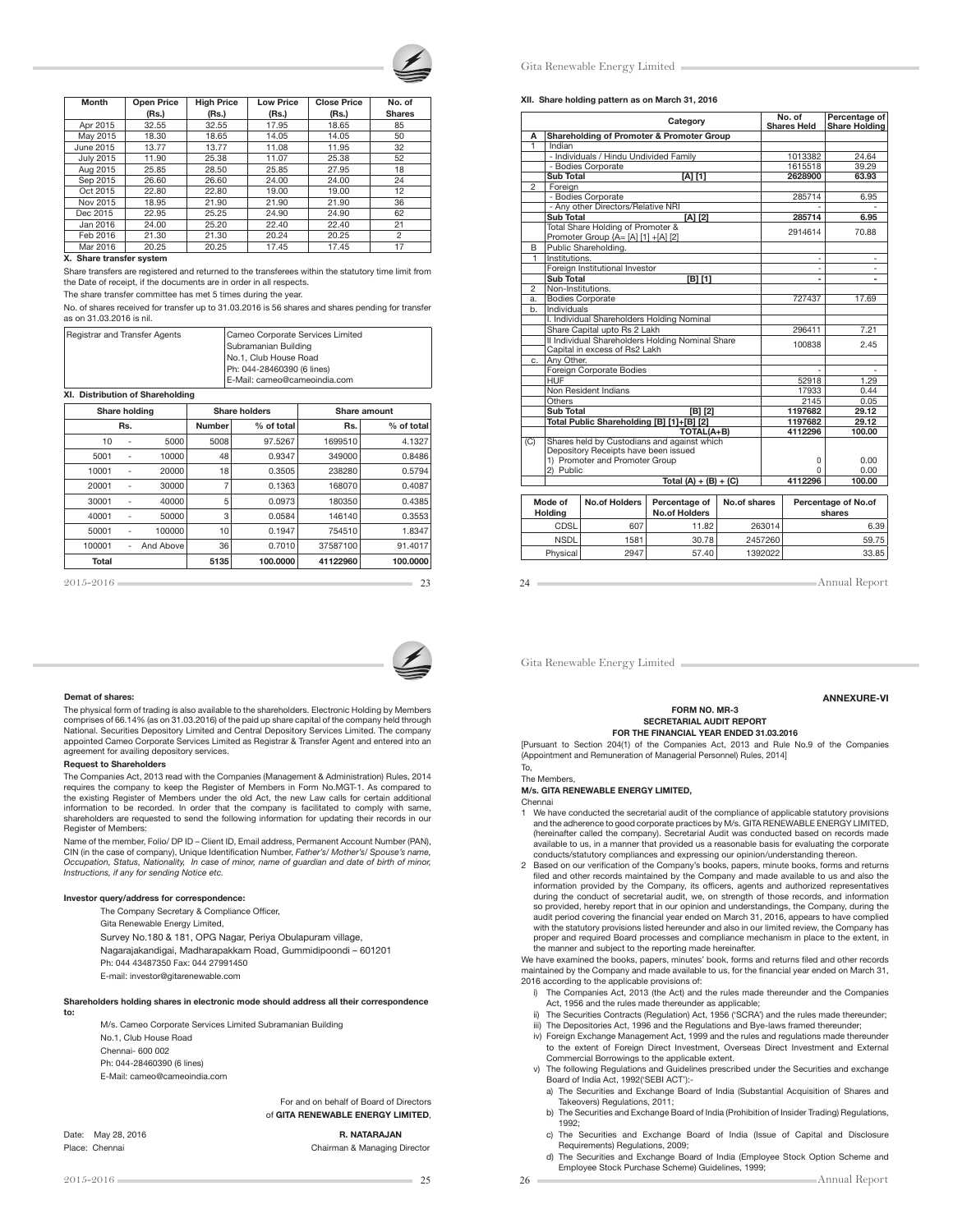

- e) The Securities and Exchange Board of India (Issue and Listing of Debt Securities) Regulations, 2008;
- f) The Securities and Exchange Board of India (Registrars to an Issue and Share Transfer Agents) Regulations, 1993 regarding the Companies Act and dealing with client;
- g) The Securities and Exchange Board of India (Delisting of Equity Shares) Regulations, 2009; and
- h) The Securities and Exchange Board of India (Buyback of Securities) Regulations, 1998; vi) The management of the company has represented to us that there is no specific law applicable to the company for the financial year 2015 - 2016.
- We have also examined compliance with the applicable clauses of the following:
	- i) Secretarial Standards issued by The Institute of Company Secretaries of India with respect to Meetings of Board of Directors (SS-1) and General Meetings (SS-2) made effective 1st July, 2015.
	- ii) The Listing Agreement entered into by the Company with BSE Limited and The Securities and Exchange Board of India (Listing Obligations and Disclosure Requirements) Regulations, 2015 [SEBI (LODR) Regulations, 2015] (effective 1st December, 2015).

During the period under review, the Company has complied in accordance with the requirements to be met with the applicable provisions of the Act, Rules, Regulations, Guidelines, Standards, etc. mentioned above to a required extent except few lapses in compliance under Companies Act, 2013 relating to website disclosures, meetings, minutes, registers, "ling of e-forms, disclosures in Board's Report, policies and FEMA and SEBI Regulations.

It is represented to us that the company has initiated measures, wherever required, to address issues raised by the statutory authorities and letters/notices received by the Company during the financial year under various enactments as applicable to the company.

We further report that, subject to the above lapses, the related documents that we have come across depict that:

The Board of Directors of the Company is constituted as applicable with proper balance of Executive Directors and Non-Executive Directors and the changes in the composition of the Board of Directors that took place during the period under review were carried out in compliance with the provisions of the Act.

Adequate notice is given to all directors to schedule the Board Meetings, agenda and detailed notes on agenda were sent at least seven days in advance and a system exists for seeking and obtaining further information and clari"cations on the agenda items before the meeting and for meaningful participation at the meeting.

Majority decision is carried through while the dissenting members' views are captured and recorded as part of the minutes.

We further report that based on our limited review of the compliance mechanism established by the Company, there appears adequate systems and processes in the company commensurate with the size and operations of the company to monitor and ensure compliance with applicable laws, rules, regulations and guidelines.

We further report that during the audit period the company has sought the approvals of its members for the following major matters, other than transactions of ordinary business at the Annual General Meeting:

 $2015-2016$  27



#### ANNEXURE VII

Form No. AOC-2 (Pursuant to clause (h) of sub-section (3) of section 134 of the Act and Rule 8(2) of the Companies (Accounts) Rules, 2014)

Form for disclosure of particulars of contracts/arrangements entered into by the company with related parties referred to in sub-section (1) of section 188 of the Companies Act, 2013 including certain arm's length transactions under third proviso thereto

1. Details of contracts or arrangements or transactions not at arm's length basis

| a            | Name(s) of the related party and nature of relationship                                                              |                                                      |
|--------------|----------------------------------------------------------------------------------------------------------------------|------------------------------------------------------|
| $\mathsf{b}$ | Nature of contracts/arrangements/transactions                                                                        |                                                      |
| c            | Duration of the contracts / arrangements/transactions                                                                | Nil                                                  |
| d            | Salient terms of the contracts or arrangements or<br>transactions including the value, if any                        | (All contracts or<br>arrangements or                 |
| $\theta$     | Justification for entering into such contracts or arrangements<br>or transactions                                    | transactions with related<br>parties are at ordinary |
|              | date(s) of approval by the Board                                                                                     | course of business and                               |
| g            | Amount paid as advances, if any:                                                                                     | at arm's length basis).                              |
| h            | Date on which the special resolution was passed in general<br>meeting as required under first proviso to section 188 |                                                      |

2. Details of material contracts or arrangement or transactions at arm's length basis

| a        | Name(s) of the related party and nature of relationship                                        | Kanishk Steel Industries<br>Limited        |
|----------|------------------------------------------------------------------------------------------------|--------------------------------------------|
| b        | Nature of contracts/arrangements/transactions                                                  | Sale of Power/Reimbursement<br>of expenses |
| C        | Duration of the contracts / arrangements/transactions                                          | FY 2015-16                                 |
| d        | Salient terms of the contracts or arrangements or<br>transactions including the value, if any: | <b>NIL</b>                                 |
| $\theta$ | date(s) of approval by the Board                                                               | 28.05.2015                                 |
|          | Amount paid as advances, if any:                                                               | <b>NIL</b>                                 |

Gita Renewable Energy Limited

- r Appointment of Mr. Chandikeshwar Sharma as an Independent Director
- r Appointment of Mr. Sunil Kumar Singh as an Independent Director
- r Appointment of Mr.R.Natarajan as the Chairman and Managing Director
- r Appointment of Ms.R.Saraswathi as a Director

We further report that our Audit was subjected only to verifying adequacy of systems and procedures that are in place for ensuring proper compliance by the Company and we are not responsible for any lapses in those compliances on the part of the Company. Place: Chennai For S Dhanapal & Associates<br>Date: May 28, 2016 (A firm of Practicing Company Secretistic

(A firm of Practicing Company Secretaries)

S. Dhanapal (Sr. Partner) FCS 6881 CP No. 7028

This Report is to be read with our testimony of even date which is annexed as Annexure A and forms an integral part of this report.

Annexure A

To,

#### The Members, M/s. GITA RENEWABLE ENERGY LIMITED, Chennai

Management's Responsibility

a. Maintenance of secretarial record is the responsibility of the Management of the Company. Our responsibility is to express an opinion on these secretarial records based on our audit.

Auditor's Responsibility

- b. Our responsibility was to express an opinion on the secretarial records, standards and procedures followed by the company with respect to secretarial compliances.
- c. We believe that audit evidence and information obtained from company's management is adequate and appropriate for us to provide a basis for our opinion.
- d. Where ever required, we have obtained Management representation about the compliance of laws, rules and regulations and happenings of events and policies, appraisal and processes etc.

Disclaimer

e. The Secretarial Audit is neither an assurance as to the future viability of the company nor of the efficacy or effectiveness with which the management conducted the affairs of the

Company.<br>Place: Chennai

#### Place: Chennai For S Dhanapal & Associates<br>Date: May 28, 2016 **For S Dhanapal & Associates**<br>**A firm of Practicing Company Secretion** (A firm of Practicing Company Secretaries) S. Dhanapal (Sr. Partner)

28 Annual Report FCS 6881 CP No. 7028

ANNEXURE - VIII

Gita Renewable Energy Limited

#### Form No. MGT - 9 EXTRACT OF ANNUAL RETURN

As on the financial year ended on 31st March, 2016 [Pursuant to section 92(3) of the Companies Act, 2013 and rule 12(1) of the

Companies (Management and Administration) Rules, 2014]

#### I. REGISTRATION AND OTHER DETAILS :

i) CIN: L40108TN2010PLC074394

ii) Registration Date: January 28, 2010

iii) Name of the Company: GITA RENEWABLE ENERGY LIMITED

iv) Category / Sub-Category of the Company: Public Limited Company

v) Address of the registered office and contact details:

 Survey No. 180 & 181, OPG Nagar Periya Obulapuram Village, Nagaraja Kandigai, Madharapakkam Road, Gummidipoondi – 601 201

Telephone: 044-27991450

E-Mail : investor@gitarenewable.com

vi) Whether listed company : Yes

vii) Name, Address and Contact details of Registrar and Transfer Agent, if any: Cameo Corporate Services Limited

No.1, Subramanian Building

Club House Road, Chennai – 60002

# II. PRINCIPAL BUSINESS ACTIVITIES OF THE COMPANY

All the business activities contributing 10% or more of the total turnover of the company shall

|     | be stated :-             |                           |                         |  |  |  |  |  |  |
|-----|--------------------------|---------------------------|-------------------------|--|--|--|--|--|--|
| SI. | Name and Description of  | NIC Code of the Product / | % total turnover of the |  |  |  |  |  |  |
| No  | main Products/Services   | Service                   | company                 |  |  |  |  |  |  |
|     | Generation of power from | 40108                     | 100                     |  |  |  |  |  |  |
|     | renewable sources        |                           |                         |  |  |  |  |  |  |

#### III. PARTICULARS OF HOLDING, SUBSIDIARY AND ASSOCIATE COMPANIES

| SI.No | NAME AND<br>ADDRESS OF THE<br><b>COMPANY</b> | CIN / GLN | HOLDING /<br>SUBSIDIARY/<br><b>ASSOCIATE</b> | % of shares<br>held | Applicable<br>Section |
|-------|----------------------------------------------|-----------|----------------------------------------------|---------------------|-----------------------|
|       | <b>NIL</b>                                   | -         | ۰                                            | ۰                   | $\,$                  |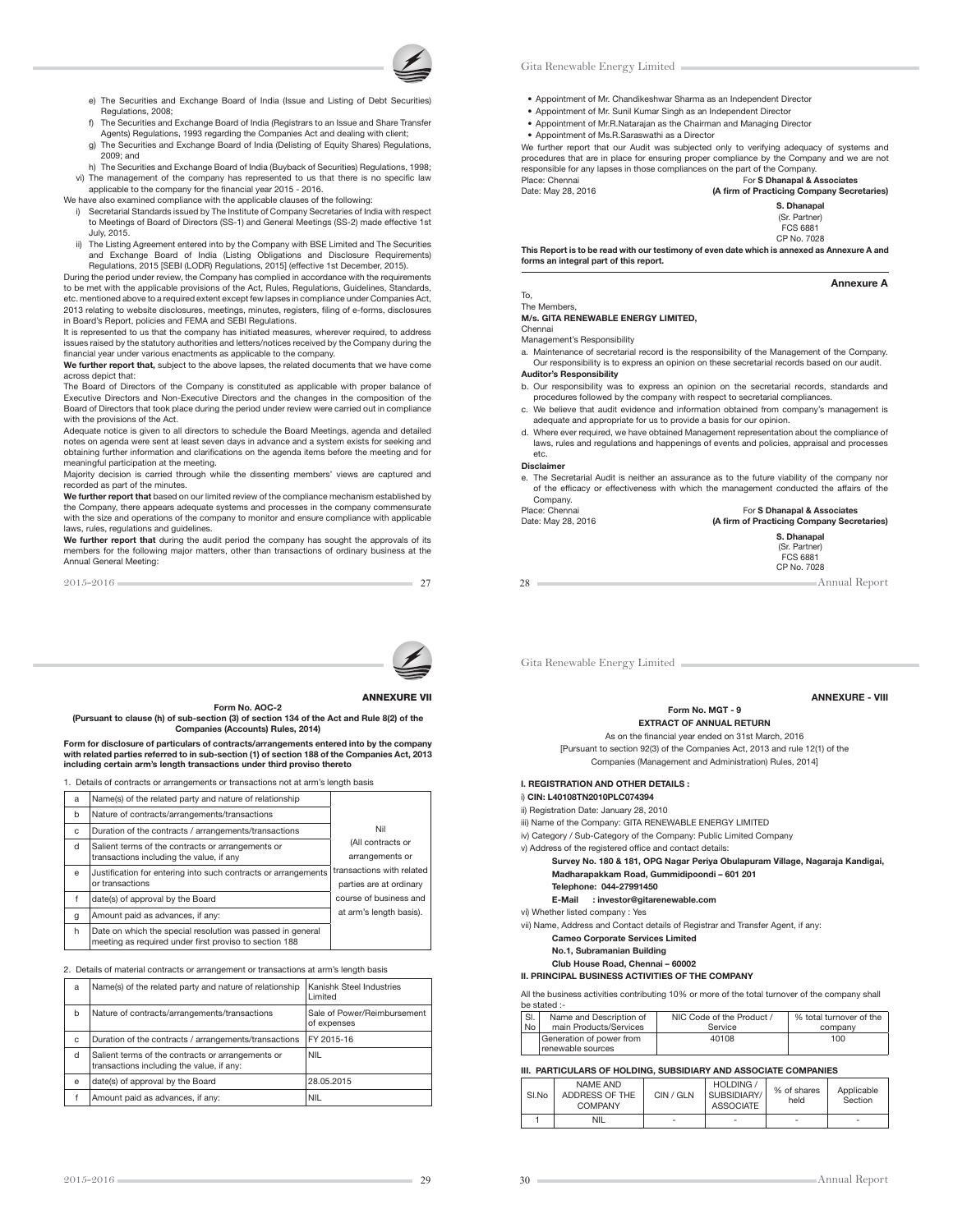

# Gita Renewable Energy Limited

# IV SHARE HOLDING PATTERN (Equity Share Capital Break up as percentage of Total<br>Equity)<br>(i) Category-wise Share Holding

| Category | Category of Shareholder                                                         |              | No, of shares held at the beginning of the<br>vear |              |                           |              | No, of shares held at the end of the vear |              |                      |                    |
|----------|---------------------------------------------------------------------------------|--------------|----------------------------------------------------|--------------|---------------------------|--------------|-------------------------------------------|--------------|----------------------|--------------------|
| code     |                                                                                 | Demat        | Physical                                           | Total        | $%$ of<br>Total<br>Shares | Demat        | Physical                                  | Total        | % of Total<br>Shares | during<br>the year |
| IA.      | SHAREHOLDING OF PROMOTER AND<br>PROMOTER GROUP                                  |              |                                                    |              |                           |              |                                           |              |                      |                    |
| h.       | <b>INDIAN</b>                                                                   |              |                                                    |              |                           |              |                                           |              |                      |                    |
| la.      | INDIVIDUALS/HINDU UNDIVIDED<br><b>FAMILY</b>                                    | 1013382      | 0                                                  | 1013382      | 24.6427                   | 1013382      | $\mathfrak{a}$                            | 1013382      | 24,6427              | 0.0000             |
| lb.      | CENTRAL GOVERNMENT/<br>STATE GOVERNMENTIS)                                      | Ō            | 0                                                  | Ō            | 0.0000                    | O            | $\Omega$                                  | $\theta$     | 0.0000               | 0.0000             |
| c.       | <b>BODIES CORPORATE</b>                                                         | 595040       | 1020450                                            | 1615490      | 39.2843                   | 595068       | 1020450                                   | 1615518      | 39.2850              | 0.0006             |
| Id.      | FINANCIAL INSTITUTIONS/BANKS                                                    | 0            | $\theta$                                           | Ō            | 0.0000                    | 0            | $\theta$                                  | $\theta$     | 0.0000               | 0.0000             |
| le.      | ANY OTHER                                                                       |              |                                                    |              |                           |              |                                           |              |                      |                    |
|          | SUB - TOTAL (A)(1)                                                              | 1608422      | 1020450                                            | 2628872      | 63.9271                   | 1608450      | 1020450                                   | 2628900      | 63.9277              | 0.0006             |
| 2.       | <b>FOREIGN</b>                                                                  |              |                                                    |              |                           |              |                                           |              |                      |                    |
| a.       | INDIVIDUALS (NON-<br>RESIDENT INDIVIDUALS/<br>FOREIGN INDIVIDUALS)              | 0            | 0                                                  | $\theta$     | 0.0000                    | 0            | $\theta$                                  | $\theta$     | 0.0000               | 0.0000             |
| b.       | <b>BODIES CORPORATE</b>                                                         | $\theta$     | 285714                                             | 285714       | 6.9477                    | $\theta$     | 285714                                    | 285714       | 6.9477               | 0.0000             |
| c.       | <b>INSTITUTIONS</b>                                                             | $\theta$     | 0                                                  | 0            | 0.0000                    | 0            | $\theta$                                  | $\theta$     | 0.0000               | 0.0000             |
| Id.      | <b>OUALIFIED FOREIGN INVESTOR</b>                                               | $\theta$     | $\theta$                                           | $\theta$     | 0.0000                    | 0            | $\mathbf{0}$                              | $\mathbf{0}$ | 0.0000               | 0.0000             |
| le.      | ANY OTHER                                                                       |              |                                                    |              |                           |              |                                           |              |                      |                    |
|          | SUB - TOTAL (A)(2)                                                              | $\theta$     | 285714                                             | 285714       | 6.9477                    | $\theta$     | 285714                                    | 285714       | 6.9477               | 0.0000             |
|          | TOTAL SHARE HOLDING OF<br>PROMOTER AND PROMOTER<br>$GROUP(A) = (A)(1) + (A)(2)$ | 1608422      | 1306164                                            | 2914586      | 70.8749                   | 1608450      | 1306164                                   | 2914614      | 70.8755              | 0.0006             |
| IB.      | PUBLIC SHAREHOLDING                                                             |              |                                                    |              |                           |              |                                           |              |                      |                    |
| h.       | <b>INSTITUTIONS</b>                                                             |              |                                                    |              |                           |              |                                           |              |                      |                    |
| a.       | MUTUAL FUNDS/UTI                                                                | 0            | 0                                                  | 0            | 0.0000                    | $\theta$     | $\mathbf{0}$                              | $\theta$     | 0.0000               | 0.0000             |
| lb.      | FINANCIAL INSTITUTIONS/BANKS                                                    | 0            | $\theta$                                           | 0            | 0.0000                    | $\theta$     | 0                                         | $\theta$     | 0.0000               | 0.0000             |
| lc.      | CENTRAL GOVERNMENT/<br>STATE GOVERNMENT(S)                                      | 0            | $\theta$                                           | 0            | 0.0000                    | $\theta$     | $\Omega$                                  | $\theta$     | 0.0000               | 0.0000             |
| ld.      | VENTURE CAPITAL FUNDS                                                           | $\mathbf{0}$ | $\theta$                                           | $\mathbf{0}$ | 0.0000                    | $\mathbf{0}$ | $\mathbf{0}$                              | $\theta$     | 0.0000               | 0.0000             |
|          | $2015 - 2016$                                                                   |              |                                                    |              |                           |              |                                           |              |                      | 31                 |

 $\frac{1}{2}$ 

# **(ii) Shareholding of Promoters**

| SI<br>No | Shareholder's Name                                                         |              | Shareholding at the beginning of the year |                                                              | Shareholding at the end of the year |                                         |                                                               |                                                   |
|----------|----------------------------------------------------------------------------|--------------|-------------------------------------------|--------------------------------------------------------------|-------------------------------------|-----------------------------------------|---------------------------------------------------------------|---------------------------------------------------|
|          |                                                                            |              |                                           |                                                              |                                     |                                         |                                                               |                                                   |
|          |                                                                            | No of shares | '% of total<br>shares of<br>the company   | % of shares<br>pledged /<br>encumbered<br>to<br>total shares | No of shares                        | '% of total<br>shares of<br>the company | '% of shares<br>pledged /<br>encumbered<br>to<br>total shares | % change in<br>shareholding<br>during the<br>year |
|          | 1 KANISHK STEEL INDUSTRIES LTD                                             | 1020450      | 24,8146                                   | 0.0000                                                       | 1020450                             | 24.8146                                 | 0.0000                                                        | 0.0000                                            |
|          | 2 RADIANT SOLUTIONS PRIVATE<br>LTD                                         | 285714       | 6.9477                                    | 0.0000                                                       | 285714                              | 6.9477                                  | 0.0000                                                        | 0.0000                                            |
|          | 3 DHANVARSHA ENTERPRISES AND<br><b>INVESTMENTS PVT. LIMITED</b>            | 179972       | 4.3764                                    | 0.0000                                                       | 179972                              | 4.3764                                  | 0.0000                                                        | 0.0000                                            |
|          | 4 RAJESH GUPTA MR                                                          | 158592       | 3.8565                                    | 0.0000                                                       | 158592                              | 3.8565                                  | 0.0000                                                        | 0.0000                                            |
|          | 5 GOODFAITH VINIMAY PRIVATE<br>LIMITED                                     | 143034       | 3.4782                                    | 0.0000                                                       | 143034                              | 3.4782                                  | 0.0000                                                        | 0.0000                                            |
|          | <b>6 ARVIND GUPTA</b>                                                      | 139859       | 3.4009                                    | 0.0000                                                       | 139859                              | 3.4009                                  | 0.0000                                                        | 0.0000                                            |
|          | 7 RENU DEVI JALAN                                                          | 114285       | 2.7791                                    | 0.0000                                                       | 114285                              | 2.7791                                  | 0.0000                                                        | 0.0000                                            |
|          | 8 RAVI KUMAR GUPTA                                                         | 106914       | 2.5998                                    | 0.0000                                                       | 179485                              | 4.3645                                  | 0.0000                                                        | 1.7647                                            |
|          | <b>HAVING SAME PAN</b>                                                     |              |                                           |                                                              |                                     |                                         |                                                               |                                                   |
|          | 8 RAVI GUPTA MR                                                            | 72571        | 1.7647                                    | 0.0000                                                       | $\theta$                            | 0.0000                                  | 0.0000                                                        | $-1.7647$                                         |
|          | 9 SRI HARI VALLABHAA<br>ENTERPRISES AND<br><b>INVESTMENTS PVT. LIMITED</b> | 98179        | 2.3874                                    | 0.0000                                                       | 98179                               | 2.3874                                  | 0.0000                                                        | 0.0000                                            |
|          | 10 ABHISHEK SARAFF                                                         | 84242        | 2.0485                                    | 0.0000                                                       | 84242                               | 2.0485                                  | 0.0000                                                        | 0.0000                                            |
|          | <b>11 SUDHA GUPTA MRS</b>                                                  | 83913        | 2.0405                                    | 0.0000                                                       | 83913                               | 2.0405                                  | 0.0000                                                        | 0.0000                                            |
|          | 12 ASSAM MERCANTILE COMPANY<br><b>LIMITED</b>                              | 75020        | 1.8242                                    | 0.0000                                                       | 75020                               | 1.8242                                  | 0.0000                                                        | 0.0000                                            |
|          | 13 VANDANA GUPTA MRS.                                                      | 57536        | 1.3991                                    | 0.0000                                                       | 57536                               | 1.3991                                  | 0.0000                                                        | 0.0000                                            |
|          | 14 KANISHK GUPTA                                                           | 54736        | 1.3310                                    | 0.0000                                                       | 54736                               | 1.3310                                  | 0.0000                                                        | 0.0000                                            |
|          | HAVING SAME PAN                                                            |              |                                           |                                                              |                                     |                                         |                                                               |                                                   |
|          | 14 KANISHK GUPTA MR                                                        | 4922         | 0.1196                                    | 0.0000                                                       | 4922                                | 0.1196                                  | 0.0000                                                        | 0.0000                                            |
|          | <b>15 INDIAN CORPORATE BUSINESS</b><br>CENTRE LTD                          | 49914        | 1.2137                                    | 0.0000                                                       | 49914                               | 1.2137                                  | 0.0000                                                        | 0.0000                                            |
|          | 16 KANISHK STEEL INDUSTRIES<br><b>LIMITED</b>                              | 48921        | 1.1896                                    | 0.0000                                                       | 48949                               | 1.1903                                  | 0.0000                                                        | 0.0006                                            |
|          | 17 GITADEVI MRS                                                            | 32828        | 0.7982                                    | 0.0000                                                       | 32828                               | 0.7982                                  | 0.0000                                                        | 0.0000                                            |
|          | 18 SHAILJA GUPTA                                                           | 27533        | 0.6695                                    | 0.0000                                                       | 27533                               | 0.6695                                  | 0.0000                                                        | 0.0000                                            |
|          | $2015 - 2016$                                                              |              |                                           |                                                              |                                     |                                         |                                                               | 33                                                |

| ė. | INSURANCE COMPANIES                                                                       | 0       | $\theta$ | 0        | 0.0000   | 0        | 0        | $\theta$ | 0.0000   | 0.0000    |
|----|-------------------------------------------------------------------------------------------|---------|----------|----------|----------|----------|----------|----------|----------|-----------|
| f. | FOREIGN INSTITUTIONAL<br><b>INVESTORS</b>                                                 | Ō       | $\theta$ | 0        | 0.0000   | 0        | 0        | $\theta$ | 0.0000   | 0.0000    |
| g. | FOREIGN VENTURE<br>CAPITAL INVESTORS                                                      | O       | $\theta$ | 0        | 0.0000   | 0        | 0        | $\theta$ | 0.0000   | 0.0000    |
| h. | <b>QUALIFIED FOREIGN INVESTOR</b>                                                         | Ō       | $\theta$ | $\theta$ | 0.0000   | $\theta$ | $\theta$ | $\theta$ | 0.0000   | 0.0000    |
| İ. | ANY OTHER                                                                                 |         |          |          |          |          |          |          |          |           |
|    | SUB - TOTAL (B)(1)                                                                        | 0       | $\theta$ | $\theta$ | 0.0000   | 0        | 0        | $\theta$ | 0.0000   | 0.0000    |
| 2. | NON-INSTITUTIONS                                                                          |         |          |          |          |          |          |          |          |           |
| â. | BODIES CORPORATE                                                                          | 625315  | 989      | 626304   | 15.2300  | 726448   | 989      | 727437   | 17.6893  | 2.4592    |
| b. | INDIVIDUALS -                                                                             |         |          |          |          |          |          |          |          |           |
|    | I INDIVIDUAL SHAREHOLDERS<br>HOLDING NOMINAL SHARE CAPITAL<br>UPTO RS. 1 LAKH             | 144867  | 73384    | 218251   | 5.3072   | 179274   | 71946    | 251220   | 6.1089   | 0.8017    |
|    | II INDIVIDUAL SHARFHOLDERS<br>HOLDING NOMINAL SHARE CAPITAL<br>IN EXCESS OF RS. 1 LAKH    | 133195  | n        | 133195   | 3.2389   | 146029   | 0        | 146029   | 3.5510   | 0.3120    |
| Ċ. | <b>QUALIFIED FOREIGN INVESTOR</b>                                                         | Ō       | Ō        | $\theta$ | 0.0000   | $\theta$ | 0        | $\theta$ | 0.0000   | 0.0000    |
| d. | ANY OTHER                                                                                 |         |          |          |          |          |          |          |          |           |
|    | CLEARING MEMBERS                                                                          | 857     | $\theta$ | 857      | 0.0208   | 0        | 0        | 0        | 0.0000   | $-0.0208$ |
|    | FOREIGN CORPORATE BODIES                                                                  | 142857  | $\theta$ | 142857   | 3.4738   | $\theta$ | $\theta$ | $\theta$ | 0.0000   | $-3.4738$ |
|    | HINDU UNDIVIDED FAMILIES                                                                  | 56471   | 14       | 56485    | 1.3735   | 52904    | 14       | 52918    | 1.2868   | $-0.0867$ |
|    | NON RESIDENT INDIANS                                                                      | 6852    | 10764    | 17616    | 0.4283   | 7169     | 10764    | 17933    | 0.4360   | 0.0077    |
|    | <b>OTHERS</b>                                                                             | Û       | 2145     | 2145     | 0.0521   | $\theta$ | 2145     | 2145     | 0.0521   | 0.0000    |
|    |                                                                                           | 207037  | 12923    | 219960   | 5.3488   | 60073    | 12923    | 72996    | 1.7750   | $-3.5737$ |
|    | SUB - TOTAL (B)(2)                                                                        | 1110414 | 87296    | 1197710  | 29.1250  | 1111824  | 85858    | 1197682  | 29.1244  | $-0.0006$ |
|    | TOTAL PUBLIC SHAREHOLDING<br>$(B) = (B)(1)+(B)(2)$                                        | 1110414 | 87296    | 1197710  | 29.1250  | 1111824  | 85858    | 1197682  | 29.1244  | $-0.0006$ |
|    | TOTAL (A)+(B)                                                                             | 2718836 | 1393460  | 4112296  | 100,0000 | 2720274  | 1392022  | 4112296  | 100,0000 | 0.0000    |
| Ċ. | SHARES HELD BY<br>CUSTODIANS AND AGAINST<br>WHICH DEPOSITORY RECEIPTS<br>HAVE BEEN ISSUED |         |          |          |          |          |          |          |          |           |
|    | Promoter and Promoter Group                                                               | 0       | $\theta$ | 0        | n nnnn   | 0        | 0        | $\theta$ | 0.0000   | n nnnn    |
|    | Public                                                                                    | 0       | 0        | 0        | 0.0000   | 0        | 0        | 0        | 0.0000   | 0.0000    |
|    | TOTAL CUSTODIAN (C)                                                                       | Û       | Ō        | O        | 0.0000   | $\theta$ | $\theta$ | $\theta$ | 0.0000   | 0.0000    |
|    | GRAND TOTAL (A)+(B)+(C)                                                                   | 2718836 | 1393460  | 4112296  | 100,0000 | 2720274  | 1392022  | 4112296  | 100,0000 | 0.0000    |

32 Annual Report

# Gita Renewable Energy Limited

| 19 ALOK GUPTA MR          | 17068 | 0.4150 | 0.0000 | 17068 | 0.4150 | 0.0000 | 0.0000 |
|---------------------------|-------|--------|--------|-------|--------|--------|--------|
| 20 ROOP CHAND BETALA      | 14285 | 0.3473 | 0.0000 | 14285 | 0.3473 | 0.0000 | 0.0000 |
| IJT1 : RATNA BETALA       |       |        |        |       |        |        |        |
| 21 RAVI GUPTA MR          | 11542 | 0.2806 | 0.0000 | 11542 | 0.2806 | 0.0000 | 0.0000 |
| 22 SAMRIDHI GUPTA MS      | 10674 | 0.2595 | 0.0000 | 10674 | 0.2595 | 0.0000 | 0.0000 |
| 23 ARVIND GUPTA MR        | 8150  | 0.1981 | 0.0000 | 8150  | 0.1981 | 0.0000 | 0.0000 |
| 24 RAJESH GUPTA           | 8150  | 0.1981 | 0.0000 | 8150  | 0.1981 | 0.0000 | 0.0000 |
| 25 AVANTIKA GUPTA MS      | 3086  | 0.0750 | 0.0000 | 3086  | 0.0750 | 0.0000 | 0.0000 |
| 26 NIVEDITA GUPTA         | 1428  | 0.0347 | 0.0000 | 1428  | 0.0347 | 0.0000 | 0.0000 |
|                           |       |        |        |       |        |        |        |
| 27 ARVIND KUMAR GUPTA     | 714   | 0.0173 | 0.0000 | 714   | 0.0173 | 0.0000 | 0.0000 |
| 28 NIVEDITA GUPTA         | 313   | 0.0076 | 0.0000 | 313   | 0.0076 | 0.0000 | 0.0000 |
| 29 SUBHASH CHANDRA SARAFF | 41    | 0.0009 | 0.0000 | 41    | 0.0009 | 0.0000 | 0.0000 |

**(iii) Change in Promoters' Shareholding (please specify, if there is no change)**

|          |                                                                | Shareholding at the<br>beginning of the year |                                                        | <b>Cumulative Shareholding</b><br>during the year |                                                       |  |
|----------|----------------------------------------------------------------|----------------------------------------------|--------------------------------------------------------|---------------------------------------------------|-------------------------------------------------------|--|
| SI<br>No | Name of the Share holder                                       | No of shares                                 | <sup>10%</sup> of total<br>shares of<br>the<br>company | No of<br>shares                                   | <sup>1%</sup> of total<br>shares<br>of the<br>company |  |
|          | <b>1 KANISHK STEEL INDUSTRIES LTD</b>                          |                                              |                                                        |                                                   |                                                       |  |
|          | At the beginning of the year 01-Apr-2015                       | 1020450                                      | 24.8146                                                | 1020450                                           | 24.8146                                               |  |
|          | At the end of the Year 31-Mar-2016                             | 1020450                                      | 24.8146                                                | 1020450                                           | 24.8146                                               |  |
|          | 2 RADIANT SOLUTIONS PRIVATE LTD                                |                                              |                                                        |                                                   |                                                       |  |
|          | At the beginning of the year 01-Apr-2015                       | 285714                                       | 6.9477                                                 | 285714                                            | 6.9477                                                |  |
|          | At the end of the Year 31-Mar-2016                             | 285714                                       | 6.9477                                                 | 285714                                            | 6.9477                                                |  |
|          | <b>3DHANVARSHA ENTERPRISES AND</b><br>INVESTMENTS PVT. LIMITED |                                              |                                                        |                                                   |                                                       |  |
|          | At the beginning of the year 01-Apr-2015                       | 179972                                       | 4.3764                                                 | 179972                                            | 4.3764                                                |  |
|          | At the end of the Year 31-Mar-2016                             | 179972                                       | 4.3764                                                 | 179972                                            | 4.3764                                                |  |
|          | 4 RAJESH GUPTA MR                                              |                                              |                                                        |                                                   |                                                       |  |
|          | At the beginning of the year 01-Apr-2015                       | 158592                                       | 3.8565                                                 | 158592                                            | 3.8565                                                |  |
|          | At the end of the Year 31-Mar-2016                             | 158592                                       | 3.8565                                                 | 158592                                            | 3.8565                                                |  |
|          | 5 GOODFAITH VINIMAY PRIVATE LIMITED                            |                                              |                                                        |                                                   |                                                       |  |
|          | At the beginning of the year 01-Apr-2015                       | 143034                                       | 3.4782                                                 | 143034                                            | 3.4782                                                |  |
|          | At the end of the Year 31-Mar-2016                             | 143034                                       | 3.4782                                                 | 143034                                            | 3.4782                                                |  |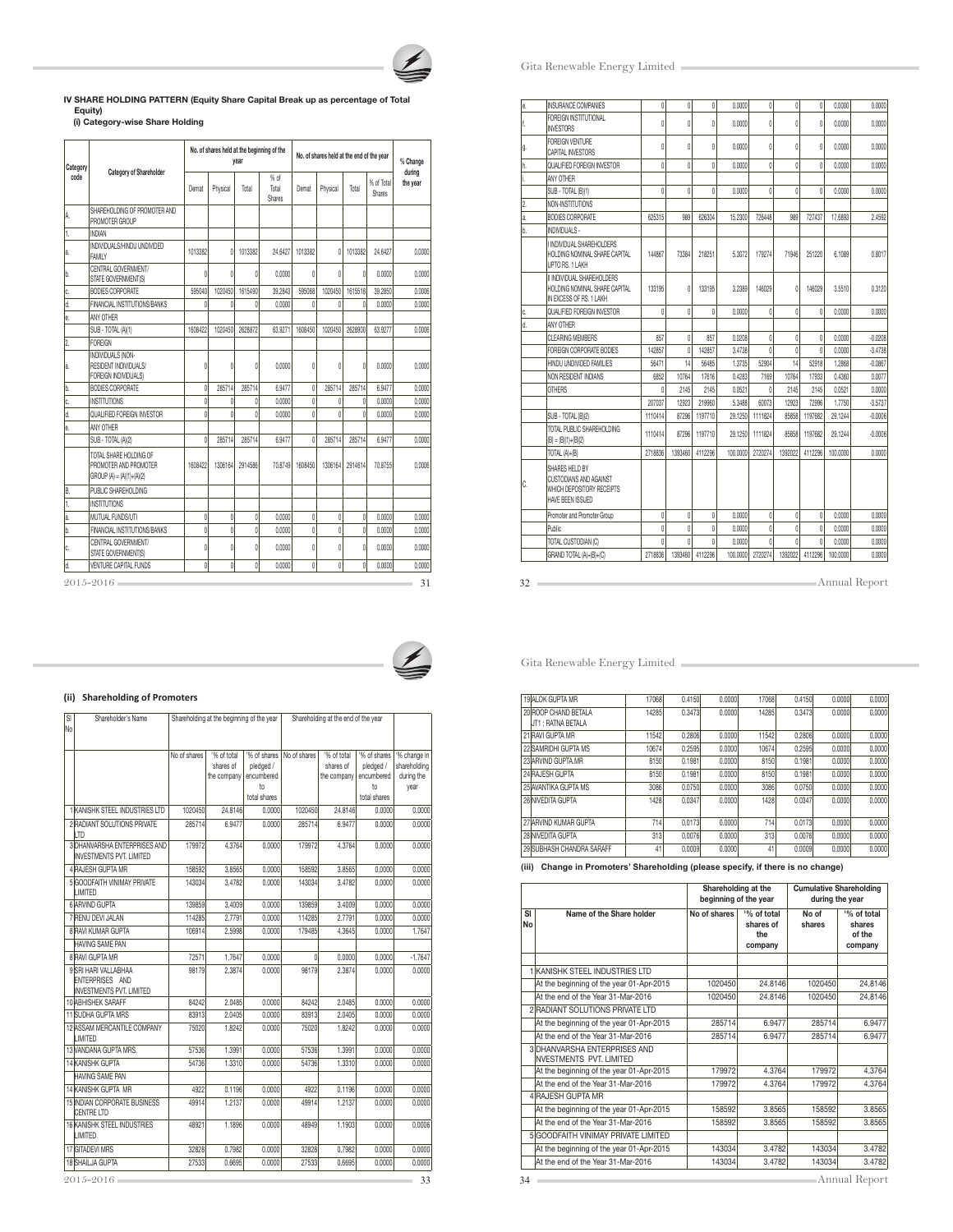

| 6 ARVIND GUPTA                                                                    |          |        |          |        |
|-----------------------------------------------------------------------------------|----------|--------|----------|--------|
| At the beginning of the year 01-Apr-2015                                          | 139859   | 3.4009 | 139859   | 3.4009 |
| At the end of the Year 31-Mar-2016                                                | 139859   | 3.4009 | 139859   | 3.4009 |
| 7 RENU DEVI JALAN                                                                 |          |        |          |        |
| At the beginning of the year 01-Apr-2015                                          | 114285   | 2.7791 | 114285   | 2.7791 |
| At the end of the Year 31-Mar-2016                                                | 114285   | 2.7791 | 114285   | 2.7791 |
| <b>8 RAVI KUMAR GUPTA</b>                                                         |          |        |          |        |
| At the beginning of the year 01-Apr-2015                                          | 106914   | 2.5998 | 106914   | 2.5998 |
| Purchase 14-Aug-2015                                                              | 72571    | 1.7647 | 179485   | 4.3645 |
| At the end of the Year 31-Mar-2016                                                | 179485   | 4.3645 | 179485   | 4.3645 |
| <b>HAVING SAME PAN</b>                                                            |          |        |          |        |
| 8 RAVI GUPTA MR                                                                   |          |        |          |        |
| At the beginning of the year 01-Apr-2015                                          | 72571    | 1.7647 | 72571    | 1.7647 |
| Sale 14-Aug-2015                                                                  | $-72571$ | 1.7647 | $\Omega$ | 0.0000 |
| At the end of the Year 31-Mar-2016                                                | U        | 0.0000 | $\Omega$ | 0.0000 |
| 9 SRI HARI VALLABHAA ENTERPRISES<br><b>AND</b><br><b>INVESTMENTS PVT. LIMITED</b> |          |        |          |        |
| At the beginning of the year 01-Apr-2015                                          | 98179    | 2.3874 | 98179    | 2.3874 |
| At the end of the Year 31-Mar-2016                                                | 98179    | 2.3874 | 98179    | 2.3874 |
| 10 ABHISHEK SARAFF                                                                |          |        |          |        |
| At the beginning of the year 01-Apr-2015                                          | 84242    | 2.0485 | 84242    | 2.0485 |
| At the end of the Year 31-Mar-2016                                                | 84242    | 2.0485 | 84242    | 2.0485 |
| <b>11 SUDHA GUPTA MRS</b>                                                         |          |        |          |        |
| At the beginning of the year 01-Apr-2015                                          | 83913    | 2.0405 | 83913    | 2.0405 |
| Purchase 03-Apr-2015                                                              | 48921    | 1.1896 | 132834   | 3.2301 |
| Sale 10-Apr-2015                                                                  | $-48921$ | 1.1896 | 83913    | 2.0405 |
| At the end of the Year 31-Mar-2016                                                | 83913    | 2.0405 | 83913    | 2.0405 |
| 12 ASSAM MERCANTILE COMPANY LIMITED                                               |          |        |          |        |
| At the beginning of the year 01-Apr-2015                                          | 75020    | 1.8242 | 75020    | 1.8242 |
| At the end of the Year 31-Mar-2016                                                | 75020    | 1.8242 | 75020    | 1.8242 |
| 13 VANDANA GUPTA MRS.                                                             |          |        |          |        |
| At the beginning of the year 01-Apr-2015                                          | 57536    | 1.3991 | 57536    | 1.3991 |
| At the end of the Year 31-Mar-2016                                                | 57536    | 1.3991 | 57536    | 1.3991 |
| <b>14 KANISHK GUPTA</b>                                                           |          |        |          |        |
| At the beginning of the year 01-Apr-2015                                          | 54736    | 1.3310 | 54736    | 1.3310 |
| At the end of the Year 31-Mar-2016                                                | 54736    | 1.3310 | 54736    | 1.3310 |
| <b>HAVING SAME PAN</b>                                                            |          |        |          |        |
| $2015 - 2016$                                                                     |          |        |          | 35     |

| 25 AVANTIKA GUPTA MS                     |      |        |      |        |
|------------------------------------------|------|--------|------|--------|
| At the beginning of the year 01-Apr-2015 | 3086 | 0.0750 | 3086 | 0.0750 |
| At the end of the Year 31-Mar-2016       | 3086 | 0.0750 | 3086 | 0.0750 |
| 26 NIVEDITA GUPTA                        |      |        |      |        |
| At the beginning of the year 01-Apr-2015 | 1428 | 0.0347 | 1428 | 0.0347 |
| At the end of the Year 31-Mar-2016       | 1428 | 0.0347 | 1428 | 0.0347 |
| 27 ARVIND KUMAR GUPTA                    |      |        |      |        |
| At the beginning of the year 01-Apr-2015 | 714  | 0.0173 | 714  | 0.0173 |
| At the end of the Year 31-Mar-2016       | 714  | 0.0173 | 714  | 0.0173 |
| 28 NIVEDITA GUPTA                        |      |        |      |        |
| At the beginning of the year 01-Apr-2015 | 313  | 0.0076 | 313  | 0.0076 |
| At the end of the Year 31-Mar-2016       | 313  | 0.0076 | 313  | 0.0076 |
| 29 SUBHASH CHANDRA SARAFF                |      |        |      |        |
| At the beginning of the year 01-Apr-2015 | 41   | 0.0009 | 41   | 0.0009 |
| At the end of the Year 31-Mar-2016       | 41   | 0.0009 | 41   | 0.0009 |

# (iv) Shareholding Pattern of top ten shareholders (other than Directors, Promoters and Holders of GDRs and ADRs):

|                |                                                               | Shareholding at the<br>beginning of the year |                                                       | <b>Cumulative Shareholding</b><br>during the year |                                            |
|----------------|---------------------------------------------------------------|----------------------------------------------|-------------------------------------------------------|---------------------------------------------------|--------------------------------------------|
| SI<br>No       | Name of the Share holder                                      | No of<br>shares                              | <sup>1%</sup> of total<br>shares of<br>the<br>company | No of<br>shares                                   | '% of total<br>shares of<br>the<br>company |
| 1              | CHENNAI MATERIAL RECYCLING AND TRADING<br>COMPANY PRIVATE LTD |                                              |                                                       |                                                   |                                            |
|                | At the beginning of the year 01-Apr-2015                      | 212797                                       | 5.1746                                                | 212797                                            | 5.1746                                     |
|                | Purchase 24-Apr-2015                                          | 142857                                       | 3.4738                                                | 355654                                            | 8.6485                                     |
|                | At the end of the Year 31-Mar-2016                            | 355654                                       | 8.6485                                                | 355654                                            | 8.6485                                     |
| $\overline{2}$ | KUMPULAN PITCHAI SDN BHD                                      |                                              |                                                       |                                                   |                                            |
|                | At the beginning of the year 01-Apr-2015                      | 142857                                       | 3.4738                                                | 142857                                            | 3.4738                                     |
|                | Sale 24-Apr-2015                                              | $-142857$                                    | 3.4738                                                | Ω                                                 | 0.0000                                     |
|                | At the end of the Year 31-Mar-2016                            |                                              | 0.0000                                                | Ō                                                 | 0.0000                                     |
| 3              | ROTOFLEX PACKAGING (P) LTD                                    |                                              |                                                       |                                                   |                                            |
|                | At the beginning of the year 01-Apr-2015                      | 100106                                       | 2.4343                                                | 100106                                            | 2.4343                                     |
|                | Sale 15-May-2015                                              | $-100106$                                    | 2.4343                                                | Ω                                                 | 0.0000                                     |
|                | At the end of the Year 31-Mar-2016                            | 0                                            | 0.0000                                                | 0                                                 | 0.0000                                     |
|                | 2015-2016                                                     |                                              |                                                       |                                                   | 37                                         |

Gita Renewable Energy Limited

| 14 KANISHK GUPTA MR                        |          |        |          |        |
|--------------------------------------------|----------|--------|----------|--------|
| At the beginning of the year 01-Apr-2015   | 4922     | 0.1196 | 4922     | 0.1196 |
| At the end of the Year 31-Mar-2016         | 4922     | 0.1196 | 4922     | 0.1196 |
| 15 INDIAN CORPORATE BUSINESS CENTRE<br>LTD |          |        |          |        |
| At the beginning of the year 01-Apr-2015   | 49914    | 1.2137 | 49914    | 1.2137 |
| At the end of the Year 31-Mar-2016         | 49914    | 1.2137 | 49914    | 1.2137 |
| 16 KANISHK STEEL INDUSTRIES LIMITED        |          |        |          |        |
| At the beginning of the year 01-Apr-2015   | 48921    | 1.1896 | 48921    | 1.1896 |
| Sale 03-Apr-2015                           | $-48921$ | 1.1896 | $\Omega$ | 0.0000 |
| Purchase 17-Apr-2015                       | 48949    | 1.1903 | 48949    | 1.1903 |
| At the end of the Year 31-Mar-2016         | 48949    | 1.1903 | 48949    | 1.1903 |
| 17 GITADEVI MRS                            |          |        |          |        |
| At the beginning of the year 01-Apr-2015   | 32828    | 0.7982 | 32828    | 0.7982 |
| At the end of the Year 31-Mar-2016         | 32828    | 0.7982 | 32828    | 0.7982 |
| 18 SHAILJA GUPTA                           |          |        |          |        |
| At the beginning of the year 01-Apr-2015   | 27533    | 0.6695 | 27533    | 0.6695 |
| At the end of the Year 31-Mar-2016         | 27533    | 0.6695 | 27533    | 0.6695 |
| <b>19 ALOK GUPTA MR</b>                    |          |        |          |        |
| At the beginning of the year 01-Apr-2015   | 17068    | 0.4150 | 17068    | 0.4150 |
| At the end of the Year 31-Mar-2016         | 17068    | 0.4150 | 17068    | 0.4150 |
| 20 ROOP CHAND BETALA<br>JT1: RATNA BETALA  |          |        |          |        |
| At the beginning of the year 01-Apr-2015   | 14285    | 0.3473 | 14285    | 0.3473 |
| At the end of the Year 31-Mar-2016         | 14285    | 0.3473 | 14285    | 0.3473 |
| 21 RAVI GUPTA MR                           |          |        |          |        |
| At the beginning of the year 01-Apr-2015   | 11542    | 0.2806 | 11542    | 0.2806 |
| At the end of the Year 31-Mar-2016         | 11542    | 0.2806 | 11542    | 0.2806 |
| 22 SAMRIDHI GUPTA MS                       |          |        |          |        |
| At the beginning of the year 01-Apr-2015   | 10674    | 0.2595 | 10674    | 0.2595 |
| At the end of the Year 31-Mar-2016         | 10674    | 0.2595 | 10674    | 0.2595 |
| 23 ARVIND GUPTA.MR                         |          |        |          |        |
| At the beginning of the year 01-Apr-2015   | 8150     | 0.1981 | 8150     | 0.1981 |
| At the end of the Year 31-Mar-2016         | 8150     | 0.1981 | 8150     | 0.1981 |
| 24 RAJESH GUPTA                            |          |        |          |        |
| At the beginning of the year 01-Apr-2015   | 8150     | 0.1981 | 8150     | 0.1981 |
| At the end of the Year 31-Mar-2016         | 8150     | 0.1981 | 8150     | 0.1981 |

# Gita Renewable Energy Limited

| 4              | PRJ FINANCE PVT.LTD.                     |          |        |          |        |
|----------------|------------------------------------------|----------|--------|----------|--------|
|                | At the beginning of the year 01-Apr-2015 | 69285    | 1.6848 | 69285    | 1.6848 |
|                | At the end of the Year 31-Mar-2016       | 69285    | 1.6848 | 69285    | 1.6848 |
| 5              | GOENKA BUSINESS AND FINANCE LIMITED      |          |        |          |        |
|                | At the beginning of the year 01-Apr-2015 | 50493    | 1.2278 | 50493    | 1.2278 |
|                | Sale 15-May-2015                         | $-50493$ | 1.2278 | $\theta$ | 0.0000 |
|                | At the end of the Year 31-Mar-2016       | 0        | 0.0000 | $\theta$ | 0.0000 |
| ĥ              | VINOD KUMAR GARG                         |          |        |          |        |
|                | At the beginning of the year 01-Apr-2015 | 40601    | 0.9873 | 40601    | 0.9873 |
|                | At the end of the Year 31-Mar-2016       | 40601    | 0.9873 | 40601    | 0.9873 |
| $\overline{7}$ | SANGITA GARG                             |          |        |          |        |
|                | At the beginning of the year 01-Apr-2015 | 38809    | 0.9437 | 38809    | 0.9437 |
|                | At the end of the Year 31-Mar-2016       | 38809    | 0.9437 | 38809    | 0.9437 |
| 8              | YASH MOVERS PVT. LTD.                    |          |        |          |        |
|                | At the beginning of the year 01-Apr-2015 | 35714    | 0.8684 | 35714    | 0.8684 |
|                | At the end of the Year 31-Mar-2016       | 35714    | 0.8684 | 35714    | 0.8684 |
| 9              | KARIKISH VYAPAAR PRIVATE LIMITED         |          |        |          |        |
|                | At the beginning of the year 01-Apr-2015 | 35585    | 0.8653 | 35585    | 0.8653 |
|                | At the end of the Year 31-Mar-2016       | 35585    | 0.8653 | 35585    | 0.8653 |
| 10             | VINOD KUMAR GARG                         |          |        |          |        |
|                | At the beginning of the year 01-Apr-2015 | 34804    | 0.8463 | 34804    | 0.8463 |
|                | At the end of the Year 31-Mar-2016       | 34804    | 0.8463 | 34804    | 0.8463 |
|                | NEW TOP 10 AS ON (31-Mar-2016)           |          |        |          |        |
| 11             | GLOBE STOCKS AND SECURITIES LTD.         |          |        |          |        |
|                | At the beginning of the year 01-Apr-2015 | 192      | 0.0046 | 192      | 0.0046 |
|                | Purchase 15-May-2015                     | 150599   | 3.6621 | 150791   | 3.6668 |
|                | At the end of the Year 31-Mar-2016       | 150791   | 3.6668 | 150791   | 3.6668 |
| 12             | <b>D M TRADING PVT LTD</b>               |          |        |          |        |
|                | At the beginning of the year 01-Apr-2015 | 33028    | 0.8031 | 33028    | 0.8031 |
|                | At the end of the Year 31-Mar-2016       | 33028    | 0.8031 | 33028    | 0.8031 |
| 13             | SHAILESH JALAN                           |          |        |          |        |
|                | At the beginning of the year 01-Apr-2015 | 21428    | 0.5210 | 21428    | 0.5210 |
|                | At the end of the Year 31-Mar-2016       | 21428    | 0.5210 | 21428    | 0.5210 |
|                | HAVING SAME PAN                          |          |        |          |        |
| 13             | SHAILESH OMPRAKASH JALAN                 |          |        |          |        |
|                | At the beginning of the year 01-Apr-2015 | 58       | 0.0014 | 58       | 0.0014 |
|                | At the end of the Year 31-Mar-2016       | 58       | 0.0014 | 58       | 0.0014 |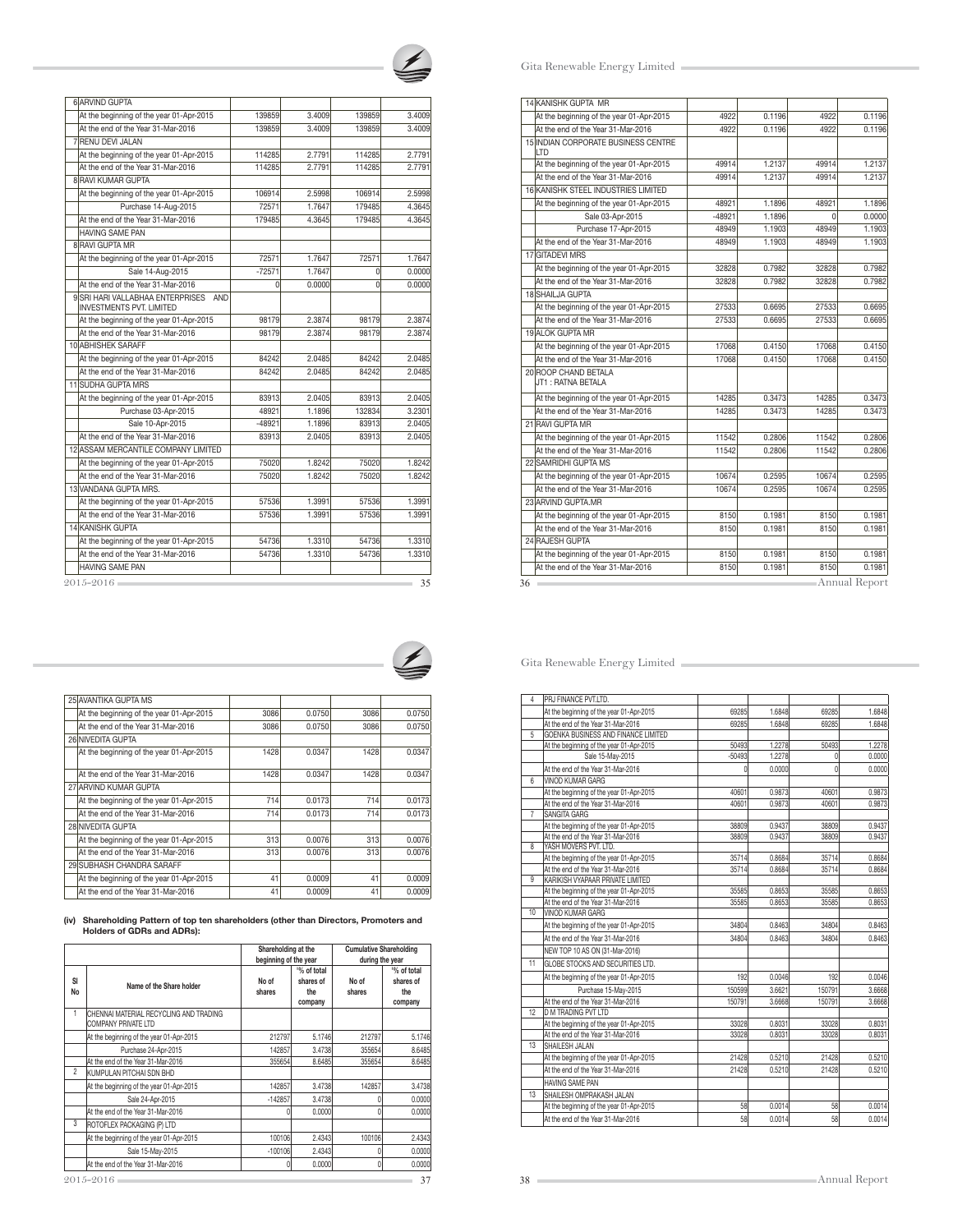

#### (v) Shareholding of Directors and Key Managerial Personnel: NIL

|           |                                                                                                                                                                                   |                  | Shareholding at the<br>beginning of the year | <b>Cumulative Shareholding</b><br>during the year |                                        |  |
|-----------|-----------------------------------------------------------------------------------------------------------------------------------------------------------------------------------|------------------|----------------------------------------------|---------------------------------------------------|----------------------------------------|--|
| SI.<br>No | For Each of the Directors and<br><b>KMP</b>                                                                                                                                       | No. of<br>shares | % of total<br>shares<br>of the<br>company    | No. of<br>shares                                  | % of total<br>shares of the<br>company |  |
|           | At the beginning of the year                                                                                                                                                      |                  |                                              |                                                   |                                        |  |
|           | Date-wise<br>Increase/<br>Decrease<br>in Shareholding during the year<br>specifying the reasons for increase<br>/decrease (e.g. allotment/ transfer/<br>bonus/ sweat Equity etc): |                  |                                              |                                                   |                                        |  |
|           | At the End of the year                                                                                                                                                            |                  |                                              |                                                   |                                        |  |

# V. INDEBTEDNESS

Indebtedness of the Company including interest outstanding/accrued butnot due for payment

|                                      | Secured<br>Loans<br>excluding<br>deposits | Unsecured<br>Loans | <b>Deposits</b> | Total<br>Indebted<br>ness |
|--------------------------------------|-------------------------------------------|--------------------|-----------------|---------------------------|
| Indebtedness at the beginning of the |                                           |                    |                 |                           |
| financial year                       |                                           |                    |                 |                           |
| <b>Principal Amount</b><br>i.        |                                           |                    |                 |                           |
| ii.<br>Interest due but not paid     |                                           |                    |                 |                           |
| iii.<br>Interest accrued but notdue  |                                           |                    |                 |                           |
| Total (i+ii+iii)                     |                                           |                    |                 |                           |
| Change in Indebtedness during the    |                                           |                    |                 |                           |
| financial year                       |                                           |                    |                 |                           |
| Addition<br>i.                       |                                           |                    |                 |                           |
| ii.<br>Reduction                     |                                           |                    |                 |                           |
| Net Change                           |                                           |                    |                 |                           |
| Indebtedness at the end of the       |                                           |                    |                 |                           |
| financial year                       |                                           |                    |                 |                           |
| <b>Principal Amount</b><br>i.        |                                           |                    |                 |                           |
| ii.<br>Interest due but not paid     |                                           |                    |                 |                           |
| iii.<br>Interest accrued but not due |                                           |                    |                 |                           |
| Total (i+ii+iii)                     |                                           |                    |                 |                           |

2015-2016 39



#### C. REMUNERATION TO KEY MANAGERIAL PERSONNEL OTHER THAN MD/MANAGER/ **WTD**

| SI. |                                                   | <b>Key Managerial Personnel</b> |                      |     |       |
|-----|---------------------------------------------------|---------------------------------|----------------------|-----|-------|
| no. | <b>Particulars of Remuneration</b>                | CEO                             | Company<br>Secretary | CFO | Total |
| 1.  | Gross salary                                      |                                 |                      |     |       |
|     | (a) Salary as per provisions contained in         |                                 |                      |     |       |
|     | section 17(1) of the Income-tax Act, 1961         |                                 |                      |     |       |
|     | (b) Value of perquisites u/s 17(2) Income-tax     |                                 |                      |     |       |
|     | Act, 1961                                         |                                 |                      |     |       |
|     | (c) Profits in lieu of salary under section 17(3) |                                 |                      |     |       |
|     | Income-tax Act, 1961                              |                                 |                      |     |       |
| 2.  | <b>Stock Option</b>                               |                                 |                      |     |       |
| 3.  | <b>Sweat Equity</b>                               |                                 |                      |     |       |
| 4.  | Commission                                        |                                 |                      |     |       |
|     | - as % of profit                                  |                                 |                      |     |       |
|     | - others, specify                                 |                                 |                      |     |       |
| 5.  | Others, please specify                            |                                 |                      |     |       |
|     | Total                                             |                                 |                      |     |       |

#### VII. PENALTIES / PUNISHMENT/ COMPOUNDING OF OFFENCES:

| <b>Type</b>                  | Section of<br>the<br>Companies<br>Act | <b>Brief</b><br><b>Description</b> | Details of Penalty /<br>Punishment/<br><b>Compounding fees</b><br>imposed | <b>Authority</b><br><b>[RD / NCLT</b><br>/ COURTI | Appeal<br>made,<br>if any<br>(give<br>Details) |
|------------------------------|---------------------------------------|------------------------------------|---------------------------------------------------------------------------|---------------------------------------------------|------------------------------------------------|
| A. COMPANY                   |                                       |                                    |                                                                           |                                                   |                                                |
| Penalty                      | ۰                                     |                                    | ۰                                                                         | ۰                                                 |                                                |
| Punishment                   |                                       |                                    | ۰                                                                         | ۰                                                 |                                                |
| Compounding                  |                                       |                                    | ۰                                                                         | ۰                                                 | ۰                                              |
| <b>B. DIRECTORS</b>          |                                       |                                    |                                                                           |                                                   |                                                |
| Penalty                      |                                       |                                    |                                                                           |                                                   |                                                |
| Punishment                   |                                       |                                    | ۰                                                                         | ۰                                                 | -                                              |
| Compounding                  |                                       |                                    | ۰                                                                         | ۰                                                 |                                                |
| C. OTHER OFFICERS IN DEFAULT |                                       |                                    |                                                                           |                                                   |                                                |
| Penalty                      |                                       |                                    | ۰                                                                         | ۰                                                 | ۰                                              |
| Punishment                   |                                       |                                    |                                                                           | ۰                                                 |                                                |
| Compounding                  |                                       |                                    | --                                                                        | ۰                                                 |                                                |

# VI. REMUNERATION OF DIRECTORS AND KEY MANAGERIAL PERSONNEL

| A. Remuneration to Managing Director, Whole-time Directors and/or Manager: |  |  |  |
|----------------------------------------------------------------------------|--|--|--|
|                                                                            |  |  |  |

| SI.            | Particulars of Remuneration<br>Name of MD/WTD/Manager |  |  | Total  |
|----------------|-------------------------------------------------------|--|--|--------|
| no.            |                                                       |  |  | Amount |
| 1.             | Gross salary                                          |  |  |        |
|                | (a) Salary as per provisions                          |  |  |        |
|                | contained in section 17(1) of the                     |  |  |        |
|                | Income-tax Act, 1961                                  |  |  |        |
|                | (b) Value of perquisites u/s 17(2)                    |  |  |        |
|                | Income-tax Act, 1961                                  |  |  |        |
|                | (c) Profits in lieu of salary under                   |  |  |        |
|                | section 17(3) Income-tax Act,                         |  |  |        |
|                | 1961                                                  |  |  |        |
| 2.             | <b>Stock Option</b>                                   |  |  |        |
| 3.             | <b>Sweat Equity</b>                                   |  |  |        |
| 4.             | Commission                                            |  |  |        |
|                | - as % of profit                                      |  |  |        |
|                | - Others, specify                                     |  |  |        |
| 5 <sub>1</sub> | Others, please specify                                |  |  |        |
|                | Total (A)                                             |  |  |        |
|                | Ceiling as ner the Act                                |  |  |        |

#### B. Remuneration to other directors:

| SI. | Particulars of Remuneration<br>Name of Directors                                                                         |   |  |   |        |
|-----|--------------------------------------------------------------------------------------------------------------------------|---|--|---|--------|
| no. |                                                                                                                          |   |  |   | Amount |
|     | <b>Independent Directors</b>                                                                                             |   |  |   |        |
|     | Fee for attending board<br>/ committee meetings                                                                          |   |  |   |        |
|     | Commission                                                                                                               |   |  |   |        |
|     | Others, please specify                                                                                                   |   |  |   |        |
|     | Total (1)                                                                                                                |   |  |   |        |
|     | Other Non-Executive Directors<br>Fee for attending board<br>/ committee meetings<br>Commission<br>Others, please specify |   |  |   |        |
|     | Total (2)                                                                                                                |   |  |   |        |
|     | Total $(B)=(1+2)$                                                                                                        |   |  |   |        |
|     | <b>Total Managerial Remuneration</b>                                                                                     | ٠ |  | ۰ |        |
|     | Overall Ceiling as per the Act                                                                                           |   |  |   |        |

40 Annual Report

### Gita Renewable Energy Limited

#### Independent Auditor's Report To the Members of GITA RENEWABLE ENERGY LIMITED

#### Report on the Financial Statements

We have audited the accompanying financial statements of Gita Renewable Energy Limited, which<br>comprise the Balance Sheet as at March 31, 2016, the Statement of Profit and Loss and Cash Flow Statement for the year then ended and a summary of significant accounting policies and other<br>explanatory information.

#### Management's Responsibility for the Financial Statements

The Company 's Board of Directors is responsible for the matters stated in section 134(5) of the Companies Act, 2013 ("the Act") with respect to the preparation and presentation of these financial<br>statements that give a true and fair view of the financial position, financial performance and cash flows of the Company in accordance with the accounting principles generally accepted in India,<br>including the Accounting Standards specified under section 133 of the Act, read with Rule 7 of the Companies (Accounts) Rules, 2014. This responsibility also includes maintenance of adequate<br>accounting records in accordance with the provisions of the Act for safeguarding the assets of the<br>Company and for preventing relevant to the preparation and presentation of the financial statements that give a true and fair view and are free from material misstatement, whether due to fraud or error.

#### Auditor's Responsibility

Our responsibility is to express an opinion on these financial statements based on our audit. We<br>have taken into accounts the provisions of the Act, the accounting and auditing standards and matters which are required to be included in the audit report under the provisions of the Act and the Rules made thereunder.

We conducted our audit in accordance with the Standards on Auditing specified under Section<br>143(10) of the Act. Those standards require that we comply with ethical requirements and plan and perform the audit to obtain reasonable assurance about whether the financial statements are free<br>from material misstatements.

An audit involves performing procedures to obtain audit evidence about the amounts and the<br>disclosures in the financial statements. The procedures selected depend on the auditor's judgment, including the assessment of the risks of material misstatement of the financial statements, whether<br>due to fraud or error. In making those risk assessments, the auditor considers internal financial control relevant to the Company's preparation of the financial statements that give a true and<br>fair view in order to design audit procedures that are appropriate in the circumstances, but not<br>for the purpose of expressing internal financial controls system over financial reporting and the operating effectiveness of such<br>controls. An audit also includes evaluating the appropriateness of the accounting policies used and the reasonableness of the accounting estimates made by the Company's Directors, as well as evaluating the overall presentation of the "nancial statements.

We believe that the audit evidence we have obtained is sufficient and appropriate to provide a<br>basis for our audit opinion on the financial statements.

#### Opinion

In our opinion and to the best of our information and according to the explanations given to us, the aforesaid financial statements give the information required by the Act in the manner so required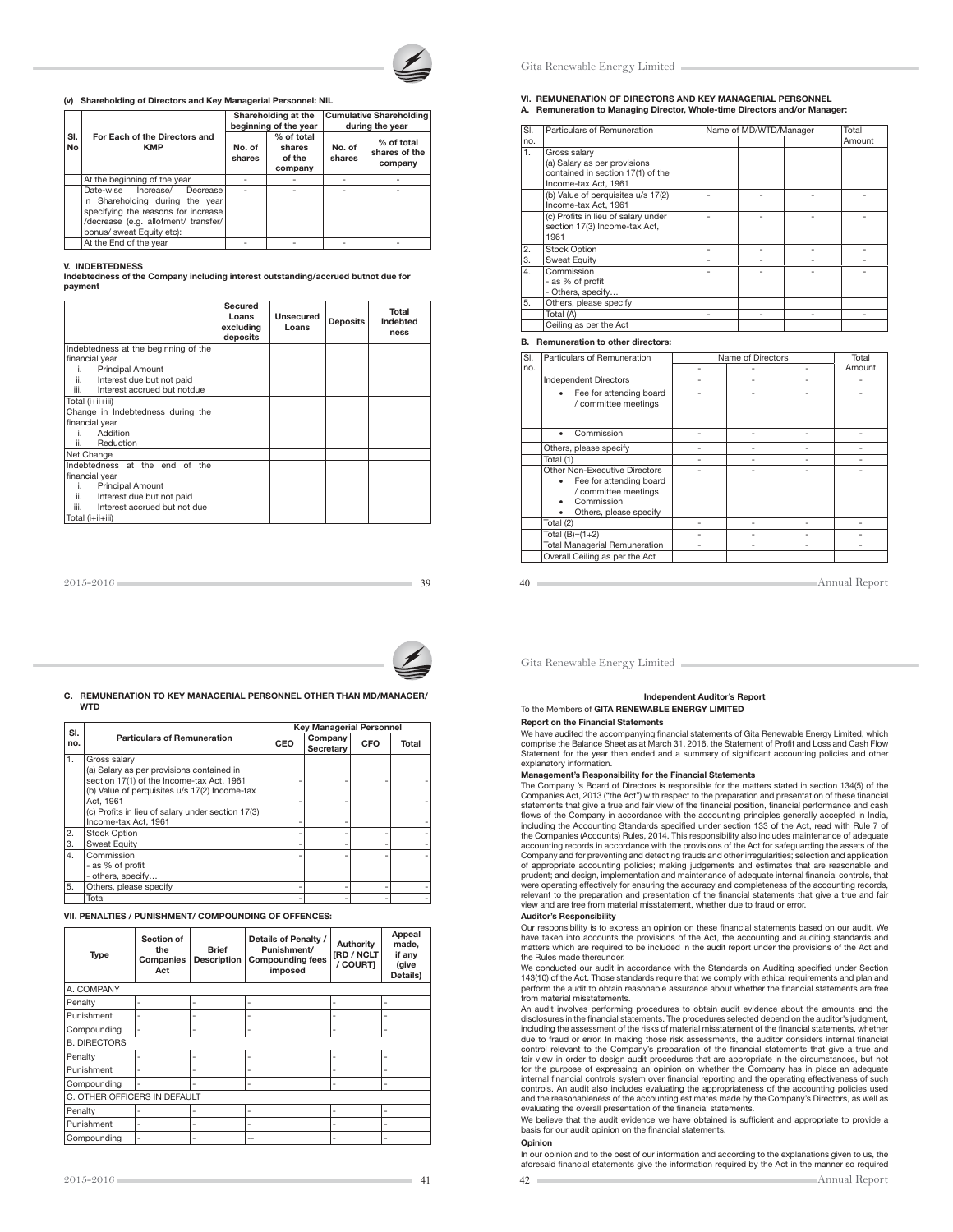and give a true and fair view in conformity with the accounting principles generally accepted in<br>India, of the state of affairs of the Company as at 31st March 2016 and its Loss and its cash flows for the year ended on that date.

# Report on Other Legal and Regulatory Requirements

- 1. As required by the Companies (Auditor's Report) Order, 2016 ("the Order") issued by the Central Government of India in terms of Sub- Section (11) of section 143 of the Act, we give in the "Annexure A" a statement on the matters specified in paragraphs 3 and 4 of the Order, to the extent applicable.
- 2. As required by Section 143(3) of the Act, we report that:
	- a) We have sought and obtained all the information and explanations which to the best of our knowledge and belief were necessary for the purpose of our audit;
- b) In our opinion, proper books of account as required by law have been kept by the Company so far as appears from our examination of those books.
- c) The Balance Sheet, the Statement of Profit and Loss, and the Cash Flow Statement dealt with by this Report are in agreement with the books of account.
	- d) In our opinion, the aforesaid financial statements comply with the Accounting Standards Specified under section 133 of the Act, read with Rule 7 of the Companies (Accounts) Rules, 2014;
	- e) On the basis of the written representations received from the directors as on March 31, 2016, taken on record by the Board of Directors, none of the directors is disqualified as on<br>March 31, 2016, from being appointed as a director in terms of Section 164(2)(g) of the Act.
	- With respect to the adequacy of the internal financial controls over financial reporting of the Company and the operating effectiveness of such controls, refer to our separate Report in "Annexure B". and
- g) with respect to the other matters to be included in the Auditor's Report in accordance with Rule 11 of the Companies (Audit and Auditors) Rules, 2014, in our opinion and to the best of our information and according to the explanations given to us:
	- i. the Company has, in accordance with the generally accepted accounting practice, disclosure the impact of pending Litigations on its financial position in its financial statements;
- ii. the Company did not have any long-term contracts including derivative contracts for which there were any material foreseeable losses under the applicable law or accounting standards.
	- iii. There were no amounts which were required to be transferred to the Investor Education and Protection Fund by the Company

 For S.K GULECHA & ASSOCIATES Chartered Accountants

### Firm Registration No. 013340S SANDEEP KUMAR GULECHA

# Date : May 28, 2016 **PROPRIETOR**

Place : Chennai (Membership Number:226263)

 $2015-2016$   $43$ 



- (viii) The company has not defaulted in the repayment of dues to Banks. The company has no borrowings from financial institution and has not issued debentures
- (ix) Based upon the audit procedures performed and the information and explanations given by the management, the company has not raised moneys by way of initial public offer or further public offer including debt instruments and term Loans. Accordingly, the provisions of clause 3 (ix) of the Order are not applicable to the Company and hence not commented upon.
- (x) Based upon the audit procedures performed and the information and explanations given by the management, we report that no fraud by the Company or on the company by its officers or employees has been noticed or reported during the year.
- (xi) Based upon the audit procedures performed and the information and explanations given by the management, the managerial remuneration has been paid or provided in accordance with the requisite approvals mandated by the provisions of section 197 read with Schedule V to the Companies Act;
- (xii) In our opinion, the Company is not a Nidhi Company. Therefore, the provisions of clause 4 (xii) of the Order are not applicable to the Company.
- (xiii) In our opinion, all transactions with the related parties are in compliance with section 177 and 188 of Companies Act, 2013 and the details have been disclosed in the Financial Statements as required by the applicable accounting standards.
- (xiv) Based upon the audit procedures performed and the information and explanations given by the management, the company has not made any preferential allotment or private placement of shares or fully or partly convertible debentures during the year under review. Accordingly, the provisions of clause 3 (xiv) of the Order are not applicable to the Company and hence not commented upon.
- (xv) Based upon the audit procedures performed and the information and explanations given by the management, the company has not entered into any non-cash transactions with directors or persons connected with him. Accordingly, the provisions of clause 3 (xv) of the Order are not applicable to the Company and hence not commented upon.
- (xvi) In our opinion, the company is not required to be registered under section 45 IA of the Reserve Bank of India Act, 1934 and accordingly, the provisions of clause 3 (xvi) of the Order are not applicable to the Company and hence not commented upon.

 For S.K GULECHA & ASSOCIATES Chartered Accountants Firm Registration No. 013340S

# SANDEEP KUMAR GULECHA

Date : May 28, 2016 **PROPRIETOR** 

Place : Chennai (Membership Number:226263)

#### Annexure A to Independent Auditors' Report

The Annexure referred to in our independent Auditors' Report to the members of the Company on the #nancial statements of Gita Renewable Energy Limited for the year ended 31 March 2016, we report that:

- (i) (a) The Company has maintained proper records showing full particulars, including quantitative details and situation of Fixed Assets.
	- (b) As explained to us, all the Fixed Assets have been physically verified by the management at reasonable intervals during the year. According to the information and explanations<br>given to us, no material discrepancies were noticed on such verification. In our opinion, this periodicity of physical verification is reasonable having regard to the size of the Company and the nature of its assets.
	- (c) The Company has not disposed of substantial part of the Fixed Assets during the year which could affect the going concern status of the Company.
- (ii) (a) The company does not have tangible Inventory. Accordingly the provisions of clause 3(ii) of the Order are not applicable.
- (iii) As per the information and explanation given to us and as per the records produced to us, the company has not granted any loans, secured or unsecured to companies, firms or other parties covered in the register maintained under section 189 of the Companies Act, 2013 ('the Act') and accordingly, the provisions of clause (iii) of paragraph 3 of the Order are not applicable to the company.
- (iv) In our opinion and according to the information and explanations given to us, the company has complied with the provisions of section 185 and I86 of the Companies Act, 2013 In respect of loans, investments, guarantees, and security.
- (v) The Company has not accepted any deposit from the public.
- (vi) We have broadly reviewed the books of account maintained by the company in respect<br>products where, pursuant to the rule made by the Central Government of India, the<br>maintenance of cost records and we are of the opinio account and records have been made and maintained. We have not, however, made a detailed examination of records with a view to determine whether they are accurate or complete.
- (vii) (a) The Company is regular in depositing undisputed statutory dues including Provident Fund, Employees State Insurance, Income Tax, Sales Tax, Wealth Tax, Service Tax, Customs Duty, Excise Duty, Value Added Tax, Cess and other statutory dues with the appropriate authorities, wherever applicable and no dues are pending for a period of more than six months from the date they become payable.
	- (b) According to the information and explanations given to us, there are no material n dues of sales tax, income tax, customs duty, wealth tax, service tax, excise duty, vat, cess and other material statutory dues as applicable, which have not been deposited with the appropriate authorities on account of any dispute.
	- (c) According to the information and explanations given to us there were no amounts which were required to be transferred to the investor education and protection fund in accordance with the relevant provisions of the Companies Act, 1956 (1 of 1956) and rules made there under.

44 Annual Report

Gita Renewable Energy Limited

#### "Annexure B" to the Independent Auditor's Report of even date on the Standalone financial statements of Gita Renewable Energy Limited

#### Report on the Internal Financial Controls under Clause (i) of Sub-section 3 f Section 143 of the Companies Act, 2013 ("the Act")

We have audited the internal financial controls over financial reporting of Gita Renewable Energy Limited ("the Company") as of March 31, 2016 in conjunction with our audit of the standalone financial statements of the Company for the year ended on that date.

#### ement's Responsibility for Internal Financial Controls

The Company's management is responsible for establishing and maintaining internal financial controls based on the internal control over financial reporting criteria established by the<br>company considering the essential components of internal control stated in the Guidance Note on Audit of Internal Financial Controls over financial reporting issued Institute of Chartered Accountants of India. These responsibilities include the design, implementation and maintenance of adequate internal financial controls that were operating effectively for ensuring the orderly and efficient conduct of its business, including adherence to company's policies, the safeguarding of its assets, the prevention and detection of frauds and errors, the accuracy<br>and completeness of the accounting records, and the timely preparation of reliable financial information, as required under the Companies Act, 2013.

#### Auditors' Responsibility

Our responsibility is to express an opinion on the Company's internal financial controls over financial reporting based on our audit. We conducted our audit in accordance with the Guidance Note on Audit of Internal Financial Controls Over Financial Reporting (the "Guidance Note") and the Standards on Auditing, issued by ICAI and deemed to be prescribed under section 143(10) of the Companies Act, 2013, to the extent applicable to an audit of internal financial controls, both applicable to an audit of Internal Financial Controls and, both issued by the Institute of Chartered Accountants of India. Those Standards and the Guidance Note require that we comply with ethical requirements and plan and perform the audit to obtain reasonable assurance about whether adequate internal financial controls over financial reporting was established and maintained and if such controls operated effectively in all material respects.

Our audit involves performing procedures to obtain audit evidence about the adequacy of the internal financial controls system over financial reporting and their operating effectiveness. Our<br>audit of internal financial controls over financial reporting included obtaining an understanding of internal financial controls over financial reporting, assessing the risk that a material weakness exists, and testing and evaluating the design and operating effectiveness of internal control based on the assessed risk. The procedures selected depend on the auditor's judgement, including the assessment of the risks of material misstatement of the financial statements, whether due to fraud or error.

46 Annual Report We believe that the audit evidence we have obtained is sufficient and appropriate to provide a basis for our audit opinion on the Company's internal financial controls system over financial reporting.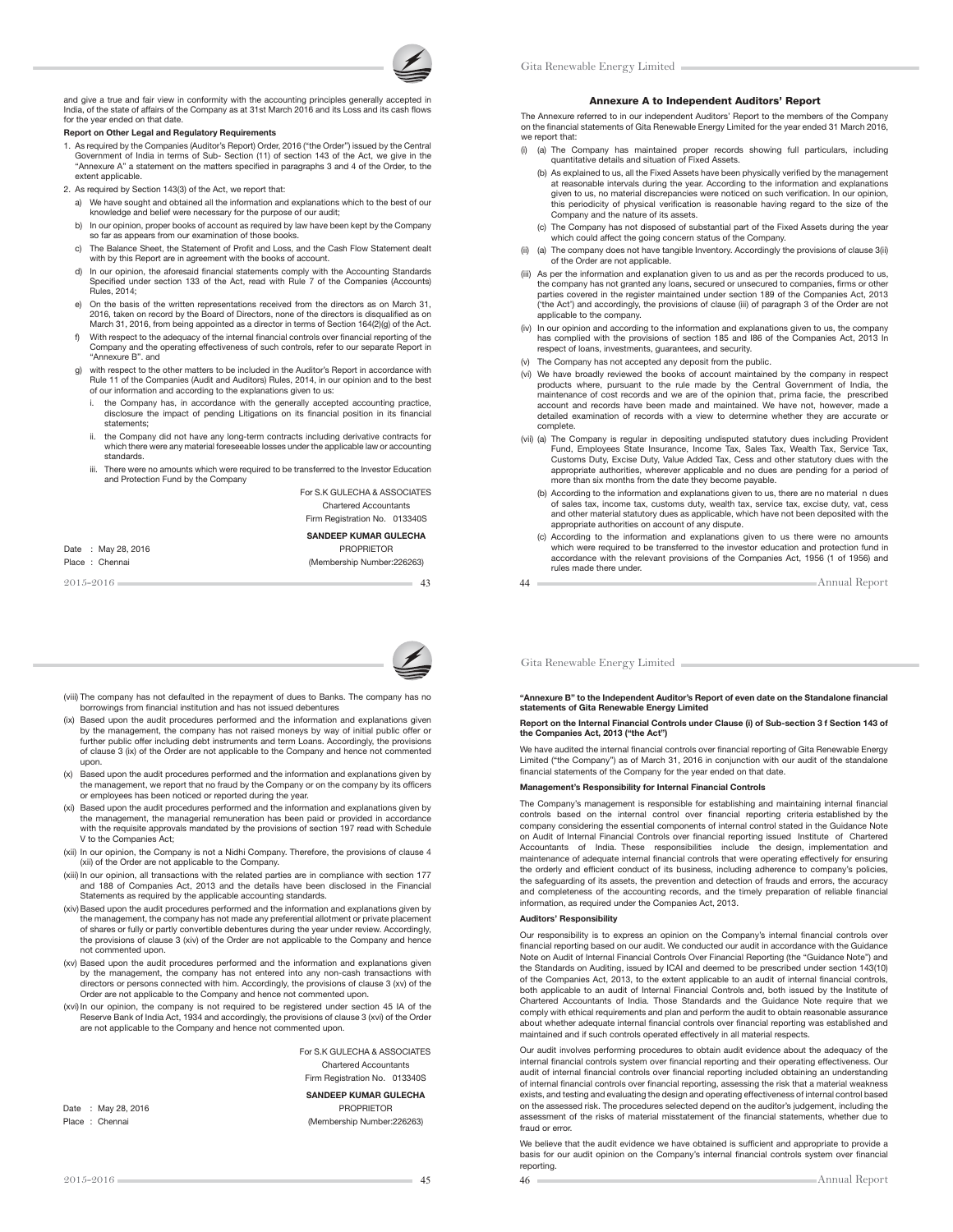#### Meaning of Internal Financial Controls over Financial Reporting

A company's internal financial control over financial reporting is a process designed to provide reasonable assurance regarding the reliability of "nancial reporting and the preparation of financial statements for external purposes in accordance with generally accepted accounting principles. A company's internal financial control over financial reporting includes those policies<br>and procedures that (1) pertain to the maintenance of records that, in reasonable detail, accurately and fairly reflect the transactions and dispositions of the assets of the company; (2) provide reasonable assurance that transactions are recorded as necessary to permit preparation of financial statements in accordance with generally accepted accounting principles, and that receipts and expenditures of the company are being made only in accordance with authorizations of management and directors of the company; and (3) provide reasonable assurance regarding prevention or timely detection of unauthorized acquisition, use, or disposition of the company's assets that could have a material effect on the financial statements.

#### Inherent Limitations of Internal Financial Controls Over Financial Reporting

Because of the inherent limitations of internal financial controls over financial reporting, including the possibility of collusion or improper management override of controls, material misstatements due to error or fraud may occur and not be detected. Also, projections of any evaluation of the internal financial controls over financial reporting to future periods are subject to the risk that the internal financial control over financial reporting may become inadequate because of changes in conditions, or that the degree of compliance with the policies or procedures may deteriorate.

### Opinion

In our opinion, the Company has, in all material respects, an adequate internal financial controls system over financial reporting and such internal financial controls over financial reporting were operating effectively as at March 31, 2016, based on the internal control over "nancial reporting criteria established by the Company considering the essential components of internal control stated in the Guidance Note on Audit of Internal Financial Controls Over Financial Reporting issued by the Institute of Chartered Accountants of India.

> For S.K GULECHA & ASSOCIATES Chartered Accountants

 Firm Registration No. 013340S SANDEEP KUMAR GULECHA<br>PROPRIETOR

Date : May 28, 2016

Place : Chennai (Membership Number:226263)

2015-2016 47



#### GITA RENEWABLE ENERGY LIMITED ––<br>31st March, 2016

|                | <b>Particulars</b>                             | Note<br>No.  | Year ended<br>31st March, 2016<br>Amount in Rs. | Year ended<br>31st March, 2015<br>Amount in Rs. |
|----------------|------------------------------------------------|--------------|-------------------------------------------------|-------------------------------------------------|
| 1.             | Revenue from operations (gross)                | 12           | 30.569.983                                      | 41.271.546                                      |
|                | Less: Excise duty                              |              |                                                 |                                                 |
|                | Revenue from operations (net)                  |              | 30,569,983                                      | 41,271,546                                      |
|                | 2 Other income                                 | 13           | 3,300,000                                       | 3,300,000                                       |
| 3              | <b>Total revenue</b>                           |              | 33,869,983                                      | 44,571,546                                      |
| 4              | <b>Expenses</b>                                |              |                                                 |                                                 |
|                | (a) Cost of materials consumed                 |              |                                                 |                                                 |
|                | (b) Purchases of stock-in-trade                |              |                                                 |                                                 |
|                | (c) Changes in inventories of finished goods,  |              |                                                 |                                                 |
|                | work-in-progress and stock-in-trade            |              |                                                 |                                                 |
|                | (d) Employee benefits expense                  |              |                                                 |                                                 |
|                | (e) Finance costs - Interest Paid on Term Loan |              | 8,408,652                                       | 21.403.204                                      |
|                | (f) Depreciation and amortisation expense      | 7.C.         | 28.416.680                                      | 36,944,556                                      |
|                | (g) Other expenses                             | 14           | 70,860,153                                      | 7,839,677                                       |
|                | <b>Total expenses</b>                          |              | 107,685,485                                     | 66,187,437                                      |
|                | 5 Profit before exceptional and extraordinary  |              | (73, 815, 502)                                  | (21, 615, 891)                                  |
|                | items and tax                                  |              |                                                 |                                                 |
|                | 6 Exceptional items                            |              |                                                 |                                                 |
| $\overline{7}$ | Profit / (Loss) before extraordinary items     |              | (73, 815, 502)                                  | (21, 615, 891)                                  |
|                | and tax                                        |              |                                                 |                                                 |
|                | 8 Extraordinary items                          |              |                                                 |                                                 |
|                | 9 Profit / (Loss) before tax                   |              | (73, 815, 502)                                  | (21, 615, 891)                                  |
|                | 10 Tax expense:                                |              |                                                 |                                                 |
|                | (a) Current tax expense for current year       |              |                                                 |                                                 |
|                | (b) Deferred Tax                               |              | (84, 726, 312)                                  | (6,021,955)                                     |
|                |                                                |              | (84, 726, 312)                                  | (6,021,955)                                     |
|                | 11 Profit / (Loss) For the period              |              | 10,910,810                                      | (15,593,936)                                    |
|                | 12 Earnings Per Equity Share:                  |              |                                                 |                                                 |
|                | (a) Basic & Diluted                            |              | 2.65                                            | (3.79)                                          |
|                |                                                |              |                                                 |                                                 |
|                | As Per our report of Even Dated                |              |                                                 | For and on behalf of the Board of Directors     |
|                | For S.K. GULECHA & ASSOCIATES                  | R. Natarajan |                                                 | R. Saraswathi                                   |
|                | <b>Chartered Accountants</b>                   |              | Chairman & Managing Director                    | Director                                        |
|                | Firm Regn.No.013340S                           |              |                                                 |                                                 |
|                | (SANDEEP KUMAR GULECHA)                        | V. Kumar     |                                                 | C. Chandrasekar                                 |
|                | Proprietor                                     |              | Chief Financial Officer                         | Company Secretary                               |
|                | M.No: 226263                                   |              |                                                 |                                                 |
|                | Place: Chennai                                 |              |                                                 |                                                 |
|                | Date: May 28, 2016                             |              |                                                 |                                                 |

#### GITA RENEWABLE ENERGY LIMITED Balance Sheet as at 31st March, 2016

|                | 00 ONCE AS AT 0 131 MAI 011, 2010 |              |                         |                                             |                   |  |  |  |
|----------------|-----------------------------------|--------------|-------------------------|---------------------------------------------|-------------------|--|--|--|
|                |                                   |              | <b>Note</b>             | As at                                       | As at             |  |  |  |
|                | <b>Particulars</b>                |              | No.                     | 31st March, 2016                            | 31st March, 2015  |  |  |  |
|                |                                   |              |                         | Amount in Rs.                               | Amount in Rs.     |  |  |  |
| А              | <b>EQUITY AND LIABILITIES</b>     |              |                         |                                             |                   |  |  |  |
| 1              | Shareholders' funds               |              |                         |                                             |                   |  |  |  |
|                | (a) Share capital                 |              | 3                       | 41.122.960                                  | 41,122,960        |  |  |  |
|                | (b) Reserves and surplus          |              | $\overline{\mathbf{A}}$ | 211,517,334                                 | 200,606,524       |  |  |  |
|                |                                   |              |                         | 252,640,294                                 | 241,729,484       |  |  |  |
| $\overline{2}$ | <b>Non-current liabilities</b>    |              |                         |                                             |                   |  |  |  |
|                | (a) Long Term Borrowings          |              | 5                       | 10,112,377                                  | 489,215,917       |  |  |  |
|                | (b) Deferred Tax Liability        |              |                         |                                             | 84,726,312        |  |  |  |
|                |                                   |              |                         | 10,112,377                                  | 573,942,229       |  |  |  |
|                |                                   |              |                         |                                             |                   |  |  |  |
| З              | <b>Current liabilities</b>        |              |                         |                                             |                   |  |  |  |
|                | (a) Trade payables                |              |                         | 80,707,816                                  | 4,997,572         |  |  |  |
|                | (b) Other current liabilities     |              | 6                       | 386,148,161                                 | 34,779,346        |  |  |  |
|                | (c) Short-term provisions         |              |                         |                                             |                   |  |  |  |
|                |                                   |              |                         | 466,855,977                                 | 39,776,918        |  |  |  |
|                |                                   | <b>TOTAL</b> |                         | 729,608,648                                 | 855,448,631       |  |  |  |
| в              | <b>ASSETS</b>                     |              |                         |                                             |                   |  |  |  |
| 1.             | Non-current assets                |              |                         |                                             |                   |  |  |  |
|                | (a) Fixed assets                  |              |                         |                                             |                   |  |  |  |
|                | (i) Tangible assets               |              | 7                       | 262.688.235                                 | 390.916.621       |  |  |  |
|                | (b) Long-term loans and advances  |              | R                       | 202.007.830                                 | 275,008,381       |  |  |  |
|                |                                   |              |                         | 464.696.065                                 | 665,925,002       |  |  |  |
| $\overline{2}$ | <b>Current assets</b>             |              |                         |                                             |                   |  |  |  |
|                | (a) Inventories                   |              |                         |                                             |                   |  |  |  |
|                | (b) Trade receivables             |              | 9                       | 165,604,059                                 | 188,741,489       |  |  |  |
|                | (c) Cash and cash equivalents     |              | 10                      | 2.643.680                                   | 396.823           |  |  |  |
|                | (d) Short-term loans and advances |              |                         | 95,949,527                                  |                   |  |  |  |
|                |                                   |              |                         |                                             |                   |  |  |  |
|                | (e) Other current assets          |              | 11                      | 715.317                                     | 385,317           |  |  |  |
|                |                                   |              |                         | 264.912.583                                 | 189,523,628       |  |  |  |
|                |                                   | <b>TOTAL</b> |                         | 729,608,648                                 | 855,448,631       |  |  |  |
|                | As Per our report of Even Dated   |              |                         | For and on behalf of the Board of Directors |                   |  |  |  |
|                | For S.K. GULECHA & ASSOCIATES     |              | R. Nataraian            |                                             | R. Saraswathi     |  |  |  |
|                | <b>Chartered Accountants</b>      |              |                         | Chairman & Managing Director                | <b>Director</b>   |  |  |  |
|                | Firm Regn.No.013340S              |              |                         |                                             |                   |  |  |  |
|                | (SANDEEP KUMAR GULECHA)           |              | V. Kumar                |                                             | C. Chandrasekar   |  |  |  |
| Proprietor     |                                   |              |                         | <b>Chief Financial Officer</b>              | Company Secretary |  |  |  |
|                | M.No: 226263                      |              |                         |                                             |                   |  |  |  |
|                | Place: Chennai                    |              |                         |                                             |                   |  |  |  |
|                | Date: May 28, 2016                |              |                         |                                             |                   |  |  |  |
| $48 -$         |                                   |              |                         |                                             | Annual Report     |  |  |  |

# Gita Renewable Energy Limited

| <b>GITA RENEWABLE ENERGY LIMITED</b><br>CASH FLOW STATEMENT FOR THE YEAR ENDED 31st March 2016 |                                |                                             |                             |                   |
|------------------------------------------------------------------------------------------------|--------------------------------|---------------------------------------------|-----------------------------|-------------------|
| Particular                                                                                     |                                | Year Ended 31st March, 2016                 | Year Ended 31st March, 2015 |                   |
|                                                                                                |                                | (Amount in Rs.)                             | (Amount in Rs.)             |                   |
| A.CASH FLOW FROM OPERATING ACTIVITIES:                                                         |                                |                                             |                             |                   |
| Net Profit before Tax And Extradinary Items                                                    |                                | (73, 815, 501.91)                           |                             | (21, 615, 891.00) |
| Add: Bad debts                                                                                 | 57,608,833.53                  |                                             |                             |                   |
| Add: Losson Sale of assets                                                                     | 5,626,519.00                   |                                             |                             |                   |
| Depreciation                                                                                   | 28,416,680.00                  |                                             | 36,944,556.00               |                   |
| <b>Interest Expenses</b>                                                                       | 8,408,652.00                   | 100,060,683.00                              | 21,403,204.00               | 58,347,760.00     |
| <b>Operating Profitbefore Working Capital Changes</b>                                          |                                | 26,245,181.09                               |                             | 36,731,869.00     |
| Adjustments for movement in Working Capital:                                                   |                                |                                             |                             |                   |
| (Increase)/Decrease in Trade Receivable                                                        | 23, 137, 430. 42               |                                             | 8,088,114.00                |                   |
| <b>Trade Pavables</b>                                                                          | 75.710.243.30                  |                                             | (3,037,415.00)              |                   |
| Short term Loans & Advanses                                                                    | (95, 949, 527.00)              |                                             |                             |                   |
| Other Current Assets                                                                           | (330,000,00)                   |                                             | (70, 592.00)                |                   |
| Other Current Liabilities                                                                      | 351,368,815.47                 |                                             | 185,166.00                  |                   |
| Short Term Provisions (Tax)                                                                    |                                | 353,936,962.19                              | (10, 954.00)                | 5,154,319.00      |
|                                                                                                |                                | 380, 182, 143. 28                           |                             | 41,886,188.00     |
| <b>Less: Direct Taxes Paid</b>                                                                 |                                |                                             |                             | (72,809.00)       |
| Net Cash Flow Operating activities (A)                                                         |                                | 380, 182, 143. 28                           |                             | 41,813,379.00     |
| <b>B.CASH FLOW FROM INVESTING ACTIVITIES:</b>                                                  |                                |                                             |                             |                   |
| Sale of Fixed Assets                                                                           | 94,185,188.00                  |                                             |                             |                   |
| Long Term Ioans & advance (Assets)                                                             | 15,391,717.97                  |                                             | 9,977,875.00                |                   |
| Net Cash Flow Investing activities (B)                                                         |                                | 109,576,905.97                              |                             | 9,977,875.00      |
| <b>C.CASH FLOW FROM FINANCING ACTIVITIES:</b>                                                  |                                |                                             |                             |                   |
| Long Term borrowings                                                                           | (479,103,540.00)               |                                             | (30.128.510.00)             |                   |
| Interest Paid                                                                                  | (8,408,652.00)                 |                                             | (21, 403, 204.00)           |                   |
| Net Cash Flow From Financing activities (C)                                                    |                                | (487,512,192.00)                            |                             | (51, 531, 714.00) |
| Net Increase in cash Equivalents (A)+(B)+(C)                                                   |                                | 2,246,857.25                                |                             | 259,540.00        |
| Cash & Cash Equivalents (Opening Balance)                                                      | 396.823.00                     |                                             | 137,283,00                  |                   |
| Cash & Cash Equivalents (Closing Balance)                                                      | 2,643,680.25                   |                                             | 396.823.00                  |                   |
| Net Increase/ (Decrease) in Cash & Cash Equivalents                                            |                                | 2,246,857.25                                |                             | 259,540.00        |
| As Per our report of Even Dated                                                                |                                | For and on behalf of the Board of Directors |                             |                   |
| For S.K. GULECHA & ASSOCIATES                                                                  | R. Natarajan                   |                                             |                             | R. Saraswathi     |
| <b>Chartered Accountants</b>                                                                   | Chairman & Managing Director   |                                             |                             | <b>Director</b>   |
| Firm Regn.No.013340S                                                                           |                                |                                             |                             |                   |
| (SANDEEP KUMAR GULECHA)                                                                        | V. Kumar                       |                                             |                             | C. Chandrasekar   |
| Proprietor                                                                                     | <b>Chief Financial Officer</b> |                                             |                             | Company Secretary |
| M.No: 226263<br>Place: Chennai                                                                 |                                |                                             |                             |                   |
| Date: May 28, 2016                                                                             |                                |                                             |                             |                   |
| $50 -$                                                                                         |                                |                                             |                             | Annual Report،    |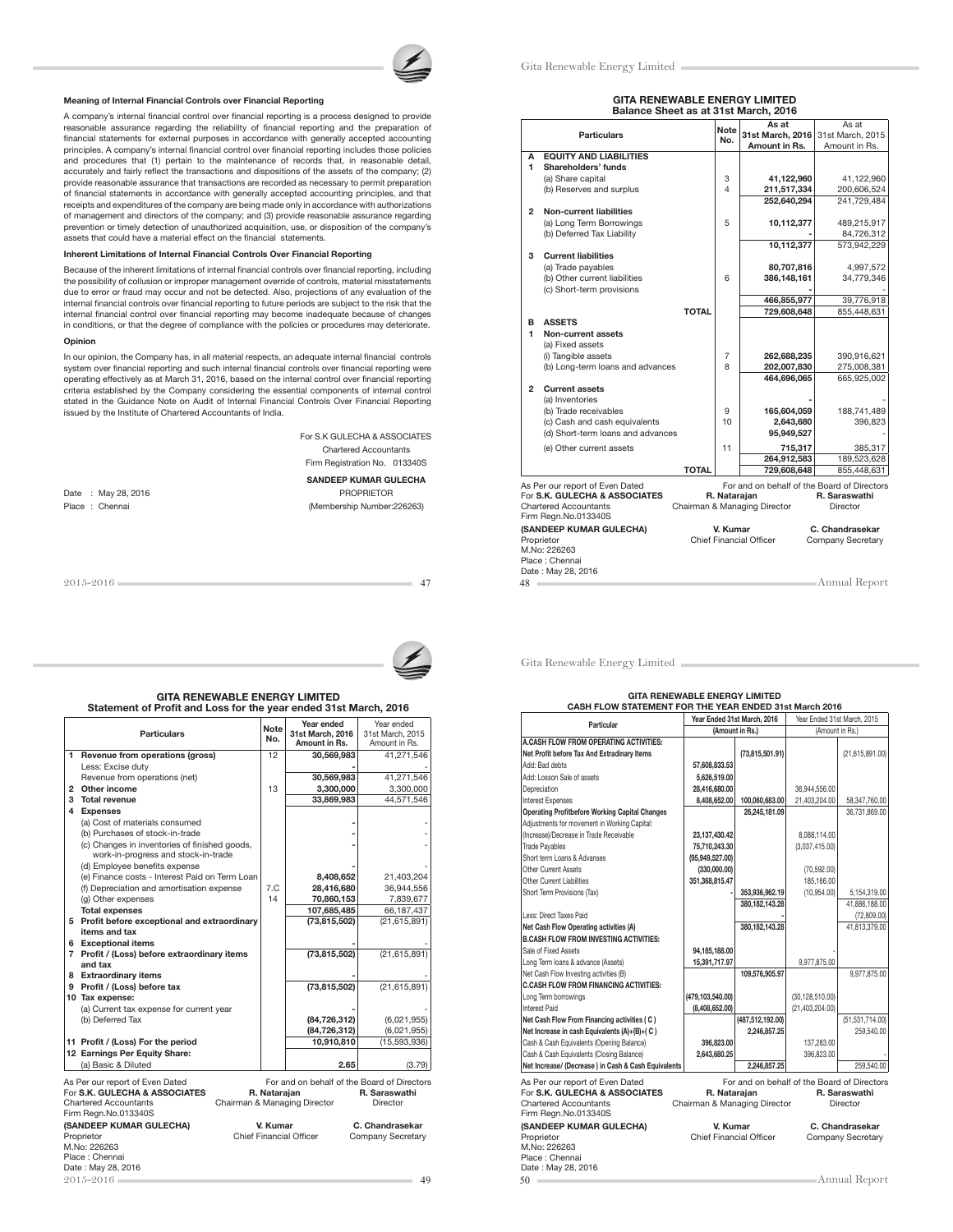

# Notes forming part of the financial statements Note 3 Share capital

|                                          | As at 31st March, 2016 |                 | As at 31st March, 2015 |                 |  |
|------------------------------------------|------------------------|-----------------|------------------------|-----------------|--|
| <b>Particulars</b>                       | Number of<br>shares    | Amount<br>(Rs.) | Number of<br>shares    | Amount<br>(Rs.) |  |
| (a) Authorised                           |                        |                 |                        |                 |  |
| 4250000 Equity shares of Rs.10 each      |                        |                 |                        |                 |  |
| - Opening Balance                        | 4.250.000              | 42,500,000      | 4.250.000              | 42,500,000      |  |
| - Increase during the Year               |                        |                 |                        |                 |  |
| - Closing Balance                        | 4,250,000              | 42,500,000      | 4.250.000              | 42,500,000      |  |
| (b) Issued, Subscribed and Fully paid-up |                        |                 |                        |                 |  |
| Movement in the Equity Shares            |                        |                 |                        |                 |  |
| Opening Balance                          | 4,112,296              | 41,122,960      | 4,112,296              | 41,122,960      |  |
| Add: Issued during the year              |                        |                 |                        |                 |  |
| Less: Cancelled during the year          |                        |                 |                        |                 |  |
| <b>Closing Balance</b>                   | 4,112,296              | 41,122,960      | 4,112,296              | 41,122,960      |  |
| (c) Share Application Money              |                        |                 |                        |                 |  |
| TOTAL                                    |                        | 41,122,960      |                        | 41,122,960      |  |

Notes: (a) Movement of shares Authorised Capital, Issued, Subscribed and fully paid up capital: There is no movement of shares outstanding at the beginning and at the end of the reporting period (b) Terms / rights attached to equity shares

The company has only one class of equity shares having a par value of Rs 10/- per share. Each holder of

equity share is entitled to one vote per share The details of Share Holders holding more than 5% of shares in the Company are given below

| The details of Share Holders holding more than 5% or shares in the Company are given below |                        |                        |                       |                        |  |
|--------------------------------------------------------------------------------------------|------------------------|------------------------|-----------------------|------------------------|--|
|                                                                                            | As at 31st March, 2016 |                        |                       | As at 31st March, 2015 |  |
| Name of the shareholders                                                                   | % of share<br>holdina  | No of<br><b>Shares</b> | % of share<br>holdina | No of<br>Shares        |  |
| Kanishk Steel Industries Limited                                                           | 26.00                  | 1069371                | 26.00                 | 1069371                |  |
| Chennai Material Recycling & Trading<br>Company Private Limited                            | 5.17                   | 212797                 | 5.17                  | 212797                 |  |
| Radiant Solutions Private Limited                                                          | 6.95                   | 285714                 | 6.95                  | 285714                 |  |
| TOTAL                                                                                      | 38.12                  | 1567882                | 38.12                 | 1567882                |  |
|                                                                                            |                        |                        |                       |                        |  |

 $2015 - 2016$  51



|  | Gita Renewable Energy Limited |  |  |
|--|-------------------------------|--|--|
|--|-------------------------------|--|--|

# Note 4 Reserves and surplus

| <b>Particulars</b>                                                | As at 31st March, 2016<br>Amount in Rs. | As at 31st March, 2015<br>Amount in Rs. |
|-------------------------------------------------------------------|-----------------------------------------|-----------------------------------------|
| (a) General Reserve                                               |                                         |                                         |
| - Opening Balance                                                 | 213,279,391                             | 213,279,391                             |
| - Additions during the year                                       |                                         |                                         |
| - Closing Balance                                                 | 213,279,391                             | 213,279,391                             |
| (b) Surplus / (Deficit) in Statement of<br><b>Profit and Loss</b> |                                         |                                         |
| Opening balance                                                   | (12,672,867)                            | 2,932,023                               |
| Add: Profit / (Loss) for the year                                 | 10,910,810.09                           | (15,593,936)                            |
| Less: Earlier year short Provision for I.T                        |                                         | 10,954                                  |
| Closing balance                                                   | (1,762,057)                             | (12, 672, 867)                          |
| <b>TOTAL</b>                                                      | 211,517,334                             | 200,606,524                             |
| State Bank of India Term Loan Account<br>(b) Others               | 44.400.377                              | 79,103,917                              |
| <b>From Related Parties</b>                                       |                                         | 444,400,000                             |
| <b>TOTAL</b>                                                      | 44,400,377                              | 523,503,917                             |
| Less: Current Maturities of Long Term<br>Borrowings               | 34,288,000                              | 34,288,000                              |
| <b>TOTAL</b>                                                      | 10,112,377                              | 489.215.917                             |
| Note 6 Other current liabilities                                  |                                         |                                         |
| (a) Other payables                                                |                                         |                                         |
| (i) Current Maturities of Long Term<br><b>Borrowings</b>          | 34,288,000                              | 34,288,000                              |
| (ii) Advances for sale of Assets                                  | 350,000,000                             |                                         |
| (iii) Outstanding Expenses                                        | 95.822                                  | 71,346                                  |
| (iv) Statutory Liabilities                                        | 1,764,339                               | 420,000                                 |
| <b>TOTAL</b>                                                      | 386,148,161                             | 34,779,346                              |

52 Annual Report

Gita Renewable Energy Limited

| Note 8 Long-term loans and advances                                                                    |                                          |                                          |  |
|--------------------------------------------------------------------------------------------------------|------------------------------------------|------------------------------------------|--|
| <b>Particulars</b>                                                                                     | As at<br>31 March, 2016<br>Amount in Rs. | As at<br>31 March, 2015<br>Amount in Rs. |  |
| (a) Loans & Advances                                                                                   |                                          |                                          |  |
| Unsecured, Considered Good                                                                             | 202.007.830                              | 275,008,381                              |  |
| Total                                                                                                  | 202.007.830                              | 275.008.381                              |  |
| Note 9 Trade receivables                                                                               |                                          |                                          |  |
| Trade receivables outstanding for a period exceeding                                                   |                                          |                                          |  |
| six months from the date they were due for payment                                                     |                                          | 176,076,306                              |  |
| Unsecured, considered good                                                                             | 165,604,059                              | 12,665,183                               |  |
| Total                                                                                                  | 165.604.059                              | 188,741,489                              |  |
| Note 10 Cash and cash equivalents                                                                      |                                          |                                          |  |
| (a) Cash on hand                                                                                       | 6,290                                    | 180                                      |  |
| (b) Balances with banks                                                                                |                                          |                                          |  |
| (i) In current accounts                                                                                | 2,637,390                                | 396,643                                  |  |
| (ii) In Deposit accounts                                                                               |                                          |                                          |  |
| Total                                                                                                  | 2.643.680                                | 396,823                                  |  |
| Of the above, the balances that meet the definition of<br>Cash and cash equivalents as per AS 3 C.F.S. | 2,643,680                                | 396,823                                  |  |
| <b>Note 11 Other Current Assets</b>                                                                    |                                          |                                          |  |
| (a) Balance with Revenue Authorities                                                                   | 715,317                                  | 385,317                                  |  |
| Total                                                                                                  | 715.317                                  | 385.317                                  |  |

| Note 7 - FIXED ASSETS       |                                 |      |             |                          |                           |                     |             |                                |                     | (Amount in Rs)      |
|-----------------------------|---------------------------------|------|-------------|--------------------------|---------------------------|---------------------|-------------|--------------------------------|---------------------|---------------------|
|                             |                                 |      | GROSS BLOCK |                          |                           | <b>DEPRECIATION</b> |             |                                | <b>NETBLOCK</b>     |                     |
| DESCRIPTION OF ASSETS       | <b>COST AS AT</b><br>01.04.2015 | ADD. | 삠           | COST AS AT<br>31.03.2016 | 31.03.2015<br><b>DLdN</b> | FOR THE<br>PERIOD   | 빏           | 31.03.2016<br>UP <sub>TO</sub> | 31.03.2016<br>AS AT | 31.03.2015<br>AS AT |
| Land Free Hold              | 13,961,000                      |      | 13,961,000  |                          |                           |                     |             |                                |                     | 13,961,000          |
| Plant & machinery           | 550, 166, 688                   |      | 191,330,554 | 358,836,134              | 226,026,060               | 26,132,918          | 105,479,847 | 146,679,131                    | 212,157,003         | 324,140,628         |
| Factory Buildings           | 63,969,580                      |      |             | 63,969,580               | 13,312,837                | 2,027,836           |             | 15,340,673                     | 48,628,907          | 50,656,743          |
| Pollution Control Equipment | 5,387,922                       |      | ī           | 5,387,922                | 3,229,671                 | 255,926             | ī           | 3,485,597                      | 1,902,325           | 2,158,251           |
| TOTAL                       | 633,485,190                     |      | 205,291,554 | 428,193,636              | 242,568,569               | 28,416,680          | 105,479,847 | 165,505,402                    | 262,688,235         | 390,916,621         |
| <b>Previous Year</b>        | 633,485,190                     | ٠    | 7           | 633,485,190              | 205,624,013               | 36,944,556          |             | 242,568,569                    | 390,916,621         | 427,861,177         |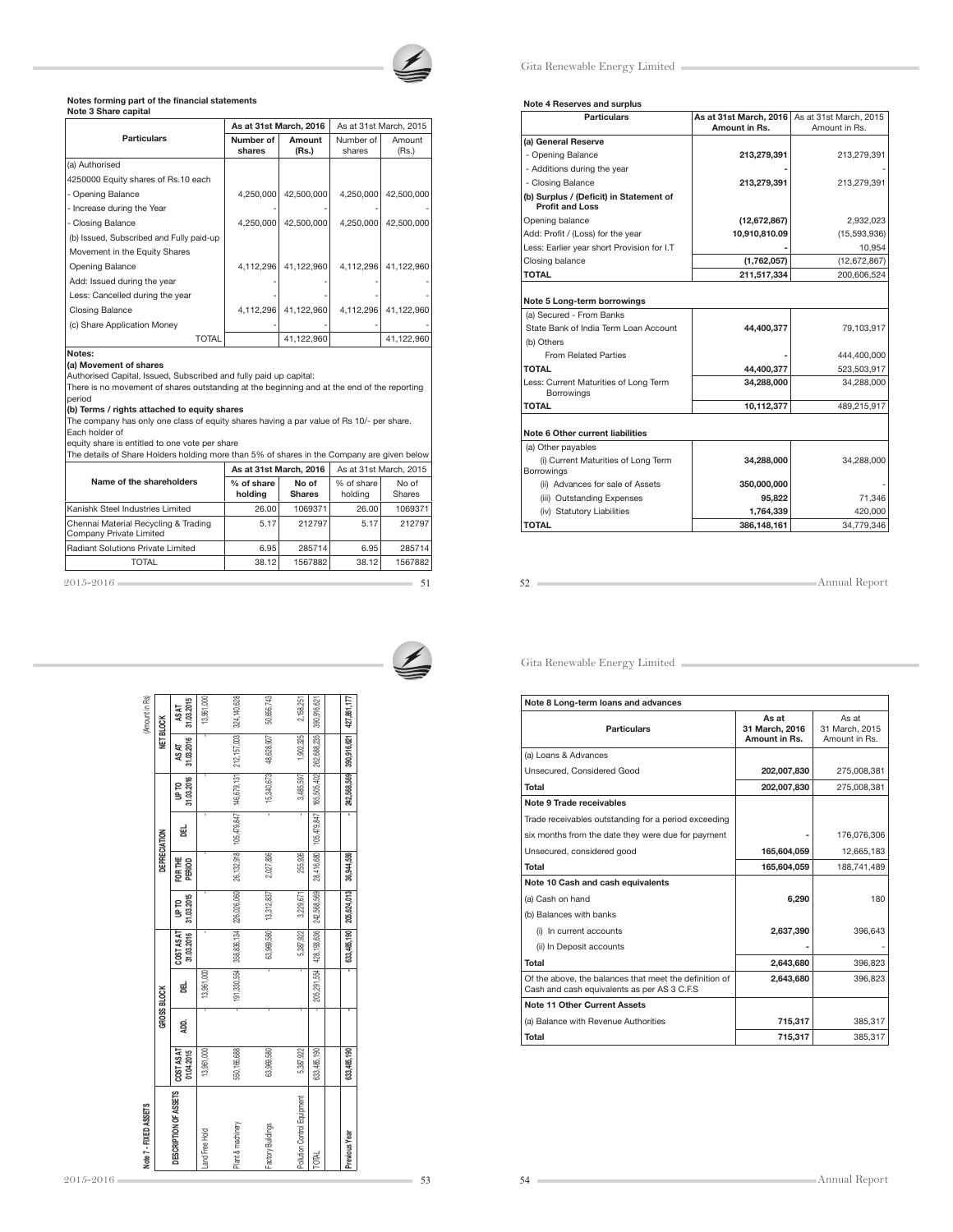

| Note 12 Revenue from operations |                 |                 |
|---------------------------------|-----------------|-----------------|
| <b>Particulars</b>              | Year ended 31st | Year ended 31st |
|                                 | March, 2016     | March, 2015     |
| (a) Sale of Goods:              |                 |                 |
| - Power                         | 30.569.983      | 41,271,545      |
| Total                           | 30,569,983      | 41,271,545      |
| Note 13 Other Income            |                 |                 |
| (a) Lease Rent Received         | 3,300,000       | 3,300,000       |
| Total                           | 3,300,000       | 3,300,000       |
| Note 14 Other expenses          |                 |                 |
| <b>Advertisement Expenses</b>   | 79,314          | 682,561         |
| <b>Filling Fees</b>             | 20,126          | 15,951          |
| <b>Audit Fees</b>               | 40.075          | 39,900          |
| Tax Audit Fees                  | 17,175          | 17,100          |
| Travelling and conveyance       |                 | 43,000          |
| Insurance Premium Paid          | 190.482         | 718,465         |
| <b>Listing Fees</b>             | 223,720         | 186,394         |
| Postages & Stamps               | 110,845         | 8,250           |
| Printing & Stationary           | 42,547          | 8,200           |
| Professional & Legal Expenses   | 180.841         | 98.083          |
| Rates & Taxes                   | 329,151         |                 |
| General expenses                | 54,222          |                 |
| <b>Bank Charges</b>             | 1.175           | 618             |
| Bad debts                       | 57,608,834      |                 |
| Machinery Repairs for Windmills | 6,331,675       | 6,018,155       |
| Loss on the Sale of Assets      | 5,626,519       |                 |
| Web Designing Charges           |                 | 3,000           |
| Interest Paid on T.D.S.         | 3,452           |                 |
| Total                           | 70,860,153      | 7,839,677       |

 $2015 - 2016$  55



Company estimates the recoverable amount of the cash generating unit to which the asset belongs.

 As per the assessment conducted by the company at March 31, 2016, there was no indication that fixed asset have suffered an impairment loss.

#### 2.7. Foreign Exchange Transactions:

 Transactions in foreign currencies are recorded at the exchange rates prevailing at the date of the transactions. In respect of the transactions covered by Forward Exchange Contracts, the difference between the forward rate and the exchange rate on the date of the transaction is recognized as Income or Expense over the life of the Contract. Transactions not covered by forward exchange rates and outstanding at year end are translated at exchange rates prevailing at the year end and the profit/loss so determined and also the realized exchange<br>gain/losses are recognized in the Statement of Profit & Loss. The Company has not entered into foreign exchange contract during the year under review.

2.8. Borrowing Cost:

 All borrowing costs are charged to revenue except to the extent they are attributable to qualifying assets, which are capitalized. During the year under review, there was no borrowing attributable to qualifying assets and hence no borrowing cost was capitalized.

2.9. Segment Accounting:

The company's primary segment is identified as business segment based on nature of product, risks, returns and internal business reporting system and secondary segment is identified based on geographical locations of the customers as per Accounting Standard-17.<br>The company is principally engaged in a single business segment viz., Power Generation Further there is no reportable secondary segment. Ie., Geographical segment.

2.10. Provisions and Contingencies:

 Provisions involving a substantial degree of estimation in measurement are recognized when there is a present obligation as a result of past events and it is probable that there will be an outflow of resources. Contingent liabilities are not recognized but are disclosed in the accounts by way of a note. Contingent assets are neither recognized nor disclosed in the financial statements.

 Contingencies are recorded when it is probable that a liability will be incurred and the amounts can reasonably be estimated.

 Differences between the actual results and estimates are recognized in the year in which the results are known materialized. During the year under review, the company has not recognized any contingent liability/asset.

- 16. Additional Information to the Financial Statements
	- i) Contingent liability not provided for:
		- (a) Counter Guarantees furnished to the bank Rs. Nil (Previous year Rs. Nil). (b) Towards outstanding Letter of Credit Rs. Nil (Previous year Rs.Nil) on account of
		- import of raw materials.
	- Estimated amount of contracts remaining to be executed on capital accounts and not provided for Rs. Nil (Previous year Rs. Nil).

# Gita Renewable Energy Limited

### Note 1:

Notes attached to and forming part of the Balance Sheet as at 31-3-2016 and the Profit and Loss account for the year ended on that date:

#### Company overview:

 Gita Renewable Energy Limited (the company) incorporated under the Companies Act, 1956, in the year 2010, is engaged in power generation. The company's shares are listed on the Bombay Stock Exchange Limited and the shares are traded regularly.

- 2. SIGNIFICANT ACCOUNTING POLICIES
- 2.1 Basis of preparation of financial statements:

The financial statements are prepared in accordance with Indian Generally Accepted Accounting Principles (GAAP) under the historical cost convention on the accrual method of accounting except as disclosed in the notes. GAAP comprises mandatory accounting standards as prescribed under Section 133 of the Companies Act,2013 ('the Act'), read with Rule 7 of the Companies(Accounts) Rules, 2014 and guidelines issued by the Securities and<br>Exchange Board of India (SEBI). The accounting policies adopted in preparation of financial statements are consistent with those of previous year except for change in accounting policy initially adopted or a revision to the existing accounting policy that requires a change as against the one hitherto in use.

#### 2.2. Use of Estimates

 The preparation of the "nancial statements in conformity with GAAP requires the Management to make estimates and assumptions that affect the reported balances of assets and liabilities and disclosures relating to contingent liabilities as at the date of the financial statements and reported amounts of income and expenses during the year. The Company believes that the estimates used in the preparation of the financial statements as prudent and reasonable. Actual results could differ from those estimates.

2.3. Revenue Recognition:

 Revenue from Power Supply and Transmission Charges are accounted for on the basis of billings to consumers' up-to the end of the accounting year.

2.4. Depreciation:

Depreciation on Tangible assets is provided on the straight line method over the useful lives<br>of assets as per the rates specified under Schedule II of the Companies Act, 2013 on prorata basis.

#### 2.5. Fixed Assets:

 Fixed Assets are stated at cost less accumulated depreciation and impairment, if any. Direct costs like inland freight, duties, taxes and incidental expenses related to acquisition are capitalized with due adjustments for Cenvat / VAT credits.

2.6. Impairment

 At each Balance sheet date, the Management assesses, whether there is any indication that Fixed Asset have suffered an impairment loss. If any such indication exists the recoverable amount of the Assets is estimated in order to determine the extent of the impairment if any. Where it is not possible to estimate the recoverable amount of individual asset, the

56 Annual Report

Gita Renewable Energy Limited

- iii) Claims against the Company not acknowledged as Debt Rs. Nil. Contingent liabilities not provided for Rs. Nil.
- iv) Employee / Retirement Benefits: No provision for Retirement Benefits / gratuity to employees has been made since there are no employees eligible for the same.
- v) There are no dues to enterprises as de"ned under Micro, Small and Medium Enterprises Development Act, 2006, as at March 31, 2016 which is on the basis of such parties having been identified by the management and relied upon by the auditors.
	- vi) As on the closing date, Company has circularized/sought confirmation of balance letters to/from sundry debtors and Loans and Advance paid to parties / sundry creditors. In the absence of negation, the balances appearing the books are taken as correct.
	- vii) Value of Imported & Indigenous Raw Materials, Spare Parts Components consumed Rs. Nil (previous year Rs. Nil).
	- viii) CIF Value of Imports: Rs. Nil
	- ix) Remittance in Foreign Currency towards Dividend Rs. Nil.
- x) Earnings in Foreign Currency Rs. Nil (Previous year Rs. Nil) Expenditure in Foreign Currency Rs. Nil (Previous year Rs. Nil)
	- xi) License Agreement:

The company has entered into a License Agreement on 26-04-2008 to give on license<br>the 10MW power plant to OPG Renewable Energy private limited (OPGREPL) on the<br>understanding that OPGREPL shall pay lease rent of Rs.2,75,000 taxes to the company.

- xii) Related Party Disclosures:
- Details of related parties including summary of transactions entered into by the Company during the year ended 31 March 2016 are summarized below:

| Names of related parties and description of relationship: |                                                |
|-----------------------------------------------------------|------------------------------------------------|
| Key management personnel                                  | Mr.R. Natarajan, Chairman & Managing Director, |
|                                                           | Mr.C. Chandrasekar, Company Secratary          |
| Other Related Parties                                     | Kanishk Steel Industries Limited               |
|                                                           | Chennai Ferrous Industries Limited             |
|                                                           | OPG Renewable Energy Private Limited           |

Note: Related party relationship is as identified by the Company and relied upon by the Auditors. Related party transactions:

| Nature of Transaction     | Amount in Rs. |
|---------------------------|---------------|
| Sale of Power             | 3.05.69.983   |
| Reimbursement of expenses | 1.47.40.327   |
| Lease Rent Received       | 33,00,000     |
| Advance Received          | 1.94.00.000   |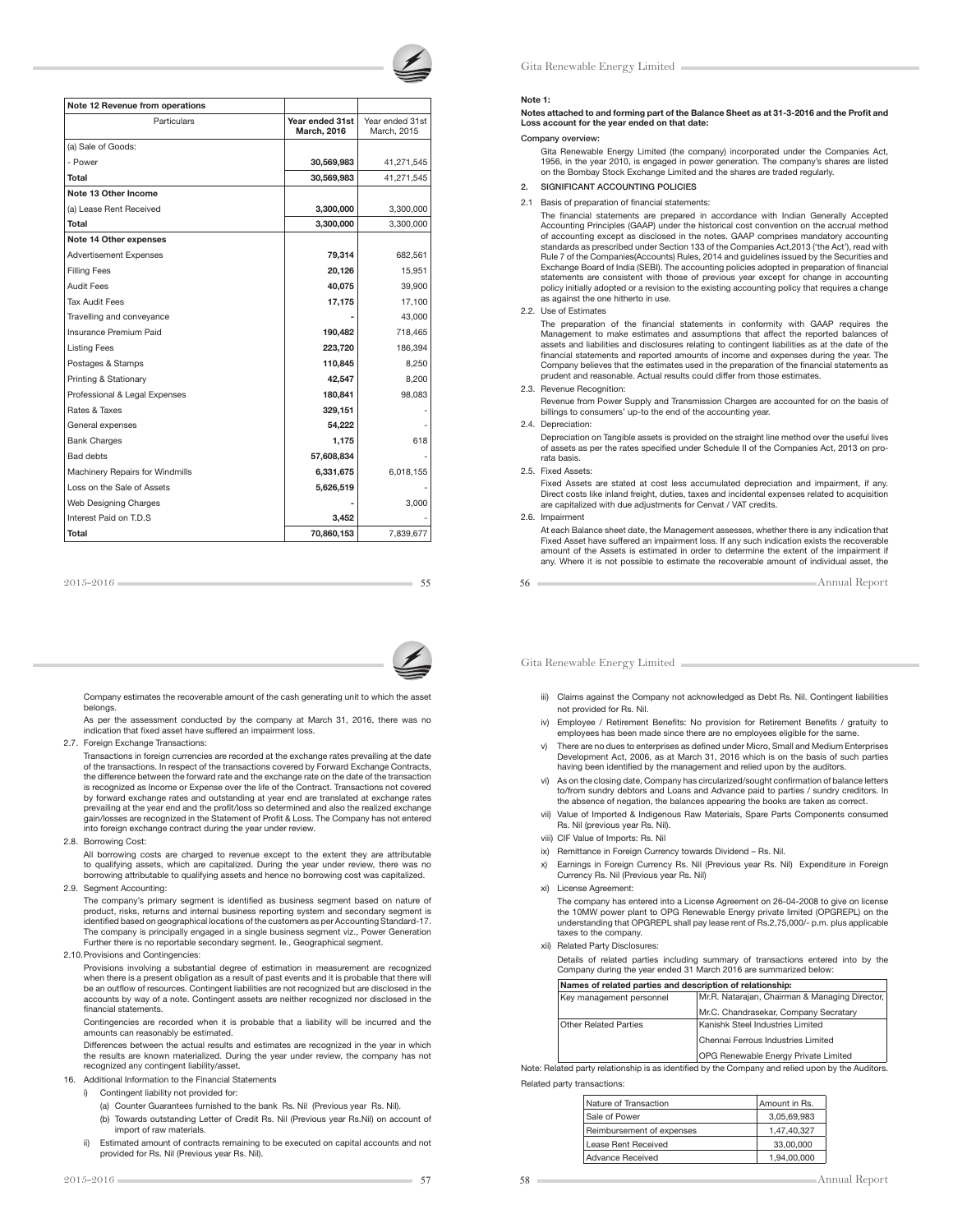

xiii) Segment Information for the Year Ended 31st March 2016.

 The Company operates in Single Business Segment of 'Generation and distribution of power'. Therefore, the Company is of the view that the disclosure requirement of Accounting Standard AS-17 issued by the Institute of Chartered Accountants of India is not applicable to the Company.

xiv) Earning Per Share:

|              | <b>Particulars</b>                        | 2015-16    | 2014-15       |
|--------------|-------------------------------------------|------------|---------------|
| a            | Weighted Average No. of Equity Shares of  | 4112296    | 4112296       |
|              | Rs.10/- each                              |            |               |
| $\mathsf{b}$ | Net profit after tax available for equity | 10.910.810 | (1.55.93.936) |
|              | shareholders (Rs.)                        |            |               |
| C)           | Basic and diluted earning per share (Rs.) | 2.65       | (3.79)        |

xv) Previous year figures:

Previous year's figures have been regrouped/ reclassified wherever necessary to correspond with the current year's classification / disclosure.

| As Per our report of Even Dated<br>For S.K. GULECHA & ASSOCIATES<br><b>Chartered Accountants</b><br>Firm Regn.No.013340S | R. Nataraian<br>Chairman & Managing Director | For and on behalf of the Board of Directors<br>R. Saraswathi<br>Director |
|--------------------------------------------------------------------------------------------------------------------------|----------------------------------------------|--------------------------------------------------------------------------|
| (SANDEEP KUMAR GULECHA)<br>Proprietor<br>M.No: 226263<br>Place: Chennai.<br>Date: May 28, 2016.                          | V. Kumar<br>Cheif financial officer          | C. Chandrasekar<br>Company Secretary                                     |

2015-2016 59



GITA RENEWABLE ENERGY LIMITED

Registered Office: Survey No.180 & 181, OPG Nagar, Periya Obulapuram village,<br>Nagaraja kandigai, Madharapakkam Road, Gummidipoondi – 601201 CIN: L40108TN2010PLC074394

PROXY FORM

[Pursuant to section 105(6) of the Companies Act, 2013 and rule 19(3) of the Companies (Management and Administration) Rules, 2014]

Name of the Member (s) Registered Address : E-mail Id : Folio No/ Client Id : DP ID :

I/We, being the member (s) of …………. shares of the above named company, hereby appoint

| Name       |  |
|------------|--|
| Address    |  |
| F-mail Id  |  |
| Signature: |  |

or failing him

 $1.$ 

- 1. Name
- 2. Address : E-mail Id :
	- Signature :

as my/our proxy to attend and vote (on a poll) for me/us and on my/our behalf at 6th Annual General<br>Meeting of the Company, to be held on Friday, the September 30, 2016 at 1.00 p.m. at Survey<br>No.180 & 181 OPG Nagar, Periya

| 1. Adoption of Financial Statements      |  |
|------------------------------------------|--|
| 2. Appointment of Directors              |  |
| 3. Ratification of Auditor's Appointment |  |

Signed this ………… day of ……………………… 2016.

|                       | AIIIX   |  |  |  |  |
|-----------------------|---------|--|--|--|--|
|                       | Revenue |  |  |  |  |
|                       | Stamp   |  |  |  |  |
|                       |         |  |  |  |  |
|                       | Re.1/-  |  |  |  |  |
| (Signature of Member) |         |  |  |  |  |

Signature of Proxy holder(s)

#### Note :

¥

This form of proxy in order to be effective should be duly completed and deposited at the Registered<br>Office of the Company, not less than 48 hours before the commencement of the Meeting.